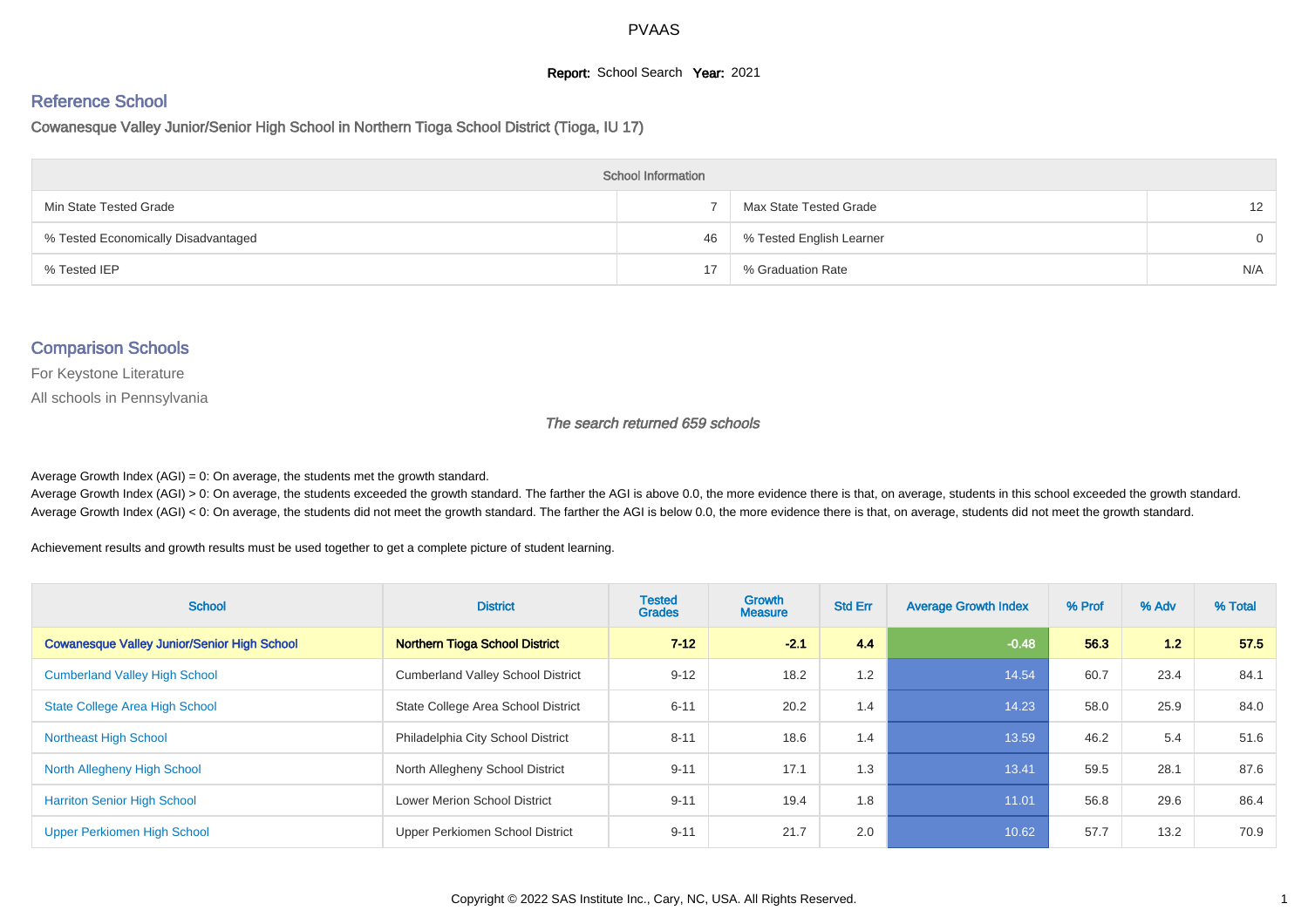| <b>School</b>                                      | <b>District</b>                       | <b>Tested</b><br><b>Grades</b> | <b>Growth</b><br><b>Measure</b> | <b>Std Err</b> | <b>Average Growth Index</b> | % Prof | % Adv | % Total |
|----------------------------------------------------|---------------------------------------|--------------------------------|---------------------------------|----------------|-----------------------------|--------|-------|---------|
| <b>Cowanesque Valley Junior/Senior High School</b> | <b>Northern Tioga School District</b> | $7 - 12$                       | $-2.1$                          | 4.4            | $-0.48$                     | 56.3   | 1.2   | 57.5    |
| <b>Upper Saint Clair High School</b>               | Upper Saint Clair School District     | $9 - 11$                       | 18.3                            | 1.7            | 10.57                       | 61.8   | 30.1  | 91.9    |
| <b>Lower Merion High School</b>                    | <b>Lower Merion School District</b>   | $8 - 10$                       | 17.6                            | 1.7            | 10.41                       | 54.4   | 30.2  | 84.6    |
| Norwin Senior High School                          | Norwin School District                | $8 - 11$                       | 17.7                            | 1.7            | 10.26                       | 58.5   | 27.0  | 85.4    |
| <b>Dallastown Area Senior High School</b>          | Dallastown Area School District       | $9 - 11$                       | 13.2                            | 1.5            | 8.66                        | 56.0   | 17.9  | 73.8    |
| <b>Upper Dublin High School</b>                    | <b>Upper Dublin School District</b>   | $9 - 12$                       | 15.2                            | 1.8            | 8.43                        | 60.8   | 24.8  | 85.6    |
| North Penn Senior High School                      | North Penn School District            | $9 - 11$                       | 8.8                             | 1.1            | 8.14                        | 55.8   | 17.0  | 72.8    |
| Souderton Area Senior High School                  | Souderton Area School District        | $9 - 11$                       | 12.0                            | 1.5            | 8.13                        | 61.7   | 15.2  | 76.9    |
| Plymouth-Whitemarsh Senior High School             | <b>Colonial School District</b>       | $9 - 11$                       | 13.7                            | 1.7            | 8.09                        | 60.2   | 19.6  | 79.8    |
| Downingtown Stem Academy                           | Downingtown Area School District      | $9 - 10$                       | 17.1                            | 2.1            | 7.97                        | 44.0   | 54.5  | 98.5    |
| <b>Great Valley High School</b>                    | <b>Great Valley School District</b>   | $9 - 11$                       | 14.8                            | 1.9            | 7.89                        | 50.0   | 35.0  | 85.0    |
| <b>Springfield High School</b>                     | Springfield School District           | $9 - 11$                       | 13.5                            | 1.7            | 7.86                        | 60.9   | 21.5  | 82.4    |
| <b>Northern High School</b>                        | Northern York County School District  | $9 - 11$                       | 15.3                            | 1.9            | 7.83                        | 57.4   | 11.5  | 68.8    |
| <b>Tyrone Area High School</b>                     | Tyrone Area School District           | $9 - 12$                       | 19.4                            | 2.5            | 7.78                        | 60.4   | 16.7  | 77.1    |
| <b>Pennsbury High School</b>                       | Pennsbury School District             | $7 - 11$                       | 11.4                            | 1.5            | 7.75                        | 60.1   | 21.3  | 81.3    |
| Penn Trafford High School                          | Penn-Trafford School District         | $9 - 11$                       | 13.1                            | 1.7            | 7.75                        | 62.3   | 21.9  | 84.2    |
| Pennsylvania Cyber Charter School                  | Pennsylvania Cyber Charter School     | $3 - 11$                       | 11.6                            | 1.5            | 7.54                        | 46.3   | 5.0   | 51.3    |
| <b>Upper Merion High School</b>                    | Upper Merion Area School District     | $9 - 11$                       | 14.9                            | 2.0            | 7.50                        | 59.3   | 19.3  | 78.6    |
| <b>Valley View High School</b>                     | Valley View School District           | $9 - 11$                       | 17.7                            | 2.4            | 7.30                        | 53.7   | 14.7  | 68.4    |
| <b>Central York High School</b>                    | <b>Central York School District</b>   | $9 - 12$                       | 11.9                            | 1.7            | 7.02                        | 55.5   | 11.5  | 67.0    |
| <b>Reading Senior High School</b>                  | <b>Reading School District</b>        | $9 - 11$                       | 9.6                             | 1.4            | 6.95                        | 24.7   | 2.4   | 27.2    |
| Council Rock High School - North                   | <b>Council Rock School District</b>   | $9 - 11$                       | 11.4                            | 1.6            | 6.93                        | 62.0   | 18.8  | 80.7    |
| <b>Delaware Valley High School</b>                 | Delaware Valley School District       | $9 - 11$                       | 12.2                            | 1.8            | 6.78                        | 55.2   | 16.2  | 71.4    |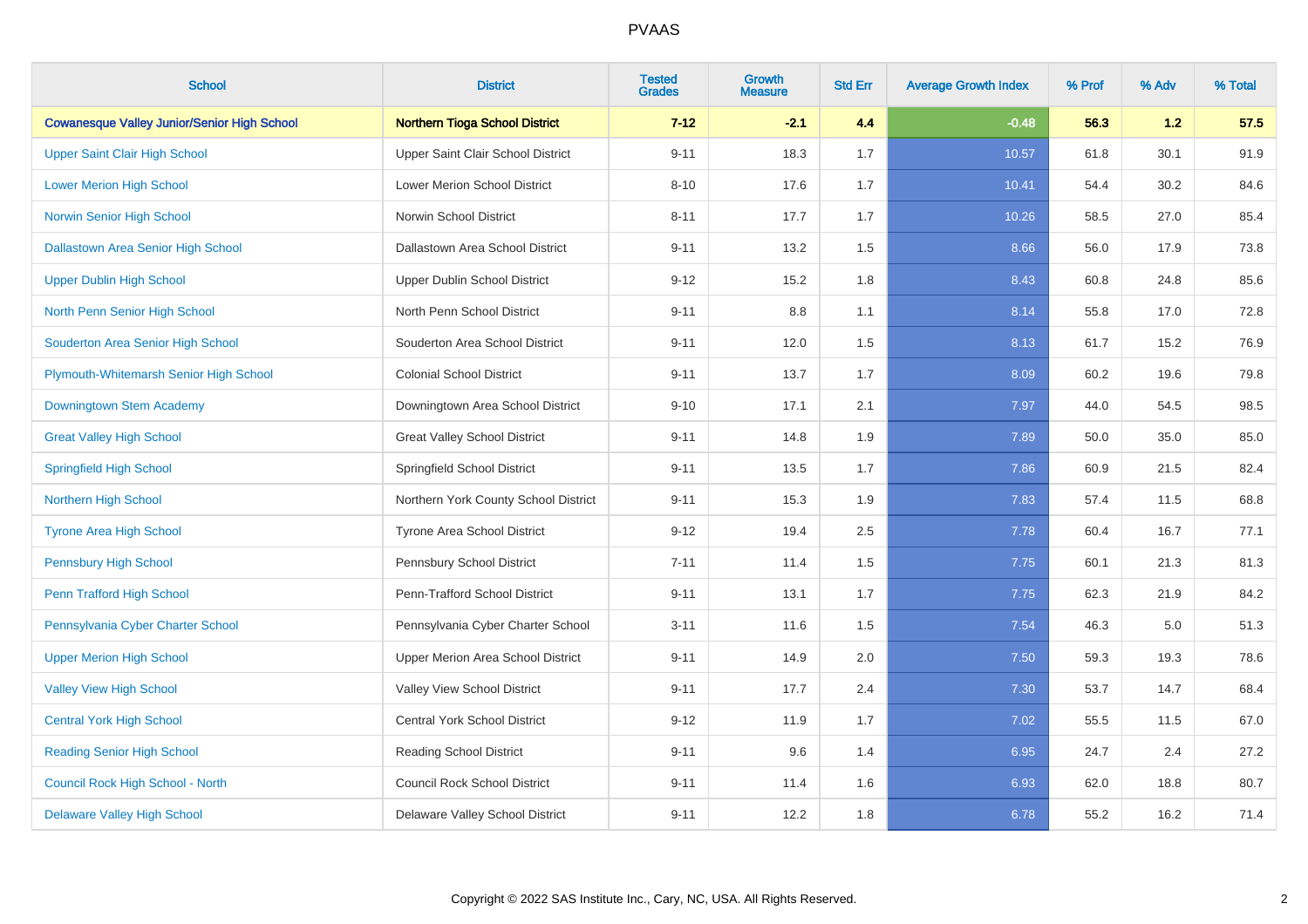| <b>School</b>                                      | <b>District</b>                                  | <b>Tested</b><br><b>Grades</b> | Growth<br><b>Measure</b> | <b>Std Err</b> | <b>Average Growth Index</b> | % Prof | % Adv | % Total |
|----------------------------------------------------|--------------------------------------------------|--------------------------------|--------------------------|----------------|-----------------------------|--------|-------|---------|
| <b>Cowanesque Valley Junior/Senior High School</b> | <b>Northern Tioga School District</b>            | $7 - 12$                       | $-2.1$                   | 4.4            | $-0.48$                     | 56.3   | 1.2   | 57.5    |
| <b>Susquehannock High School</b>                   | Southern York County School<br><b>District</b>   | $9 - 11$                       | 13.9                     | 2.0            | 6.78                        | 55.1   | 18.1  | 73.1    |
| <b>West Chester East High School</b>               | West Chester Area School District                | $9 - 11$                       | 13.3                     | 2.0            | 6.76                        | 63.1   | 22.0  | 85.1    |
| <b>Wissahickon Senior High School</b>              | Wissahickon School District                      | $9 - 10$                       | 12.2                     | 1.8            | 6.73                        | 58.3   | 22.4  | 80.7    |
| <b>Hazleton Area High School</b>                   | Hazleton Area School District                    | $9 - 11$                       | 9.1                      | 1.4            | 6.52                        | 45.0   | 7.8   | 52.9    |
| <b>West Chester Bayard Rustin High School</b>      | West Chester Area School District                | $9 - 10$                       | 13.1                     | 2.0            | 6.43                        | 67.1   | 21.9  | 89.0    |
| <b>Garnet Valley High School</b>                   | <b>Garnet Valley School District</b>             | $9 - 10$                       | 10.6                     | 1.7            | 6.40                        | 67.1   | 19.0  | 86.1    |
| <b>Hershey High School</b>                         | Derry Township School District                   | $9 - 10$                       | 12.6                     | 2.0            | 6.29                        | 54.8   | 25.8  | 80.6    |
| Abington Heights High School                       | Abington Heights School District                 | $8 - 11$                       | 13.5                     | 2.2            | 6.26                        | 58.4   | 16.3  | 74.7    |
| <b>Pine-Richland High School</b>                   | <b>Pine-Richland School District</b>             | $8 - 11$                       | 11.2                     | 1.8            | 6.21                        | 60.6   | 24.4  | 85.0    |
| Deer Lakes High School                             | Deer Lakes School District                       | $9 - 11$                       | 16.7                     | 2.7            | 6.21                        | 61.5   | 16.4  | 77.9    |
| <b>Girls High School</b>                           | Philadelphia City School District                | $8 - 11$                       | 14.6                     | 2.4            | 6.11                        | 69.5   | 5.4   | 74.8    |
| <b>Avon Grove High School</b>                      | Avon Grove School District                       | $9 - 10$                       | 9.7                      | 1.6            | 6.11                        | 56.3   | 18.6  | 74.9    |
| <b>Freedom High School</b>                         | Bethlehem Area School District                   | $9 - 11$                       | 10.3                     | 1.7            | 6.10                        | 43.3   | 12.0  | 55.3    |
| Downingtown High School East Campus                | Downingtown Area School District                 | $9 - 11$                       | 11.0                     | 1.8            | 6.06                        | 67.6   | 17.1  | 84.6    |
| <b>Franklin LC</b>                                 | Philadelphia City School District                | $9 - 11$                       | 13.8                     | 2.3            | 5.97                        | 51.9   | 3.7   | 55.6    |
| <b>Ridley High School</b>                          | <b>Ridley School District</b>                    | $9 - 12$                       | 9.6                      | 1.6            | 5.90                        | 45.6   | 8.2   | 53.8    |
| Saucon Valley Senior High School                   | Saucon Valley School District                    | $9 - 11$                       | 14.4                     | 2.5            | 5.87                        | 48.7   | 20.2  | 69.0    |
| Mountain View Junior/Senior High School            | Mountain View School District                    | $7 - 11$                       | 20.6                     | 3.5            | 5.85                        | 57.8   | 20.3  | 78.1    |
| <b>Wilson High School</b>                          | <b>Wilson School District</b>                    | $8 - 12$                       | 8.5                      | 1.5            | 5.78                        | 52.6   | 14.6  | 67.2    |
| <b>Fleetwood Senior High School</b>                | Fleetwood Area School District                   | $9 - 10$                       | 11.9                     | 2.1            | 5.54                        | 53.5   | 11.6  | 65.2    |
| <b>Liberty High School</b>                         | Bethlehem Area School District                   | $9 - 11$                       | 7.7                      | 1.4            | 5.44                        | 45.6   | 12.0  | 57.6    |
| <b>Unionville High School</b>                      | Unionville-Chadds Ford School<br><b>District</b> | $8 - 11$                       | 16.8                     | 3.1            | 5.44                        | 68.1   | 13.2  | 81.3    |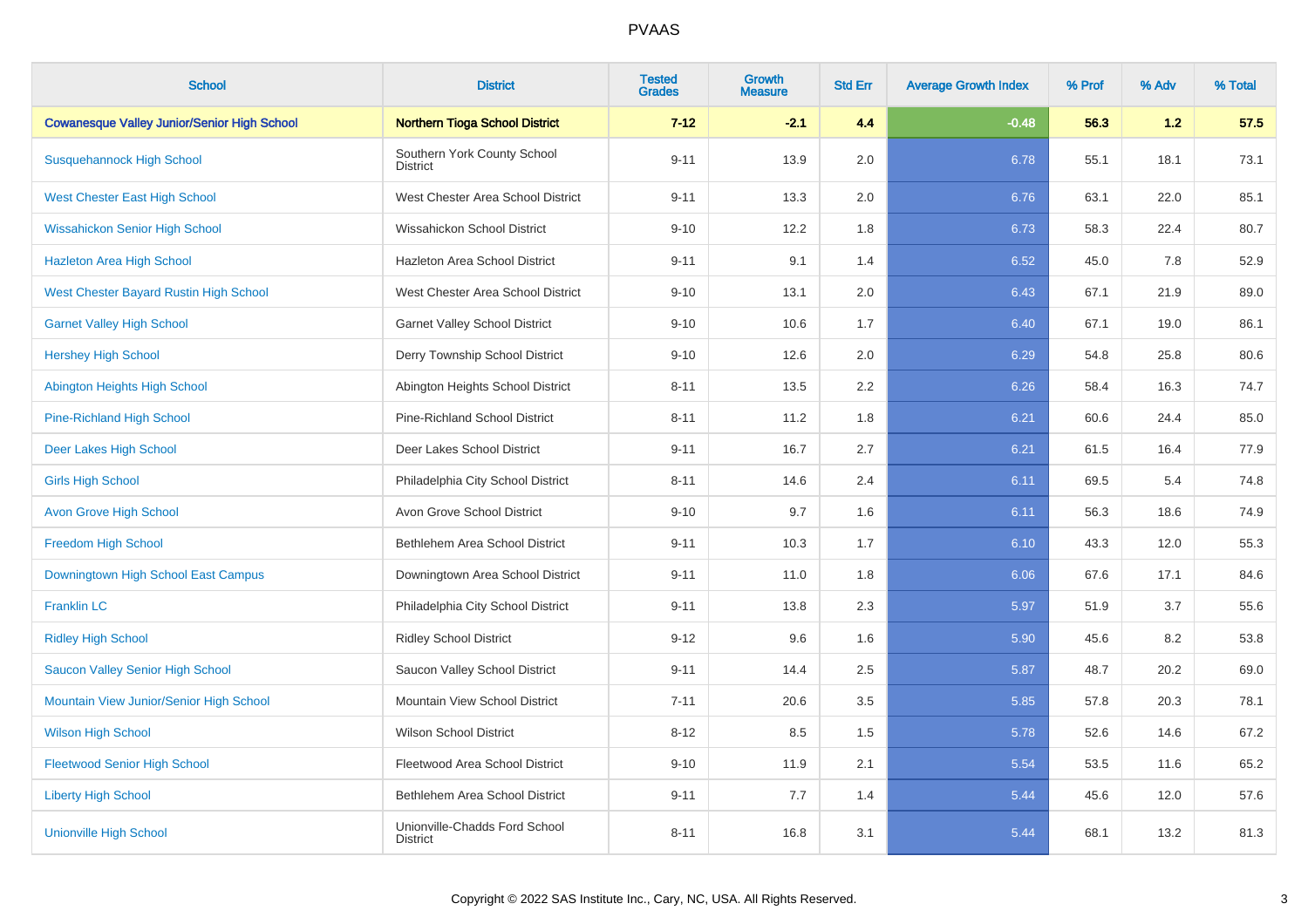| <b>School</b>                                      | <b>District</b>                                       | <b>Tested</b><br><b>Grades</b> | Growth<br><b>Measure</b> | <b>Std Err</b> | <b>Average Growth Index</b> | % Prof | % Adv | % Total |
|----------------------------------------------------|-------------------------------------------------------|--------------------------------|--------------------------|----------------|-----------------------------|--------|-------|---------|
| <b>Cowanesque Valley Junior/Senior High School</b> | <b>Northern Tioga School District</b>                 | $7 - 12$                       | $-2.1$                   | 4.4            | $-0.48$                     | 56.3   | 1.2   | 57.5    |
| Downingtown High School West Campus                | Downingtown Area School District                      | $9 - 11$                       | 8.7                      | 1.6            | 5.28                        | 62.6   | 11.8  | 74.4    |
| <b>Mifflin County High School</b>                  | Mifflin County School District                        | $10 - 11$                      | 8.7                      | 1.6            | 5.28                        | 47.1   | 6.7   | 53.8    |
| Fox Chapel Area High School                        | Fox Chapel Area School District                       | $9 - 11$                       | 9.6                      | 1.8            | 5.26                        | 56.6   | 28.6  | 85.2    |
| <b>City Charter High School</b>                    | City CHS                                              | $10 - 11$                      | 13.6                     | 2.7            | 5.12                        | 45.8   | 3.0   | 48.8    |
| <b>Haverford Senior High School</b>                | Haverford Township School District                    | $9 - 11$                       | 7.7                      | 1.5            | 5.11                        | 53.0   | 25.5  | 78.6    |
| <b>Cocalico Senior High School</b>                 | <b>Cocalico School District</b>                       | $9 - 11$                       | 10.3                     | 2.0            | 5.04                        | 50.8   | 14.1  | 64.8    |
| West Chester Henderson High School                 | West Chester Area School District                     | $9 - 10$                       | 9.7                      | 1.9            | 4.99                        | 70.3   | 16.8  | 87.1    |
| <b>Commonwealth Charter Academy Charter School</b> | Commonwealth Charter Academy<br><b>Charter School</b> | $3 - 10$                       | 9.1                      | 1.9            | 4.90                        | 47.2   | 9.1   | 56.3    |
| <b>Cedar Crest High School</b>                     | Cornwall-Lebanon School District                      | $9 - 11$                       | 8.0                      | 1.6            | 4.90                        | 47.2   | 8.4   | 55.6    |
| <b>Red Land Senior High School</b>                 | West Shore School District                            | $9 - 11$                       | 9.4                      | 1.9            | 4.86                        | 53.0   | 10.3  | 63.2    |
| <b>West Perry Senior High School</b>               | West Perry School District                            | $7 - 11$                       | 12.1                     | 2.5            | 4.86                        | 56.6   | 8.4   | 65.0    |
| York Suburban Senior High School                   | York Suburban School District                         | $8 - 11$                       | 9.9                      | 2.0            | 4.82                        | 53.5   | 27.8  | 81.3    |
| Penns Valley Area Junior/Senior High School        | Penns Valley Area School District                     | $6 - 12$                       | 13.7                     | 2.9            | 4.71                        | 41.9   | 23.1  | 65.0    |
| Shippensburg Area Senior High School               | Shippensburg Area School District                     | $9 - 11$                       | 9.0                      | 1.9            | 4.69                        | 53.1   | 10.2  | 63.3    |
| <b>Fort Leboeuf Senior High School</b>             | Fort Leboeuf School District                          | $8 - 11$                       | 11.4                     | 2.5            | 4.62                        | 48.5   | 21.1  | 69.6    |
| Derry Area Senior High School                      | Derry Area School District                            | $9 - 11$                       | 12.9                     | 2.8            | 4.59                        | 60.0   | 12.5  | 72.5    |
| Conestoga Valley Senior High School                | Conestoga Valley School District                      | $9 - 11$                       | 8.3                      | 1.8            | 4.54                        | 60.3   | 13.5  | 73.8    |
| The Science Leadership Academy At Beeber           | Philadelphia City School District                     | $5 - 12$                       | 13.0                     | 2.9            | 4.52                        | 54.5   | 5.4   | 59.8    |
| Northern Bedford County High School                | Northern Bedford County School<br><b>District</b>     | $9 - 11$                       | 16.2                     | 3.6            | 4.51                        | 51.7   | 20.0  | 71.7    |
| <b>Littlestown Senior High School</b>              | Littlestown Area School District                      | $9 - 11$                       | 11.0                     | 2.5            | 4.49                        | 55.2   | 10.4  | 65.6    |
| <b>Upper Darby Senior High School</b>              | <b>Upper Darby School District</b>                    | $9 - 12$                       | 6.5                      | 1.5            | 4.37                        | 45.0   | 6.7   | 51.7    |
| Spring-Ford Senior High School 9-12 Center         | Spring-Ford Area School District                      | $9 - 11$                       | 5.7                      | 1.3            | 4.27                        | 60.8   | 16.5  | 77.4    |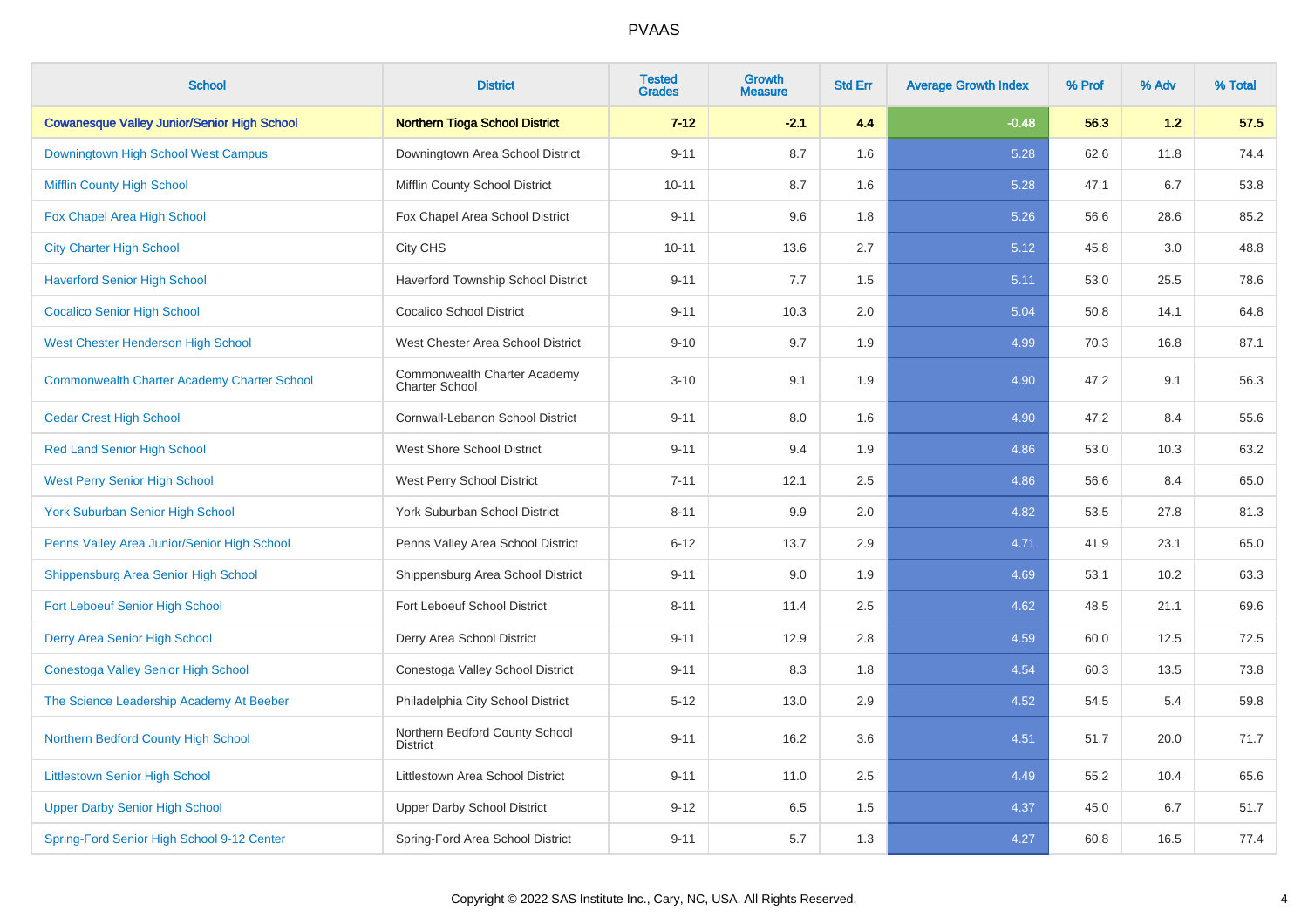| <b>School</b>                                      | <b>District</b>                                  | <b>Tested</b><br><b>Grades</b> | Growth<br><b>Measure</b> | <b>Std Err</b> | <b>Average Growth Index</b> | % Prof | % Adv | % Total |
|----------------------------------------------------|--------------------------------------------------|--------------------------------|--------------------------|----------------|-----------------------------|--------|-------|---------|
| <b>Cowanesque Valley Junior/Senior High School</b> | <b>Northern Tioga School District</b>            | $7 - 12$                       | $-2.1$                   | 4.4            | $-0.48$                     | 56.3   | 1.2   | 57.5    |
| Iroquois Junior/Senior High School                 | <b>Iroquois School District</b>                  | $7 - 11$                       | 12.7                     | 3.0            | 4.24                        | 48.2   | 7.8   | 56.0    |
| Masterman Julia R Sec School                       | Philadelphia City School District                | $5 - 10$                       | 11.6                     | 2.8            | 4.21                        | 27.7   | 72.3  | 100.0   |
| <b>Central High School</b>                         | Philadelphia City School District                | $9 - 10$                       | 5.6                      | 1.3            | 4.19                        | 67.3   | 31.5  | 98.8    |
| <b>Hill Freedman World Academy</b>                 | Philadelphia City School District                | $6 - 10$                       | 16.2                     | 3.9            | 4.18                        | 63.6   | 0.0   | 63.6    |
| <b>Mastbaum Jules E AVTS</b>                       | Philadelphia City School District                | $9 - 10$                       | 11.5                     | 2.8            | 4.16                        | 19.3   | 0.0   | 19.3    |
| <b>Frankford High School</b>                       | Philadelphia City School District                | $9 - 11$                       | 16.8                     | 4.1            | 4.14                        | 18.5   | 0.0   | 18.5    |
| <b>William Allen High School</b>                   | Allentown City School District                   | $8 - 12$                       | 8.2                      | 2.0            | 4.13                        | 23.7   | 5.0   | 28.7    |
| Montoursville Area Senior High School              | Montoursville Area School District               | $9 - 12$                       | 10.5                     | 2.5            | 4.13                        | 44.6   | 20.1  | 64.8    |
| <b>Moon Senior High School</b>                     | Moon Area School District                        | $9 - 11$                       | 7.9                      | 1.9            | 4.11                        | 58.7   | 18.5  | 77.2    |
| <b>William Tennent High School</b>                 | <b>Centennial School District</b>                | $6 - 10$                       | 6.8                      | 1.7            | 4.10                        | 50.1   | 8.7   | 58.9    |
| <b>Parkland High School</b>                        | <b>Parkland School District</b>                  | $9 - 11$                       | 5.0                      | 1.2            | 4.09                        | 58.0   | 22.3  | 80.4    |
| Pocono Mountain East High School                   | Pocono Mountain School District                  | $9 - 12$                       | 8.3                      | 2.0            | 4.09                        | 50.6   | 6.0   | 56.6    |
| <b>Greenwood High School</b>                       | <b>Greenwood School District</b>                 | $9 - 11$                       | 15.6                     | 3.9            | 4.05                        | 50.0   | 25.0  | 75.0    |
| Arts Academy At Benjamin Rush                      | Philadelphia City School District                | $9 - 10$                       | 10.0                     | 2.5            | 4.04                        | 68.7   | 12.9  | 81.6    |
| <b>Council Rock High School South</b>              | <b>Council Rock School District</b>              | $9 - 11$                       | 6.1                      | 1.5            | 4.01                        | 63.5   | 14.8  | 78.3    |
| <b>Greater Nanticoke Area Senior High School</b>   | Greater Nanticoke Area School<br><b>District</b> | $9 - 12$                       | 10.8                     | 2.8            | 3.88                        | 38.0   | 12.4  | 50.4    |
| <b>Carver High School</b>                          | Philadelphia City School District                | $7 - 11$                       | 8.7                      | 2.2            | 3.87                        | 75.0   | 13.6  | 88.6    |
| Lake-Lehman Junior/Senior High School              | Lake-Lehman School District                      | $7 - 11$                       | 10.4                     | 2.7            | 3.81                        | 55.3   | 7.9   | 63.2    |
| <b>Freeport Area Senior High School</b>            | Freeport Area School District                    | $9 - 10$                       | 9.4                      | 2.5            | 3.80                        | 57.5   | 17.8  | 75.3    |
| Penn Wood High School                              | William Penn School District                     | $9 - 12$                       | 7.9                      | 2.1            | 3.78                        | 35.6   | 3.0   | 38.7    |
| Paul Robeson High School for Human Services        | Philadelphia City School District                | $9 - 11$                       | 12.5                     | 3.3            | 3.75                        | 30.1   | 0.0   | 30.1    |
| Eastern Lebanon County Senior High School          | Eastern Lebanon County School<br><b>District</b> | $9 - 11$                       | 8.2                      | 2.2            | 3.68                        | 48.8   | 11.4  | 60.3    |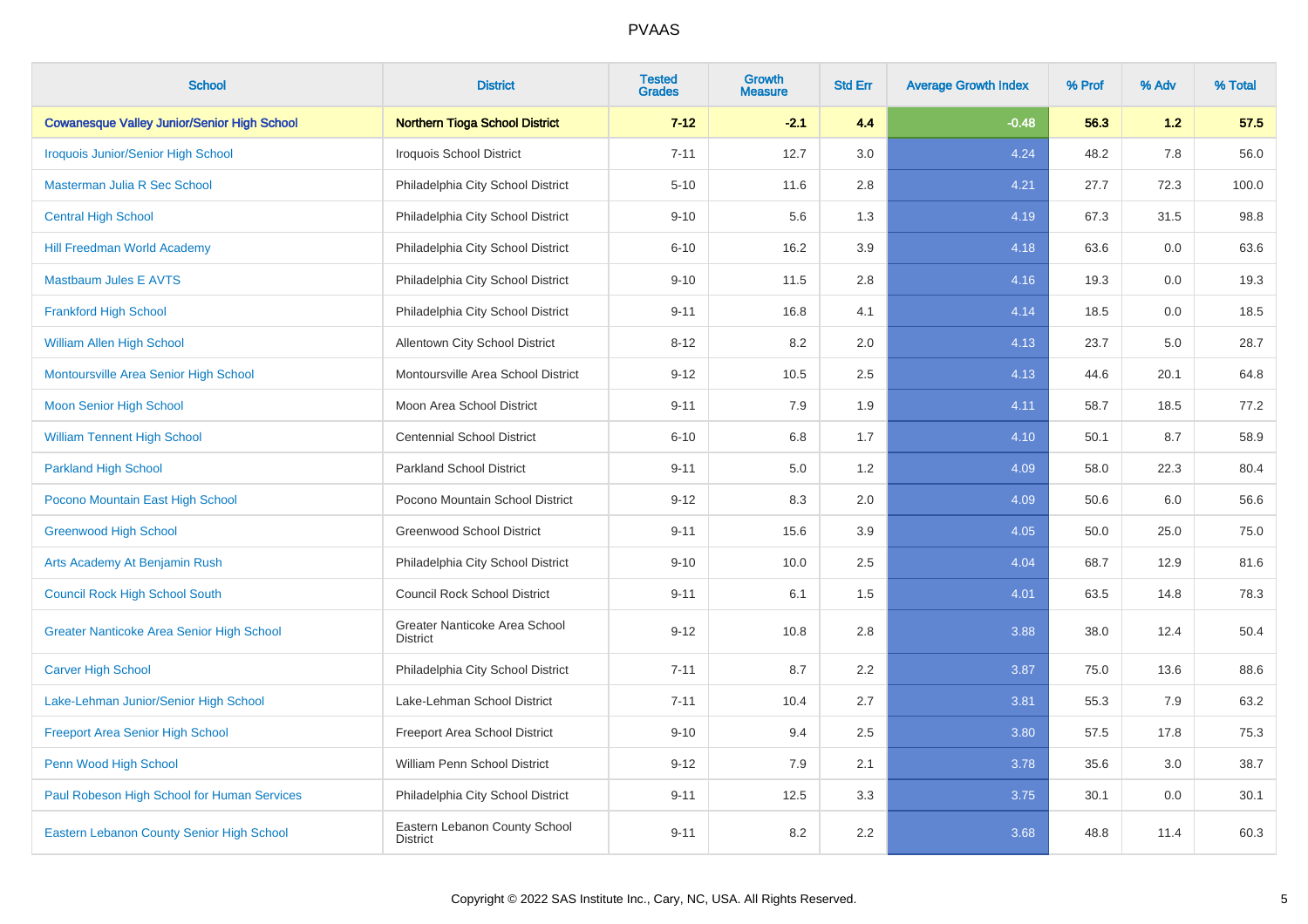| <b>School</b>                                      | <b>District</b>                            | <b>Tested</b><br><b>Grades</b> | <b>Growth</b><br><b>Measure</b> | <b>Std Err</b> | <b>Average Growth Index</b> | % Prof | % Adv | % Total |
|----------------------------------------------------|--------------------------------------------|--------------------------------|---------------------------------|----------------|-----------------------------|--------|-------|---------|
| <b>Cowanesque Valley Junior/Senior High School</b> | <b>Northern Tioga School District</b>      | $7 - 12$                       | $-2.1$                          | 4.4            | $-0.48$                     | 56.3   | 1.2   | 57.5    |
| <b>Midd-West High School</b>                       | Midd-West School District                  | $7 - 11$                       | 10.0                            | 2.7            | 3.68                        | 58.0   | 13.4  | 71.4    |
| Octorara Area Junior/Senior High School            | Octorara Area School District              | $7 - 11$                       | 8.7                             | 2.4            | 3.67                        | 52.1   | 8.5   | 60.6    |
| Eastern York High School                           | Eastern York School District               | $9 - 11$                       | 9.2                             | 2.6            | 3.60                        | 56.3   | 12.6  | 68.9    |
| <b>Mckeesport Area Senior High School</b>          | Mckeesport Area School District            | $9 - 12$                       | 8.5                             | 2.4            | 3.55                        | 31.0   | 4.5   | 35.5    |
| <b>Hamburg Area High School</b>                    | Hamburg Area School District               | $9 - 11$                       | 8.5                             | 2.4            | 3.48                        | 43.5   | 8.2   | 51.7    |
| <b>School Lane Charter School</b>                  | School Lane Charter School                 | $3 - 11$                       | 12.4                            | 3.6            | 3.43                        | 59.1   | 9.8   | 68.9    |
| Selinsgrove Area High School                       | Selinsgrove Area School District           | $8 - 12$                       | 7.9                             | 2.3            | 3.41                        | 56.8   | 10.0  | 66.8    |
| Pennsylvania Virtual Charter School                | Pennsylvania Virtual Charter School        | $3 - 11$                       | 11.8                            | 3.5            | 3.37                        | 56.5   | 11.1  | 67.6    |
| Pen Argyl Area High School                         | Pen Argyl Area School District             | $8 - 12$                       | 8.8                             | 2.6            | 3.34                        | 50.0   | 12.6  | 62.6    |
| <b>Mastery Charter School - Hardy Williams</b>     | Mastery Charter School - Hardy<br>Williams | $3 - 11$                       | 11.4                            | 3.4            | 3.33                        | 44.3   | 5.7   | 50.0    |
| Ambridge Area High School                          | Ambridge Area School District              | $9 - 12$                       | 8.7                             | 2.6            | 3.32                        | 50.4   | 10.7  | 61.1    |
| Saegertown Junior/Senior High School               | Penncrest School District                  | $7 - 11$                       | 11.4                            | 3.5            | 3.31                        | 50.0   | 8.6   | 58.6    |
| <b>Whitehall High School</b>                       | Whitehall-Coplay School District           | $9 - 11$                       | 5.8                             | 1.8            | 3.26                        | 49.3   | 7.4   | 56.6    |
| <b>Tech Freire Charter School</b>                  | <b>Tech Freire Charter School</b>          | $9 - 11$                       | 9.3                             | 2.9            | 3.26                        | 18.0   | 1.1   | 19.1    |
| Jamestown Area Junior/Senior High School           | Jamestown Area School District             | $7 - 11$                       | 13.3                            | 4.2            | 3.14                        | 64.4   | 13.3  | 77.8    |
| <b>Avon Grove Charter School</b>                   | Avon Grove Charter School                  | $3 - 11$                       | 9.0                             | 2.9            | 3.13                        | 58.8   | 16.7  | 75.5    |
| Mechanicsburg Area Senior High School              | Mechanicsburg Area School District         | $9 - 11$                       | 5.6                             | 1.8            | 3.13                        | 57.2   | 13.7  | 70.9    |
| Honesdale High School                              | Wayne Highlands School District            | $9 - 11$                       | $7.5\,$                         | 2.4            | 3.11                        | 52.3   | 13.1  | 65.4    |
| Sayre Area High School                             | Sayre Area School District                 | $7 - 11$                       | 10.8                            | 3.5            | 3.10                        | 52.2   | 7.5   | 59.7    |
| <b>Bethel Park High School</b>                     | <b>Bethel Park School District</b>         | $8 - 11$                       | 5.3                             | 1.8            | 3.04                        | 65.3   | 18.6  | 83.9    |
| <b>Emmaus High School</b>                          | East Penn School District                  | $9 - 11$                       | 3.8                             | 1.3            | 3.02                        | 55.8   | 11.5  | 67.3    |
| Swenson Arts & Technology High School              | Philadelphia City School District          | $9 - 10$                       | 7.2                             | 2.4            | 2.96                        | 44.9   | 2.0   | 46.9    |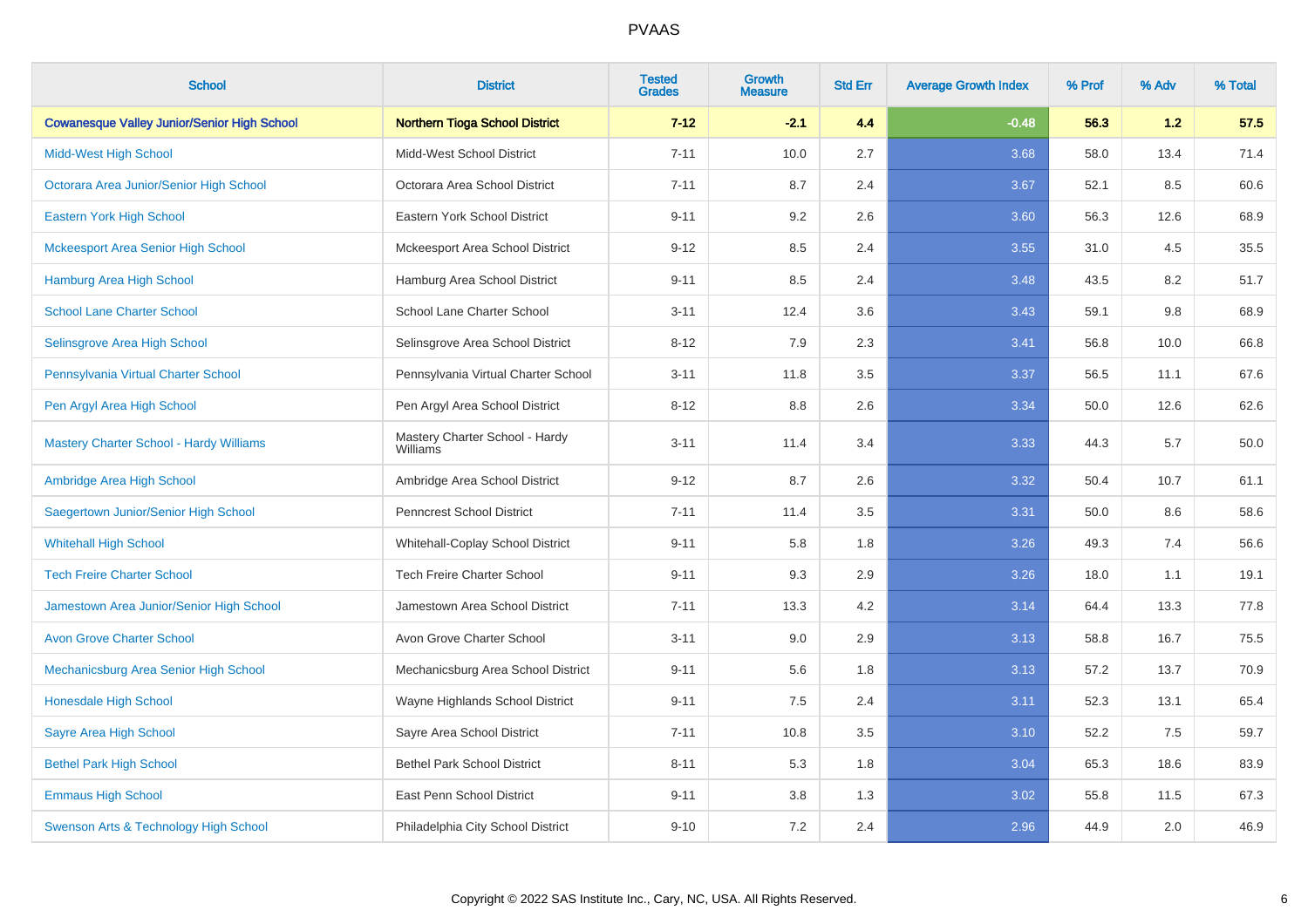| <b>School</b>                                      | <b>District</b>                                   | <b>Tested</b><br><b>Grades</b> | <b>Growth</b><br><b>Measure</b> | <b>Std Err</b> | <b>Average Growth Index</b> | % Prof | % Adv | % Total |
|----------------------------------------------------|---------------------------------------------------|--------------------------------|---------------------------------|----------------|-----------------------------|--------|-------|---------|
| <b>Cowanesque Valley Junior/Senior High School</b> | <b>Northern Tioga School District</b>             | $7 - 12$                       | $-2.1$                          | 4.4            | $-0.48$                     | 56.3   | 1.2   | 57.5    |
| Northern Cambria High School                       | Northern Cambria School District                  | $9 - 11$                       | 9.7                             | 3.3            | 2.94                        | 48.0   | 5.2   | 53.2    |
| <b>Ephrata Senior High School</b>                  | Ephrata Area School District                      | $9 - 11$                       | 5.2                             | 1.8            | 2.93                        | 54.7   | 9.5   | 64.2    |
| <b>Parkway Center City Middle College</b>          | Philadelphia City School District                 | $9 - 10$                       | 8.1                             | 2.8            | 2.93                        | 77.0   | 4.4   | 81.4    |
| <b>Cranberry Area Junior/Senior High School</b>    | <b>Cranberry Area School District</b>             | $7 - 12$                       | 8.8                             | 3.0            | 2.92                        | 47.5   | 10.2  | 57.6    |
| St Marys Area Senior High School                   | Saint Marys Area School District                  | $9 - 11$                       | 7.4                             | 2.6            | 2.92                        | 57.0   | 8.2   | 65.2    |
| Northeastern Senior High School                    | Northeastern York School District                 | $8 - 11$                       | 5.6                             | 1.9            | 2.88                        | 51.1   | 16.6  | 67.6    |
| Montgomery Junior/Senior High School               | Montgomery Area School District                   | $7 - 11$                       | 10.4                            | 3.6            | 2.88                        | 48.7   | 12.4  | 61.1    |
| <b>Connellsville Area Senior High School</b>       | Connellsville Area School District                | $9 - 11$                       | 5.7                             | 2.0            | 2.87                        | 45.4   | 7.8   | 53.2    |
| Lehigh Valley Charter High School For The Arts     | Lehigh Valley Charter High School<br>For The Arts | $9 - 10$                       | 7.3                             | 2.6            | 2.82                        | 62.3   | 18.2  | 80.5    |
| The Linc                                           | Philadelphia City School District                 | $9 - 11$                       | 11.9                            | 4.2            | 2.81                        | 29.3   | 0.0   | 29.3    |
| <b>Neshaminy High School</b>                       | <b>Neshaminy School District</b>                  | $9 - 11$                       | 3.7                             | 1.3            | 2.80                        | 58.7   | 9.5   | 68.2    |
| Palmyra Area Senior High School                    | Palmyra Area School District                      | $9 - 11$                       | 5.3                             | 1.9            | 2.80                        | 56.4   | 15.6  | 72.0    |
| Jenkintown Middle/High School                      | Jenkintown School District                        | $6 - 11$                       | 12.2                            | 4.4            | 2.79                        | 54.6   | 29.6  | 84.1    |
| Dover Area High School                             | Dover Area School District                        | $9 - 12$                       | 5.6                             | 2.0            | 2.76                        | 52.2   | 6.0   | 58.2    |
| Hollidaysburg Area Senior High School              | Hollidaysburg Area School District                | $10 - 11$                      | 5.6                             | 2.1            | 2.74                        | 57.1   | 12.3  | 69.4    |
| <b>Central Dauphin Senior High School</b>          | Central Dauphin School District                   | $9 - 11$                       | 4.4                             | 1.6            | 2.73                        | 63.3   | 10.1  | 73.4    |
| <b>Dobbins Avt High School</b>                     | Philadelphia City School District                 | $9 - 10$                       | 7.0                             | 2.6            | 2.70                        | 12.6   | 0.8   | 13.4    |
| Daniel Boone Area High School                      | Daniel Boone Area School District                 | $9 - 12$                       | 5.3                             | $2.0\,$        | 2.70                        | 51.0   | 11.5  | 62.6    |
| <b>Stroudsburg High School</b>                     | Stroudsburg Area School District                  | $10 - 11$                      | 5.2                             | 1.9            | 2.70                        | 48.1   | 4.2   | 52.3    |
| <b>Lincoln High School</b>                         | Philadelphia City School District                 | $9 - 12$                       | 5.9                             | 2.2            | 2.69                        | 25.0   | 0.9   | 25.9    |
| Multicultural Academy Charter School               | Multicultural Academy Charter<br>School           | $9 - 11$                       | 9.5                             | 3.5            | 2.69                        | 22.0   | 0.0   | 22.0    |
| Hempfield Area Senior High School                  | Hempfield Area School District                    | $9 - 12$                       | 4.3                             | 1.6            | 2.68                        | 53.5   | 20.1  | 73.6    |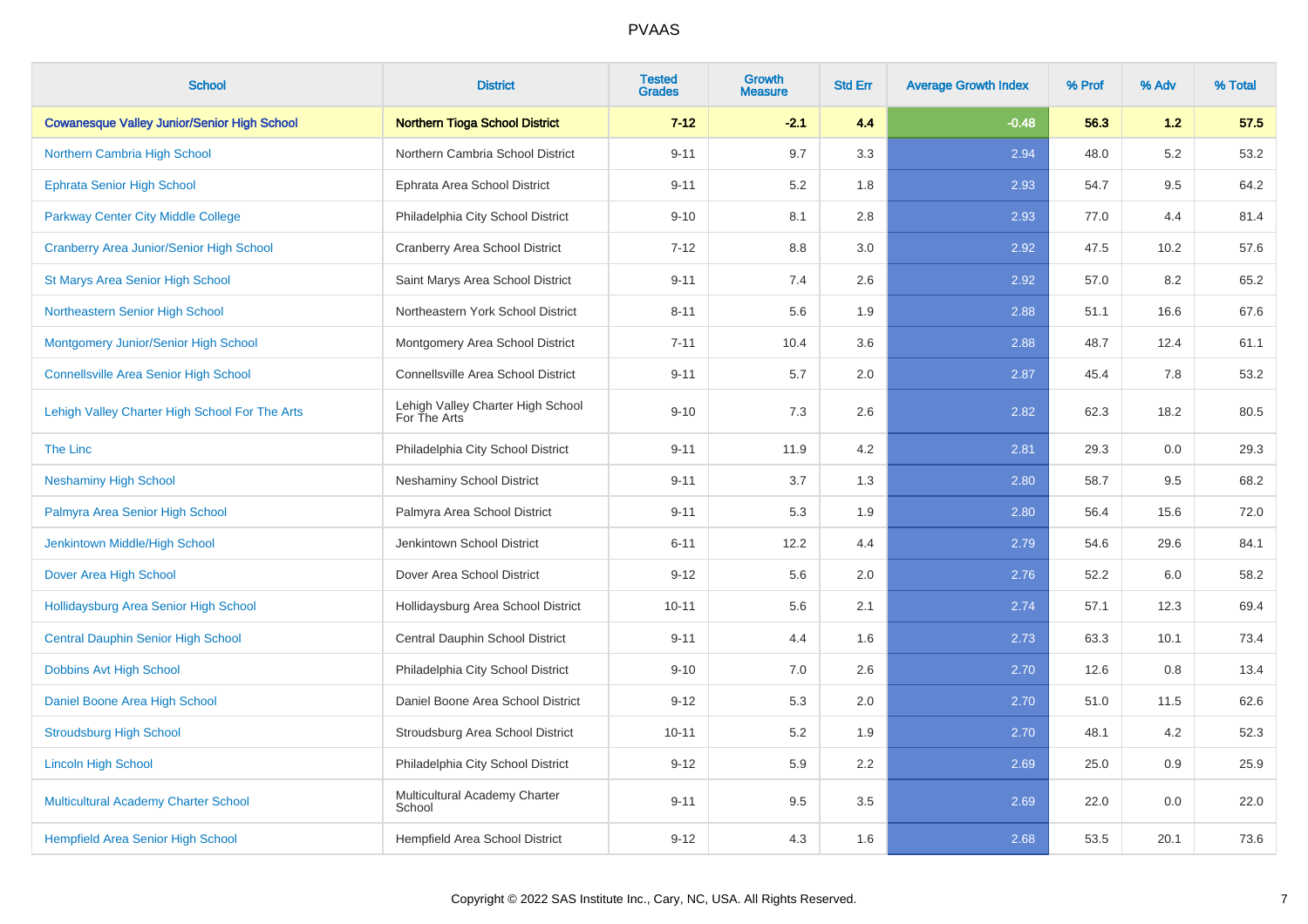| <b>School</b>                                      | <b>District</b>                       | <b>Tested</b><br><b>Grades</b> | <b>Growth</b><br><b>Measure</b> | <b>Std Err</b> | <b>Average Growth Index</b> | % Prof | % Adv | % Total |
|----------------------------------------------------|---------------------------------------|--------------------------------|---------------------------------|----------------|-----------------------------|--------|-------|---------|
| <b>Cowanesque Valley Junior/Senior High School</b> | <b>Northern Tioga School District</b> | $7 - 12$                       | $-2.1$                          | 4.4            | $-0.48$                     | 56.3   | 1.2   | 57.5    |
| <b>Central Bucks High School -South</b>            | <b>Central Bucks School District</b>  | $10 - 11$                      | 3.8                             | 1.4            | 2.66                        | 63.3   | 18.0  | 81.4    |
| <b>Mars Area Senior High School</b>                | Mars Area School District             | $8 - 10$                       | 5.4                             | 2.0            | 2.64                        | 57.9   | 18.2  | 76.1    |
| <b>Peters Township High School</b>                 | Peters Township School District       | $8 - 11$                       | 4.8                             | 1.8            | 2.63                        | 59.8   | 26.1  | 85.9    |
| Homer-Center Junior/Senior High School             | Homer-Center School District          | $7 - 11$                       | 9.4                             | 3.6            | 2.62                        | 45.1   | 17.2  | 62.3    |
| <b>Building 21</b>                                 | Philadelphia City School District     | $9 - 11$                       | 8.2                             | 3.2            | 2.59                        | 6.9    | 0.0   | 6.9     |
| <b>Wyalusing Valley Junior/Senior High School</b>  | Wyalusing Area School District        | $7 - 12$                       | 8.4                             | 3.3            | 2.58                        | 54.6   | 11.7  | 66.2    |
| <b>Warwick Senior High School</b>                  | <b>Warwick School District</b>        | $9 - 11$                       | 4.8                             | 1.9            | 2.57                        | 46.4   | 17.0  | 63.3    |
| Academy At Palumbo                                 | Philadelphia City School District     | $8 - 11$                       | 5.3                             | 2.1            | 2.57                        | 65.9   | 6.6   | 72.5    |
| <b>Spring Grove Area High School</b>               | Spring Grove Area School District     | $9 - 11$                       | 5.3                             | 2.1            | 2.54                        | 55.1   | 15.0  | 70.1    |
| Renaissance Academy Charter School                 | Renaissance Academy Charter<br>School | $3 - 11$                       | 8.3                             | 3.3            | 2.54                        | 45.6   | 22.8  | 68.4    |
| 21st Century Cyber Charter School                  | 21st Century Cyber Charter School     | $6 - 12$                       | 5.7                             | 2.3            | 2.50                        | 56.7   | 8.3   | 65.0    |
| New Hope-Solebury High School                      | New Hope-Solebury School District     | $9 - 11$                       | 7.3                             | 2.9            | 2.50                        | 68.2   | 22.7  | 90.9    |
| <b>Kennett High School</b>                         | Kennett Consolidated School District  | $9 - 11$                       | 4.4                             | 1.8            | 2.45                        | 52.5   | 10.7  | 63.2    |
| <b>Belmont Charter School</b>                      | <b>Belmont Charter School</b>         | $3 - 10$                       | 16.0                            | 6.5            | 2.45                        | 64.3   | 0.0   | 64.3    |
| People For People Charter School                   | People For People Charter School      | $3 - 12$                       | 13.3                            | 5.5            | 2.43                        | 13.5   | 0.0   | 13.5    |
| <b>Clarion Area Junior/Senior High School</b>      | <b>Clarion Area School District</b>   | $7 - 11$                       | 9.9                             | 4.1            | 2.43                        | 45.4   | 14.6  | 60.0    |
| <b>New Foundations Charter School</b>              | New Foundations Charter School        | $3 - 11$                       | 5.4                             | 2.2            | 2.41                        | 47.2   | 2.5   | 49.8    |
| Shenandoah Valley Junior/Senior High School        | Shenandoah Valley School District     | $7 - 11$                       | 9.4                             | 3.9            | 2.40                        | 28.3   | 5.0   | 33.3    |
| <b>Wilmington Area High School</b>                 | Wilmington Area School District       | $8 - 11$                       | 7.1                             | 3.0            | 2.38                        | 55.1   | 5.1   | 60.2    |
| Bethlehem-Center Senior High School                | Bethlehem-Center School District      | $9 - 10$                       | 7.7                             | 3.3            | 2.35                        | 35.1   | 1.4   | 36.5    |
| <b>Collegium Charter School</b>                    | Collegium Charter School              | $3 - 10$                       | 5.9                             | 2.5            | 2.33                        | 38.1   | 7.9   | 46.0    |
| <b>Belle Vernon Area High School</b>               | Belle Vernon Area School District     | $9 - 11$                       | 6.1                             | 2.6            | 2.32                        | 55.6   | 11.1  | 66.7    |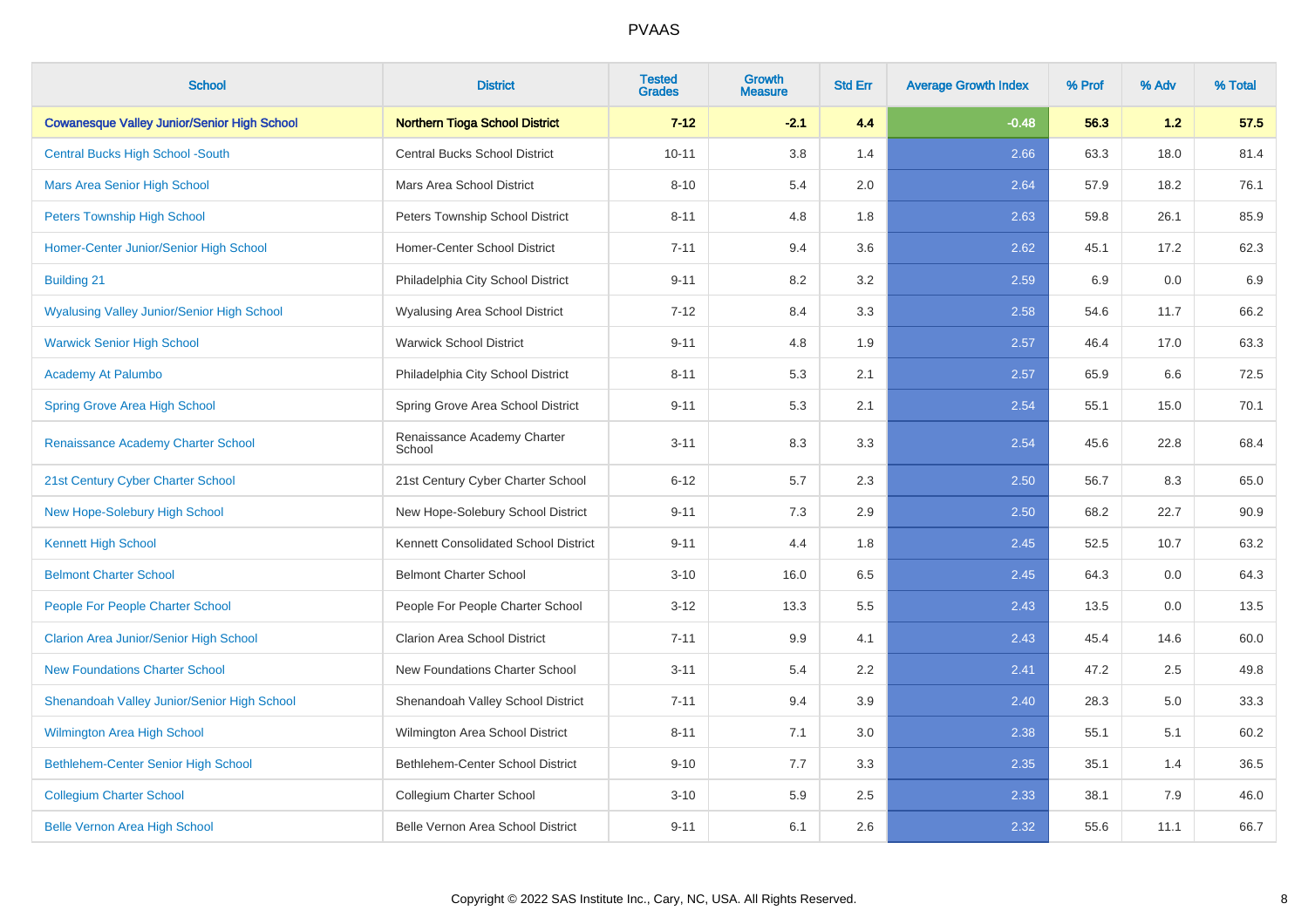| <b>School</b>                                      | <b>District</b>                                         | <b>Tested</b><br><b>Grades</b> | Growth<br><b>Measure</b> | <b>Std Err</b> | <b>Average Growth Index</b> | % Prof | % Adv | % Total |
|----------------------------------------------------|---------------------------------------------------------|--------------------------------|--------------------------|----------------|-----------------------------|--------|-------|---------|
| <b>Cowanesque Valley Junior/Senior High School</b> | <b>Northern Tioga School District</b>                   | $7 - 12$                       | $-2.1$                   | 4.4            | $-0.48$                     | 56.3   | 1.2   | 57.5    |
| Seneca High School                                 | Wattsburg Area School District                          | $9 - 11$                       | $6.2\,$                  | 2.7            | 2.31                        | 42.7   | 7.6   | 50.3    |
| Northampton Area High School                       | Northampton Area School District                        | $9 - 11$                       | 3.6                      | 1.6            | 2.30                        | 52.3   | 10.8  | 63.1    |
| <b>Agora Cyber Charter School</b>                  | Agora Cyber Charter School                              | $3 - 11$                       | 5.8                      | 2.6            | 2.28                        | 42.8   | 6.6   | 49.4    |
| <b>Hampton High School</b>                         | Hampton Township School District                        | $9 - 11$                       | 4.8                      | 2.1            | 2.25                        | 54.0   | 28.2  | 82.2    |
| <b>Eisenhower M/Hs</b>                             | Warren County School District                           | $6 - 11$                       | 7.9                      | 3.5            | 2.24                        | 37.7   | 1.4   | 39.0    |
| Pennsylvania Distance Learning Charter School      | Pennsylvania Distance Learning<br><b>Charter School</b> | $3 - 12$                       | 9.3                      | 4.2            | 2.22                        | 42.2   | 3.1   | 45.3    |
| Lincoln Leadership Academy Charter School          | Lincoln Leadership Academy<br><b>Charter School</b>     | $3 - 12$                       | 14.2                     | 6.4            | 2.22                        | 23.5   | 0.0   | 23.5    |
| Franklin Area Junior/Senior High School            | Franklin Area School District                           | $7 - 11$                       | 6.2                      | 2.8            | 2.21                        | 48.2   | 4.5   | 52.7    |
| <b>Richland High School</b>                        | <b>Richland School District</b>                         | $7 - 11$                       | 6.3                      | 2.9            | 2.21                        | 62.2   | 19.2  | 81.4    |
| <b>Brookville Junior/Senior High School</b>        | <b>Brookville Area School District</b>                  | $7 - 11$                       | 6.6                      | 3.0            | 2.19                        | 55.2   | 15.6  | 70.8    |
| <b>Wilson Area High School</b>                     | <b>Wilson Area School District</b>                      | $9 - 11$                       | 5.6                      | 2.6            | 2.18                        | 48.7   | 8.5   | 57.2    |
| Saul W B Agricultural School                       | Philadelphia City School District                       | $9 - 10$                       | 5.6                      | 2.6            | 2.17                        | 29.5   | 0.8   | 30.2    |
| Pocono Mountain West High School                   | Pocono Mountain School District                         | $9 - 11$                       | 4.3                      | 2.0            | 2.15                        | 41.2   | 4.0   | 45.1    |
| Carbondale Area Junior/Senior High School          | Carbondale Area School District                         | $7 - 10$                       | 7.1                      | 3.3            | 2.14                        | 56.6   | 2.6   | 59.2    |
| Pennsylvania Leadership Charter School             | Pennsylvania Leadership Charter<br>School               | $3 - 11$                       | 4.6                      | 2.2            | 2.13                        | 55.4   | 11.2  | 66.7    |
| <b>Governor Mifflin Senior High School</b>         | Governor Mifflin School District                        | $9 - 11$                       | 3.7                      | 1.8            | 2.12                        | 42.5   | 7.2   | 49.7    |
| Carlynton Junior/Senior High School                | Carlynton School District                               | $7 - 11$                       | 6.9                      | 3.3            | 2.12                        | 41.0   | 10.5  | 51.6    |
| Community Academy Of Philadelphia Charter School   | Community Academy Of<br>Philadelphia Charter School     | $3 - 11$                       | 5.8                      | 2.7            | 2.12                        | 26.7   | 0.9   | 27.6    |
| Springdale Junior/Senior High School               | Allegheny Valley School District                        | $7 - 11$                       | 8.2                      | 3.9            | 2.09                        | 53.1   | 12.2  | 65.3    |
| <b>Kensington Health Sciences</b>                  | Philadelphia City School District                       | $9 - 10$                       | 13.7                     | 6.5            | 2.09                        | 30.8   | 7.7   | 38.5    |
| <b>Parkway West</b>                                | Philadelphia City School District                       | $9 - 10$                       | 7.4                      | 3.6            | 2.06                        | 24.6   | 0.0   | 24.6    |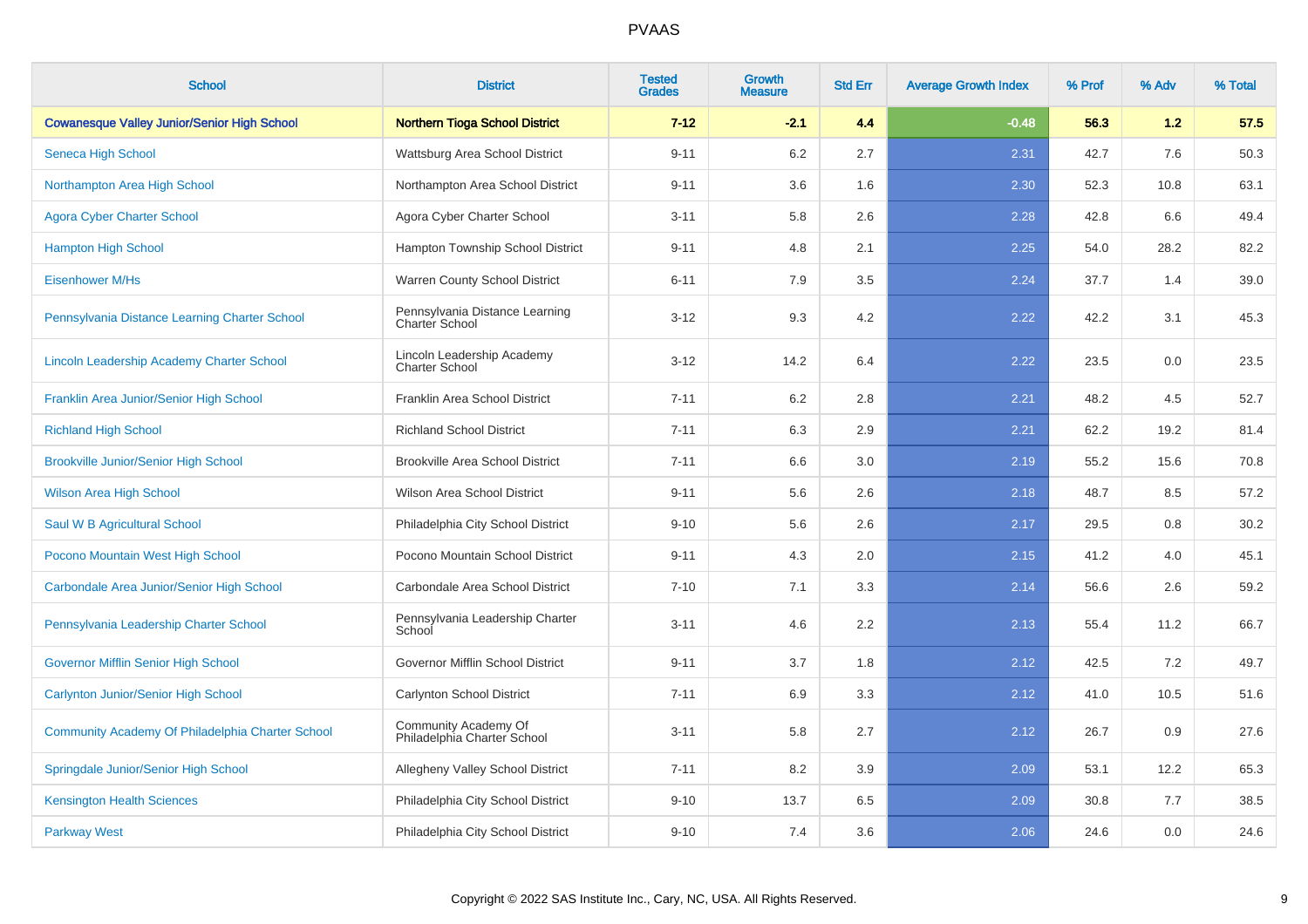| <b>School</b>                                          | <b>District</b>                                                  | <b>Tested</b><br><b>Grades</b> | <b>Growth</b><br><b>Measure</b> | <b>Std Err</b> | <b>Average Growth Index</b> | % Prof | % Adv | % Total |
|--------------------------------------------------------|------------------------------------------------------------------|--------------------------------|---------------------------------|----------------|-----------------------------|--------|-------|---------|
| <b>Cowanesque Valley Junior/Senior High School</b>     | <b>Northern Tioga School District</b>                            | $7 - 12$                       | $-2.1$                          | 4.4            | $-0.48$                     | 56.3   | 1.2   | 57.5    |
| <b>Penn Treaty School</b>                              | Philadelphia City School District                                | $6 - 11$                       | 8.0                             | 3.9            | 2.05                        | 16.4   | 0.0   | 16.4    |
| Dr Robert Ketterer Charter School Inc                  | Dr Robert Ketterer Charter School<br><b>Inc</b>                  | $6 - 12$                       | 10.1                            | 5.0            | 2.04                        | 14.9   | 0.4   | 15.3    |
| <b>Chester Charter Scholars Academy Charter School</b> | <b>Chester Charter Scholars Academy</b><br><b>Charter School</b> | $3 - 12$                       | 8.4                             | 4.1            | 2.03                        | 23.4   | 0.0   | 23.4    |
| <b>Motivation High School</b>                          | Philadelphia City School District                                | $9 - 10$                       | 6.3                             | 3.2            | 1.99                        | 21.8   | 0.0   | 21.8    |
| <b>Keystone Oaks High School</b>                       | Keystone Oaks School District                                    | $9 - 11$                       | 5.2                             | 2.6            | 1.97                        | 53.2   | 12.1  | 65.4    |
| <b>Grove City Area High School</b>                     | Grove City Area School District                                  | $8 - 12$                       | 4.8                             | 2.4            | 1.97                        | 41.3   | 18.7  | 60.0    |
| <b>Coudersport Area Junior/Senior High School</b>      | <b>Coudersport Area School District</b>                          | $7 - 11$                       | 7.4                             | 3.7            | 1.97                        | 55.7   | 8.2   | 63.9    |
| <b>Garden Spot Senior High School</b>                  | Eastern Lancaster County School<br><b>District</b>               | $8 - 12$                       | 4.2                             | 2.2            | 1.94                        | 46.3   | 11.4  | 57.6    |
| <b>Bodine William W High School</b>                    | Philadelphia City School District                                | $8 - 11$                       | 4.6                             | 2.4            | 1.91                        | 60.8   | 5.7   | 66.5    |
| South Western Senior High School                       | South Western School District                                    | $9 - 12$                       | 3.6                             | 1.9            | 1.91                        | 60.2   | 8.1   | 68.3    |
| <b>Muhlenberg High School</b>                          | Muhlenberg School District                                       | $10 - 10$                      | 3.6                             | 1.9            | 1.87                        | 34.2   | 2.6   | 36.8    |
| <b>Central Valley High School</b>                      | <b>Central Valley School District</b>                            | $9 - 10$                       | 4.5                             | 2.4            | 1.86                        | 56.9   | 9.0   | 65.9    |
| <b>Blackhawk High School</b>                           | <b>Blackhawk School District</b>                                 | $8 - 11$                       | 4.3                             | 2.3            | 1.85                        | 55.8   | 8.8   | 64.6    |
| <b>Mcdowell High School</b>                            | Millcreek Township School District                               | $9 - 11$                       | 2.7                             | 1.5            | 1.85                        | 55.6   | 14.2  | 69.7    |
| <b>West Allegheny Senior High School</b>               | West Allegheny School District                                   | $9 - 12$                       | 3.7                             | 2.1            | 1.82                        | 63.1   | 15.7  | 78.8    |
| <b>Beaver Area Senior High School</b>                  | <b>Beaver Area School District</b>                               | $9 - 10$                       | 4.4                             | 2.4            | 1.82                        | 57.4   | 16.8  | 74.2    |
| Randolph A. Philip AVT High School                     | Philadelphia City School District                                | $9 - 10$                       | 6.8                             | 3.8            | 1.82                        | 7.3    | 0.0   | 7.3     |
| <b>Western Wayne High School</b>                       | Western Wayne School District                                    | $9 - 11$                       | 5.3                             | 2.9            | 1.82                        | 41.3   | 17.4  | 58.7    |
| <b>Steel Valley Senior High School</b>                 | <b>Steel Valley School District</b>                              | $9 - 11$                       | 6.1                             | 3.4            | 1.79                        | 50.7   | 5.6   | 56.3    |
| Pottsville Area High School                            | Pottsville Area School District                                  | $9 - 12$                       | 4.1                             | 2.3            | 1.79                        | 44.8   | 5.4   | 50.2    |
| <b>York Academy Regional Charter School</b>            | York Academy Regional Charter<br>School                          | $3 - 11$                       | 9.0                             | 5.0            | 1.79                        | 55.2   | 0.0   | 55.2    |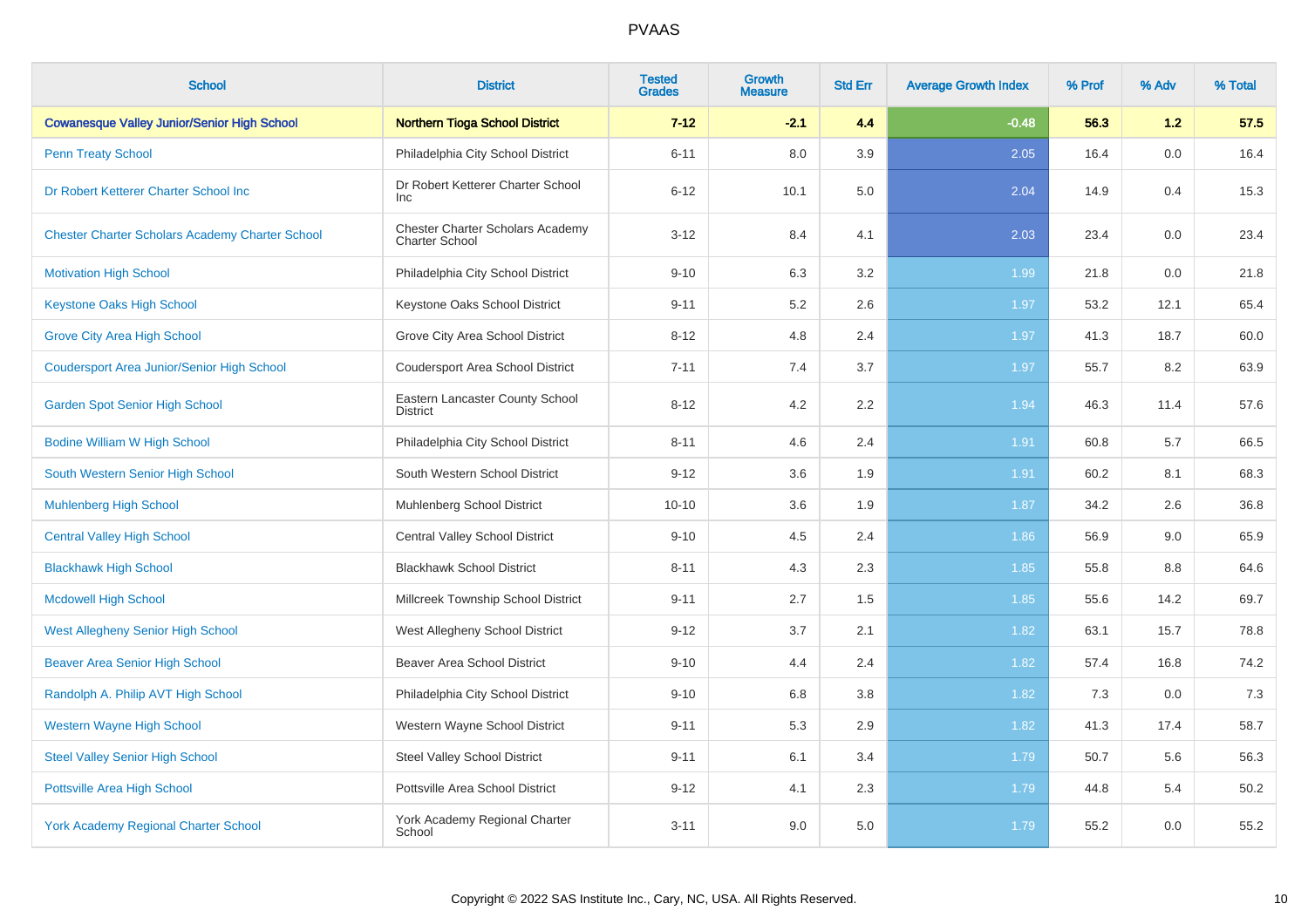| <b>School</b>                                      | <b>District</b>                                    | <b>Tested</b><br><b>Grades</b> | <b>Growth</b><br><b>Measure</b> | <b>Std Err</b> | <b>Average Growth Index</b> | % Prof | % Adv | % Total |
|----------------------------------------------------|----------------------------------------------------|--------------------------------|---------------------------------|----------------|-----------------------------|--------|-------|---------|
| <b>Cowanesque Valley Junior/Senior High School</b> | <b>Northern Tioga School District</b>              | $7 - 12$                       | $-2.1$                          | 4.4            | $-0.48$                     | 56.3   | 1.2   | 57.5    |
| <b>Monessen Senior High School</b>                 | Monessen City School District                      | $8 - 10$                       | 7.9                             | 4.5            | 1.77                        | 42.9   | 2.9   | 45.7    |
| Altoona Area High School                           | Altoona Area School District                       | $9 - 12$                       | 2.9                             | 1.6            | 1.77                        | 47.7   | 8.2   | 55.9    |
| <b>Blacklick Valley Junior/Senior High School</b>  | <b>Blacklick Valley School District</b>            | $7 - 11$                       | 7.6                             | 4.3            | 1.77                        | 34.1   | 0.0   | 34.1    |
| <b>Washington George High School</b>               | Philadelphia City School District                  | $9 - 11$                       | 5.3                             | 3.0            | 1.76                        | 37.2   | 2.9   | 40.2    |
| <b>Uniontown Area Senior High School</b>           | Uniontown Area School District                     | $9 - 11$                       | 5.6                             | 3.2            | 1.76                        | 62.4   | 5.9   | 68.2    |
| <b>Sharon High School</b>                          | Sharon City School District                        | $8 - 11$                       | 4.5                             | 2.6            | 1.73                        | 48.2   | 5.3   | 53.4    |
| Pittsburgh Obama 6-12                              | Pittsburgh School District                         | $6 - 11$                       | 5.1                             | 3.0            | 1.72                        | 42.3   | 5.2   | 47.4    |
| <b>Hanover Senior High School</b>                  | Hanover Public School District                     | $9 - 11$                       | 4.9                             | 2.8            | 1.72                        | 52.2   | 14.4  | 66.7    |
| <b>Reach Cyber Charter School</b>                  | Reach Cyber Charter School                         | $3 - 11$                       | 8.1                             | 4.7            | 1.72                        | 42.4   | 4.6   | 47.0    |
| <b>Salisbury Senior High School</b>                | Salisbury Township School District                 | $9 - 11$                       | 6.0                             | 3.6            | 1.68                        | 46.2   | 6.6   | 52.8    |
| Sto-Rox Junior/Senior High School                  | Sto-Rox School District                            | $7 - 10$                       | 6.2                             | 3.7            | 1.67                        | 13.4   | 0.0   | 13.4    |
| Northgate Middle School High School                | Northgate School District                          | $7 - 11$                       | 6.0                             | 3.6            | 1.65                        | 53.3   | 16.7  | 70.0    |
| Laurel Highlands Senior High School                | Laurel Highlands School District                   | $9 - 11$                       | 3.9                             | 2.4            | 1.65                        | 44.9   | 9.6   | 54.5    |
| <b>Bentworth Senior High School</b>                | <b>Bentworth School District</b>                   | $9 - 11$                       | 5.3                             | 3.2            | 1.65                        | 44.2   | 19.5  | 63.6    |
| <b>Oswayo Valley High School</b>                   | Oswayo Valley School District                      | $9 - 12$                       | 8.3                             | 5.0            | 1.64                        | 50.0   | 16.7  | 66.7    |
| <b>Esperanza Academy Charter School</b>            | Esperanza Academy Charter School                   | $4 - 11$                       | 4.0                             | 2.5            | 1.61                        | 32.4   | 0.7   | 33.1    |
| <b>Allegheny-Clarion Valley High School</b>        | Allegheny-Clarion Valley School<br><b>District</b> | $7 - 10$                       | 7.5                             | 4.7            | 1.59                        | 53.3   | 3.3   | 56.7    |
| <b>Furness Horace High School</b>                  | Philadelphia City School District                  | $8 - 12$                       | 4.7                             | 2.9            | 1.59                        | 19.6   | 0.0   | 19.6    |
| Millersburg Area Senior High School                | Millersburg Area School District                   | $8 - 11$                       | 5.9                             | 3.8            | 1.56                        | 51.8   | 7.4   | 59.3    |
| <b>Central Dauphin East Senior High School</b>     | Central Dauphin School District                    | $9 - 11$                       | 3.2                             | 2.1            | 1.55                        | 39.3   | 3.6   | 42.9    |
| <b>Hickory High School</b>                         | Hermitage School District                          | $7 - 12$                       | 3.5                             | 2.4            | 1.46                        | 57.5   | 9.3   | 66.8    |
| <b>Conrad Weiser High School</b>                   | <b>Conrad Weiser Area School District</b>          | $9 - 11$                       | 3.3                             | 2.2            | 1.46                        | 52.1   | 2.1   | 54.2    |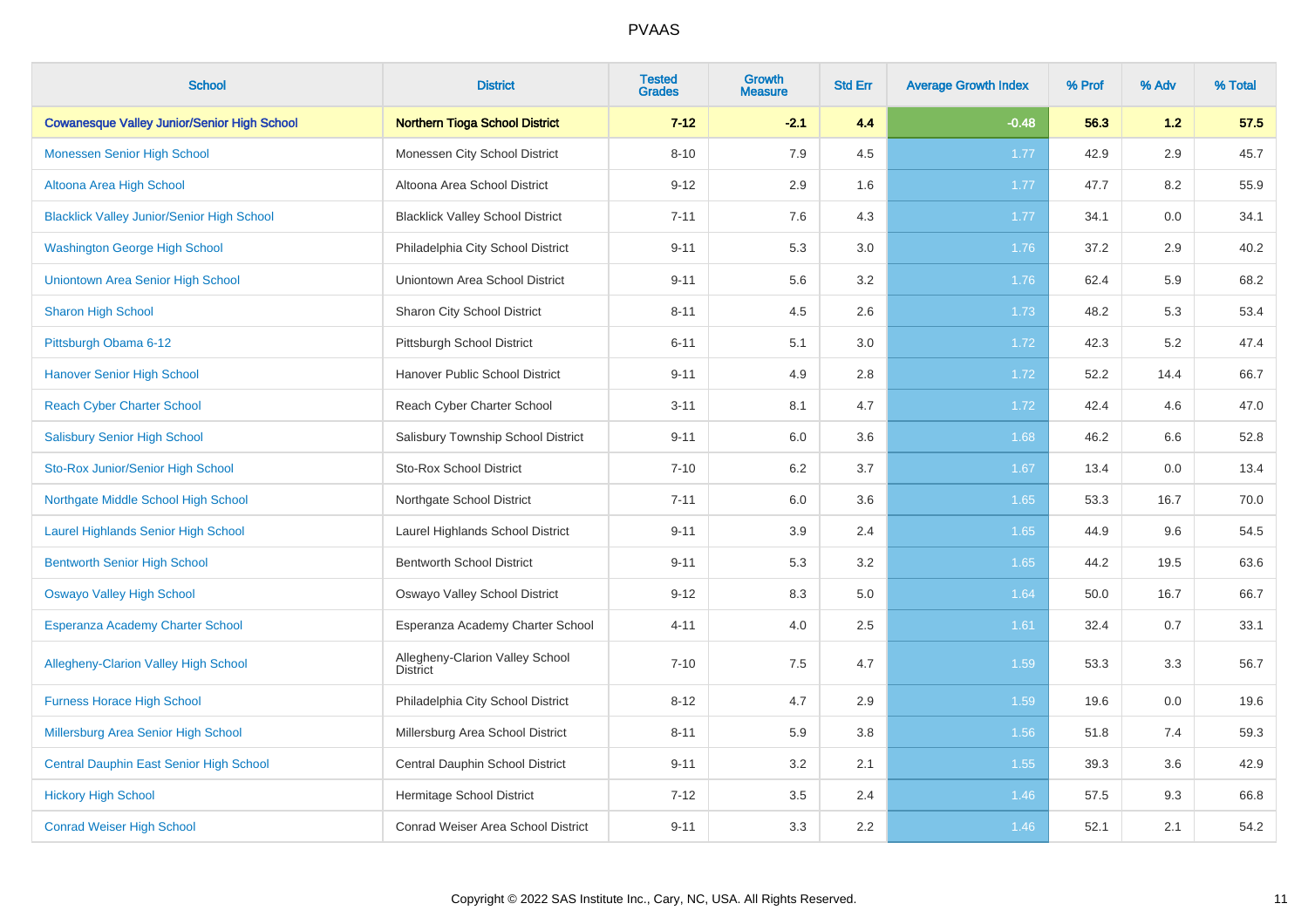| <b>School</b>                                      | <b>District</b>                                     | <b>Tested</b><br><b>Grades</b> | <b>Growth</b><br><b>Measure</b> | <b>Std Err</b> | <b>Average Growth Index</b> | % Prof | % Adv | % Total |
|----------------------------------------------------|-----------------------------------------------------|--------------------------------|---------------------------------|----------------|-----------------------------|--------|-------|---------|
| <b>Cowanesque Valley Junior/Senior High School</b> | <b>Northern Tioga School District</b>               | $7 - 12$                       | $-2.1$                          | 4.4            | $-0.48$                     | 56.3   | 1.2   | 57.5    |
| Pittsburgh Capa 6-12                               | <b>Pittsburgh School District</b>                   | $6 - 11$                       | 4.0                             | 2.8            | 1.45                        | 56.4   | 25.0  | 81.4    |
| James M Coughlin Junior/Senior High School         | Wilkes-Barre Area School District                   | $9 - 11$                       | 7.7                             | 5.5            | 1.42                        | 31.8   | 4.6   | 36.4    |
| <b>Lincoln Park Performing Arts Charter School</b> | Lincoln Park Performing Arts Charter<br>School      | $7 - 11$                       | 3.6                             | 2.5            | 1.42                        | 59.6   | 14.7  | 74.3    |
| <b>Warrior Run High School</b>                     | Warrior Run School District                         | $8 - 11$                       | 4.3                             | 3.0            | 1.41                        | 40.9   | 8.1   | 49.0    |
| <b>Knoch High School</b>                           | South Butler County School District                 | $9 - 10$                       | 3.5                             | 2.5            | 1.41                        | 53.1   | 16.6  | 69.7    |
| <b>KIPP Dubois Charter School</b>                  | KIPP Dubois Charter School                          | $9 - 10$                       | 4.7                             | 3.3            | 1.40                        | 31.0   | 1.4   | 32.4    |
| Capital Area School for the Arts Charter School    | Capital Area School for the Arts<br>Charter School  | $9 - 11$                       | 5.8                             | 4.1            | 1.39                        | 59.3   | 18.6  | 78.0    |
| <b>Burrell High School</b>                         | <b>Burrell School District</b>                      | $9 - 11$                       | 4.2                             | 3.0            | 1.39                        | 58.5   | 13.8  | 72.3    |
| <b>Pleasant Valley High School</b>                 | Pleasant Valley School District                     | $9 - 11$                       | 2.7                             | 2.0            | 1.39                        | 57.2   | 5.5   | 62.8    |
| <b>Everett Area High School</b>                    | <b>Everett Area School District</b>                 | $9 - 11$                       | 4.6                             | 3.4            | 1.37                        | 60.5   | 1.3   | 61.8    |
| <b>MaST Community Charter School II</b>            | MaST Community Charter School II                    | $3 - 10$                       | 4.4                             | 3.2            | 1.37                        | 28.4   | 3.4   | 31.8    |
| Armstrong Junior/Senior High School                | <b>Armstrong School District</b>                    | $6 - 11$                       | 2.7                             | 2.0            | 1.37                        | 51.1   | 6.2   | 57.3    |
| New Brighton Area High School                      | New Brighton Area School District                   | $9 - 11$                       | 4.2                             | 3.1            | 1.36                        | 60.9   | 5.8   | 66.7    |
| <b>Kensington High School</b>                      | Philadelphia City School District                   | $9 - 11$                       | 4.9                             | 3.6            | 1.36                        | 10.7   | 0.0   | 10.7    |
| <b>Loyalsock Township Senior High School</b>       | Loyalsock Township School District                  | $8 - 12$                       | 3.9                             | 2.8            | 1.36                        | 54.3   | 2.1   | 56.4    |
| Lankenau High School                               | Philadelphia City School District                   | $9 - 10$                       | 4.4                             | 3.3            | 1.35                        | 43.6   | 1.3   | 44.9    |
| <b>Fels Samuel High School</b>                     | Philadelphia City School District                   | $9 - 11$                       | 5.0                             | 3.8            | 1.34                        | 13.9   | 0.0   | 13.9    |
| <b>Mastery Charter School - Shoemaker Campus</b>   | Mastery Charter School -<br><b>Shoemaker Campus</b> | $7 - 10$                       | 4.1                             | 3.0            | 1.34                        | 20.9   | 3.3   | 24.2    |
| <b>Punxsutawney Area High School</b>               | Punxsutawney Area School District                   | $7 - 11$                       | 3.8                             | 2.9            | 1.33                        | 55.0   | 5.5   | 60.6    |
| Cambridge Springs Junior/Senior High School        | <b>Penncrest School District</b>                    | $7 - 11$                       | 4.9                             | 3.7            | 1.30                        | 45.9   | 9.8   | 55.7    |
| Towanda Area Junior/Senior High School             | Towanda Area School District                        | $7 - 11$                       | 3.6                             | 2.8            | 1.29                        | 39.4   | 6.6   | 46.0    |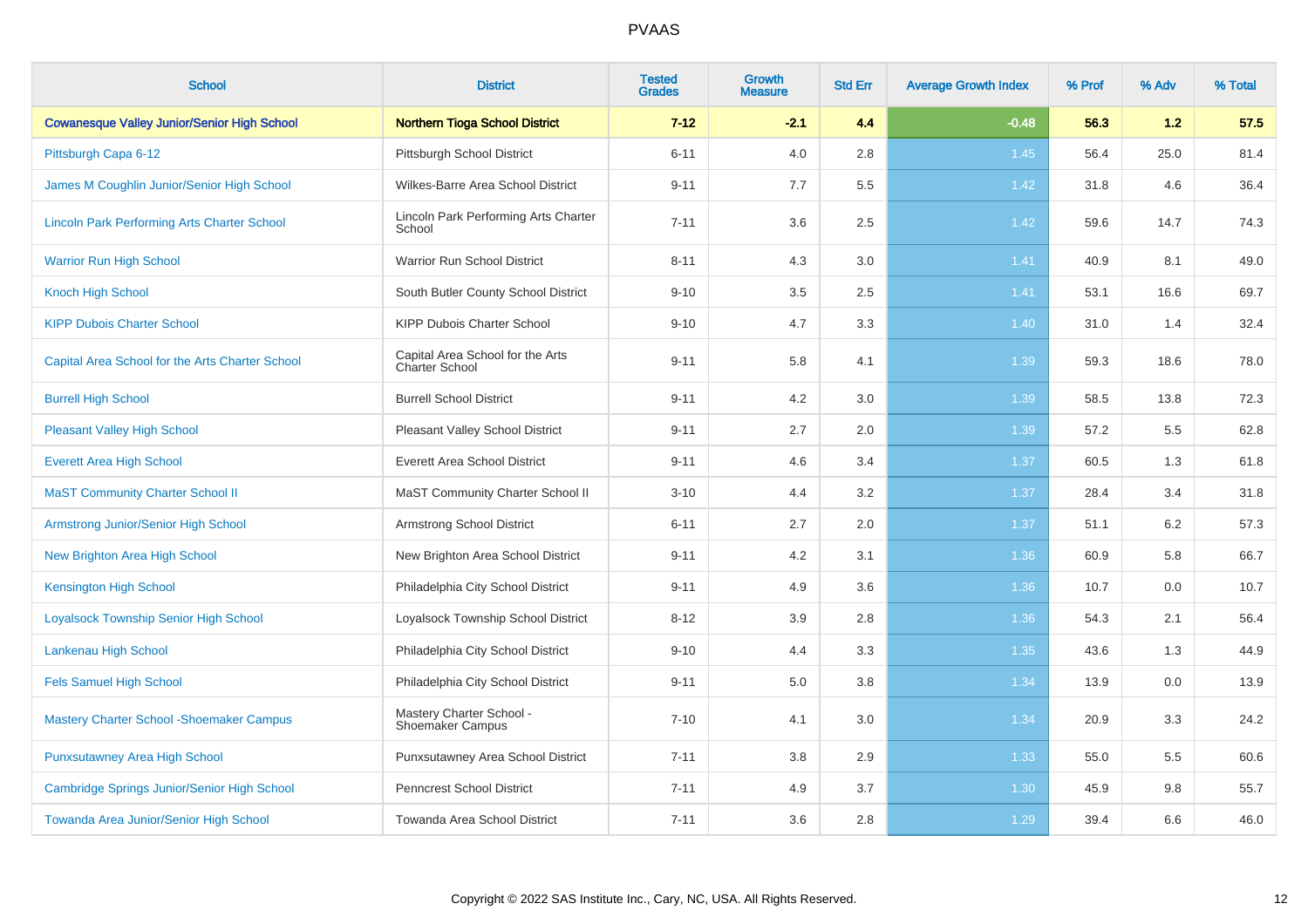| <b>School</b>                                      | <b>District</b>                                  | <b>Tested</b><br><b>Grades</b> | <b>Growth</b><br><b>Measure</b> | <b>Std Err</b> | <b>Average Growth Index</b> | % Prof | % Adv | % Total |
|----------------------------------------------------|--------------------------------------------------|--------------------------------|---------------------------------|----------------|-----------------------------|--------|-------|---------|
| <b>Cowanesque Valley Junior/Senior High School</b> | <b>Northern Tioga School District</b>            | $7 - 12$                       | $-2.1$                          | 4.4            | $-0.48$                     | 56.3   | 1.2   | 57.5    |
| <b>Methacton High School</b>                       | <b>Methacton School District</b>                 | $9 - 11$                       | 2.1                             | 1.7            | 1.25                        | 62.5   | 16.4  | 79.0    |
| <b>West York Area High School</b>                  | West York Area School District                   | $8 - 12$                       | 2.9                             | 2.3            | 1.24                        | 53.8   | 4.4   | 58.2    |
| <b>Ligonier Valley High School</b>                 | <b>Ligonier Valley School District</b>           | $9 - 11$                       | 3.8                             | 3.1            | 1.24                        | 59.1   | 10.3  | 69.5    |
| <b>Fairview High School</b>                        | <b>Fairview School District</b>                  | $9 - 11$                       | 3.1                             | 2.6            | 1.21                        | 57.2   | 17.6  | 74.8    |
| <b>Central High School</b>                         | Spring Cove School District                      | $9 - 11$                       | 3.0                             | 2.5            | 1.20                        | 47.8   | 12.7  | 60.4    |
| <b>Science Leadership Academy</b>                  | Philadelphia City School District                | $8 - 11$                       | 4.1                             | 3.5            | 1.19                        | 65.8   | 6.6   | 72.4    |
| <b>Constitution High School</b>                    | Philadelphia City School District                | $8 - 11$                       | 3.9                             | 3.3            | 1.17                        | 40.0   | 2.4   | 42.4    |
| <b>Harrisburg High School</b>                      | Harrisburg City School District                  | $9 - 11$                       | 3.4                             | 2.9            | 1.17                        | 4.2    | 0.0   | 4.2     |
| <b>Shanksville-Stonycreek High School</b>          | Shanksville-Stonycreek School<br><b>District</b> | $9 - 10$                       | 6.9                             | 5.9            | 1.17                        | 64.7   | 17.6  | 82.4    |
| <b>Pottsgrove Senior High School</b>               | Pottsgrove School District                       | $9 - 11$                       | 2.4                             | $2.0\,$        | 1.17                        | 44.0   | 10.0  | 53.9    |
| Line Mountain High School                          | Line Mountain School District                    | $9 - 11$                       | 3.7                             | $3.2\,$        | 1.16                        | 52.9   | 9.2   | 62.1    |
| <b>Bucktail High School</b>                        | Keystone Central School District                 | $9 - 10$                       | 6.3                             | 5.5            | 1.16                        | 65.0   | 0.0   | 65.0    |
| <b>Donegal High School</b>                         | Donegal School District                          | $8 - 12$                       | 2.8                             | 2.4            | 1.16                        | 60.6   | 9.1   | 69.7    |
| <b>Esperanza Cyber Charter School</b>              | Esperanza Cyber Charter School                   | $3 - 11$                       | 7.1                             | 6.1            | 1.16                        | 9.1    | 0.0   | 9.1     |
| <b>Halifax Area High School</b>                    | <b>Halifax Area School District</b>              | $9 - 11$                       | 4.4                             | 3.9            | 1.14                        | 61.5   | 9.6   | 71.2    |
| Port Allegany Junior/Senior High School            | Port Allegany School District                    | $7 - 11$                       | 4.0                             | 3.6            | 1.11                        | 28.1   | 9.4   | 37.5    |
| <b>Tidioute Community Charter School</b>           | <b>Tidioute Community Charter School</b>         | $3 - 11$                       | 5.7                             | 5.1            | 1.11                        | 34.4   | 21.9  | 56.2    |
| <b>Woodland Hills High School</b>                  | Woodland Hills School District                   | $8 - 12$                       | 2.8                             | 2.6            | 1.05                        | 31.4   | 3.6   | 35.0    |
| <b>Central Cambria High School</b>                 | Central Cambria School District                  | $9 - 11$                       | 2.6                             | 2.5            | 1.04                        | 56.2   | 9.7   | 66.0    |
| Morrisville High School (8381)                     | Morrisville Borough School District              | $6 - 11$                       | 4.4                             | 4.3            | 1.02                        | 30.2   | 2.3   | 32.6    |
| Gamp                                               | Philadelphia City School District                | $5 - 10$                       | 5.3                             | 5.2            | 1.01                        | 66.7   | 20.8  | 87.5    |
| Leechburg Area High School                         | Leechburg Area School District                   | $8 - 11$                       | 4.1                             | 4.0            | 1.01                        | 47.8   | 19.6  | 67.4    |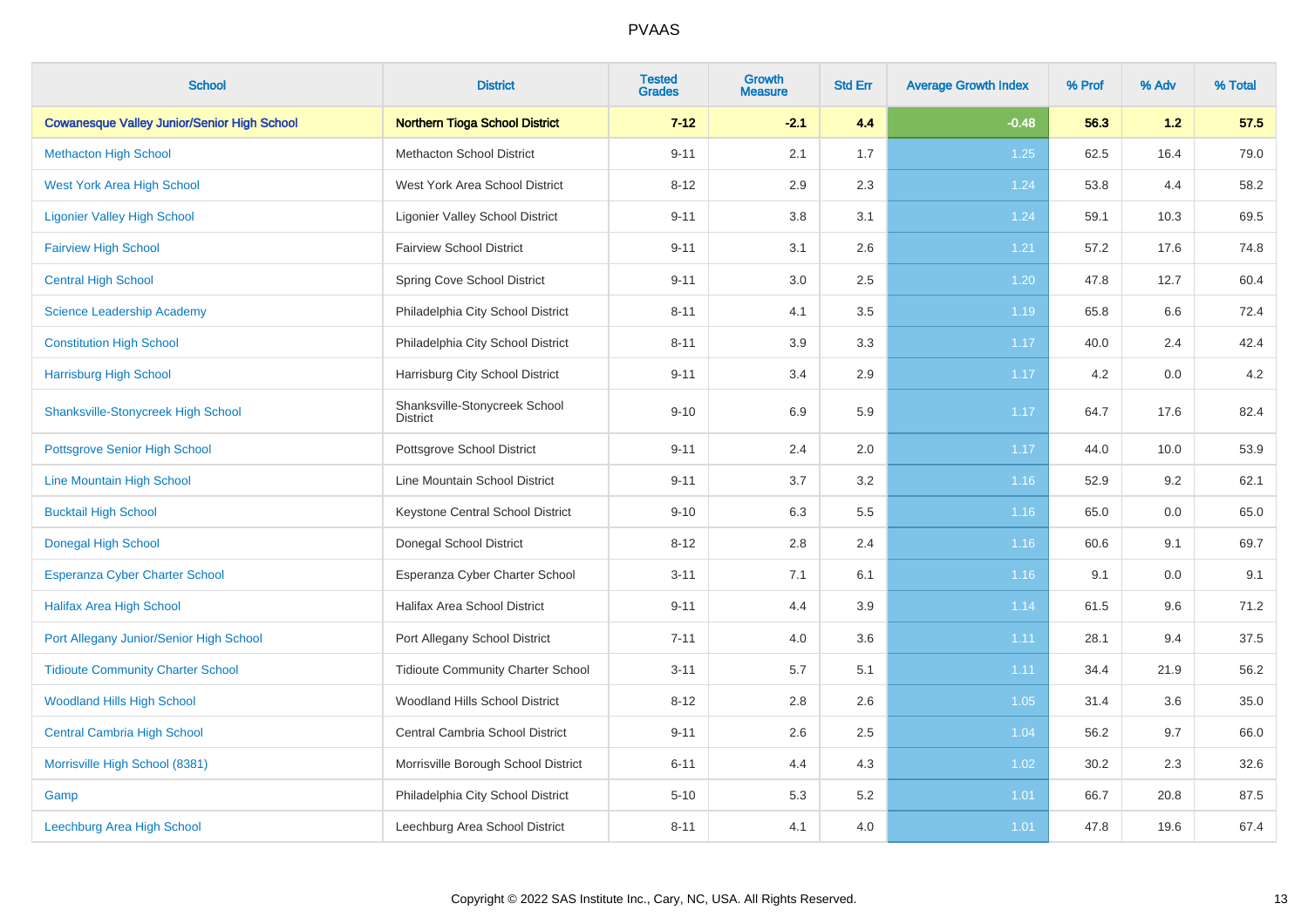| <b>School</b>                                      | <b>District</b>                                   | <b>Tested</b><br><b>Grades</b> | Growth<br><b>Measure</b> | <b>Std Err</b> | <b>Average Growth Index</b> | % Prof | % Adv | % Total |
|----------------------------------------------------|---------------------------------------------------|--------------------------------|--------------------------|----------------|-----------------------------|--------|-------|---------|
| <b>Cowanesque Valley Junior/Senior High School</b> | <b>Northern Tioga School District</b>             | $7 - 12$                       | $-2.1$                   | 4.4            | $-0.48$                     | 56.3   | 1.2   | 57.5    |
| <b>Mastery Charter School-Pickett Campus</b>       | Mastery Charter School - Pickett<br>Campus        | $6 - 10$                       | 5.6                      | 5.7            | 1.00                        | 27.8   | 0.0   | 27.8    |
| Meyersdale Area High School                        | Meyersdale Area School District                   | $9 - 11$                       | 3.9                      | 4.0            | 1.00                        | 43.1   | 6.9   | 50.0    |
| East Stroudsburg Senior High School South          | East Stroudsburg Area School<br><b>District</b>   | $9 - 11$                       | 2.0                      | 2.0            | 0.99                        | 48.8   | 7.7   | 56.4    |
| <b>Stem At Showalter</b>                           | <b>Chester-Upland School District</b>             | $7 - 10$                       | 3.2                      | 3.2            | 0.99                        | 19.8   | 1.2   | 21.0    |
| Lehigh Career & Technical Institute                | Lehigh Career & Technical Institute               | $10 - 12$                      | 5.6                      | 5.6            | 0.99                        | 78.3   | 0.0   | 78.3    |
| <b>Building 21 Allentown</b>                       | Allentown City School District                    | $9 - 11$                       | 3.6                      | 3.8            | 0.96                        | 24.6   | 0.0   | 24.6    |
| <b>General Mclane High School</b>                  | <b>General Mclane School District</b>             | $8 - 11$                       | 2.7                      | 2.9            | 0.95                        | 62.3   | 4.9   | 67.2    |
| <b>Berlin Brothersvalley Senior High School</b>    | Berlin Brothersvalley School District             | $9 - 11$                       | 3.8                      | 4.2            | 0.90                        | 48.8   | 14.0  | 62.8    |
| <b>Manheim Central Senior High School</b>          | Manheim Central School District                   | $9 - 11$                       | 1.8                      | 2.1            | 0.87                        | 53.2   | 11.6  | 64.8    |
| Franklin Regional Senior High School               | Franklin Regional School District                 | $9 - 11$                       | 1.7                      | 1.9            | 0.87                        | 66.7   | 15.5  | 82.1    |
| Keystone Junior/Senior High School                 | Keystone School District                          | $7 - 11$                       | 2.7                      | 3.3            | 0.84                        | 50.6   | 6.5   | 57.1    |
| <b>Williamsport Area Senior High School</b>        | Williamsport Area School District                 | $9 - 11$                       | 1.5                      | 1.8            | 0.84                        | 44.1   | 12.8  | 56.9    |
| <b>Tunkhannock High School</b>                     | Tunkhannock Area School District                  | $8 - 11$                       | 1.9                      | 2.2            | 0.84                        | 44.9   | 9.6   | 54.6    |
| <b>Hopewell Senior High School</b>                 | Hopewell Area School District                     | $9 - 11$                       | 2.2                      | 2.7            | 0.82                        | 58.4   | 4.0   | 62.4    |
| <b>Clairton Middle/High School</b>                 | <b>Clairton City School District</b>              | $6 - 11$                       | 3.0                      | 3.7            | 0.82                        | 13.4   | 0.0   | 13.4    |
| Louis E Dieruff High School                        | Allentown City School District                    | $8 - 12$                       | 1.6                      | 1.9            | 0.81                        | 27.2   | 0.7   | 28.0    |
| <b>Lower Moreland High School</b>                  | Lower Moreland Township School<br><b>District</b> | $8 - 11$                       | 1.8                      | 2.2            | 0.81                        | 62.8   | 17.0  | 79.8    |
| <b>Bedford Senior High School</b>                  | <b>Bedford Area School District</b>               | $9 - 11$                       | 2.1                      | 2.6            | 0.80                        | 48.5   | 10.0  | 58.5    |
| North Clarion County Junior/Senior High School     | North Clarion County School District              | $7 - 12$                       | 3.5                      | 4.3            | 0.80                        | 67.5   | 15.0  | 82.5    |
| Northwestern Lehigh High School                    | Northwestern Lehigh School District               | $9 - 11$                       | 1.8                      | 2.3            | 0.79                        | 53.3   | 9.7   | 63.0    |
| South Fayette Township High School                 | South Fayette Township School<br><b>District</b>  | $9 - 11$                       | 1.5                      | 1.9            | 0.77                        | 61.0   | 26.5  | 87.6    |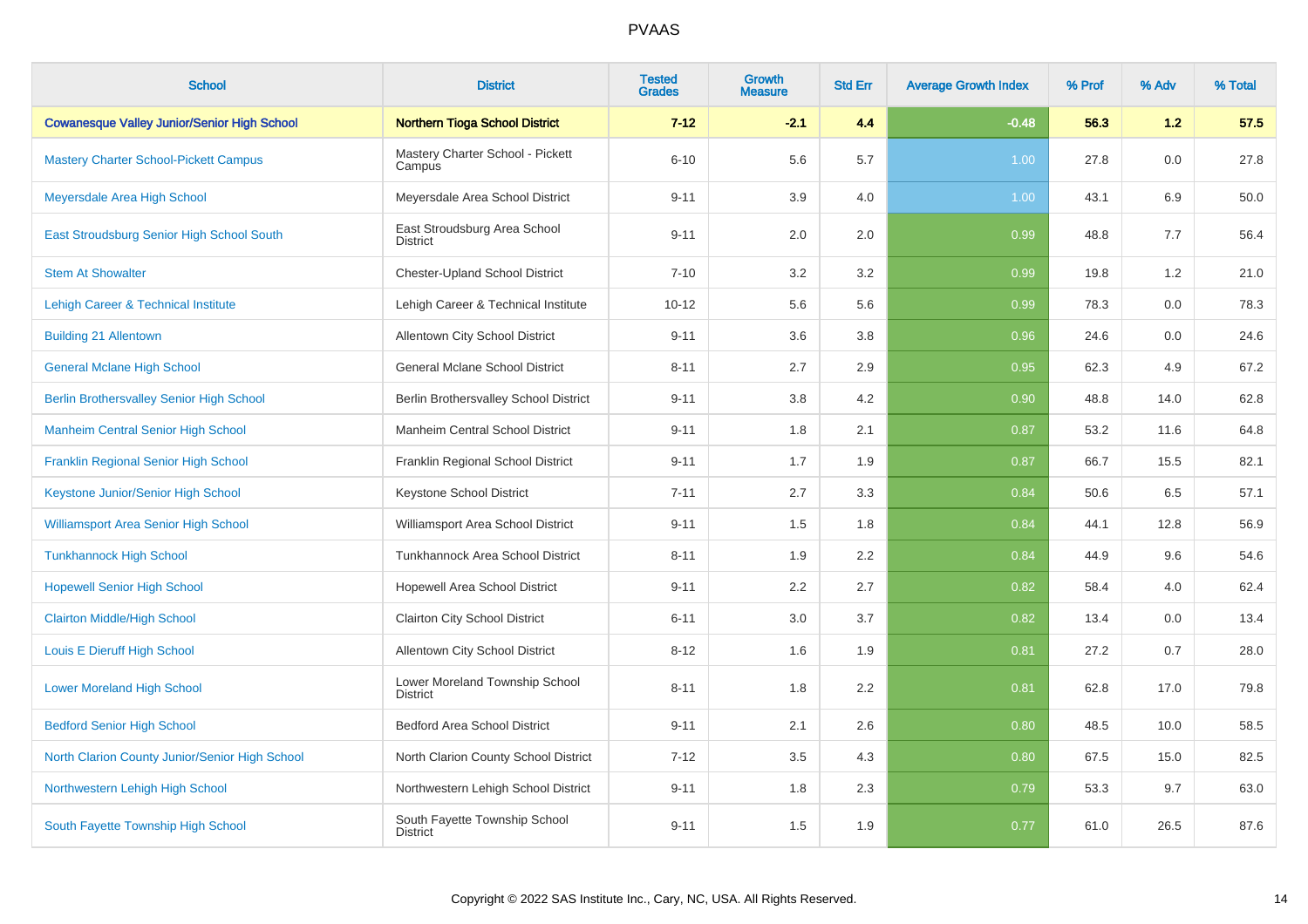| <b>School</b>                                      | <b>District</b>                          | <b>Tested</b><br><b>Grades</b> | <b>Growth</b><br><b>Measure</b> | <b>Std Err</b> | <b>Average Growth Index</b> | % Prof | % Adv | % Total |
|----------------------------------------------------|------------------------------------------|--------------------------------|---------------------------------|----------------|-----------------------------|--------|-------|---------|
| <b>Cowanesque Valley Junior/Senior High School</b> | <b>Northern Tioga School District</b>    | $7 - 12$                       | $-2.1$                          | 4.4            | $-0.48$                     | 56.3   | 1.2   | 57.5    |
| <b>Baldwin Senior High School</b>                  | <b>Baldwin-Whitehall School District</b> | $7 - 11$                       | 1.4                             | 1.9            | 0.76                        | 58.6   | 8.6   | 67.1    |
| Urban Pathways 6-12 Charter School                 | Urban Pathways 6-12 Charter<br>School    | $6 - 11$                       | 4.8                             | 6.4            | 0.75                        | 28.6   | 0.0   | 28.6    |
| <b>Thomas Jefferson High School</b>                | West Jefferson Hills School District     | $8 - 11$                       | 1.5                             | 2.1            | 0.74                        | 55.7   | 20.8  | 76.4    |
| <b>Bensalem Township High School</b>               | Bensalem Township School District        | $7 - 11$                       | 1.2                             | 1.6            | 0.74                        | 38.8   | 8.3   | 47.1    |
| <b>Scranton High School</b>                        | <b>Scranton School District</b>          | $9 - 11$                       | 2.7                             | 3.7            | 0.72                        | 49.2   | 6.4   | 55.6    |
| Harmony Area Junior/Senior High School             | Harmony Area School District             | $7 - 10$                       | 4.4                             | 6.3            | 0.69                        | 33.3   | 13.3  | 46.7    |
| Camp Hill Senior High School                       | Camp Hill School District                | $9 - 12$                       | 2.0                             | 3.0            | 0.69                        | 53.6   | 17.5  | 71.1    |
| <b>Marple Newtown Senior High School</b>           | Marple Newtown School District           | $9 - 11$                       | 1.7                             | 2.4            | 0.69                        | 57.6   | 12.8  | 70.4    |
| <b>Mcguffey High School</b>                        | <b>Mcguffey School District</b>          | $9 - 11$                       | 1.8                             | 2.6            | 0.67                        | 57.7   | 3.1   | 60.8    |
| Mapletown Junior/Senior High School                | Southeastern Greene School District      | $7 - 10$                       | 3.1                             | 4.6            | 0.66                        | 57.6   | 6.1   | 63.6    |
| Kensington Creative & Performing Arts High School  | Philadelphia City School District        | $8 - 11$                       | 2.2                             | 3.4            | 0.65                        | 10.4   | 3.9   | 14.3    |
| <b>Strawberry Mansion High School</b>              | Philadelphia City School District        | $9 - 11$                       | 3.6                             | 5.6            | 0.64                        | 16.7   | 0.0   | 16.7    |
| <b>Creative And Performing Arts</b>                | Philadelphia City School District        | $8 - 11$                       | 1.5                             | 2.3            | 0.64                        | 65.6   | 9.8   | 75.4    |
| <b>Central Bucks High School - East</b>            | Central Bucks School District            | $9 - 11$                       | 0.9                             | 1.5            | 0.60                        | 61.6   | 16.0  | 77.6    |
| Wilkes-Barre Area Sd Stem Academy                  | Wilkes-Barre Area School District        | $9 - 11$                       | 3.8                             | 6.6            | 0.57                        | 72.7   | 27.3  | 100.0   |
| <b>Commodore Perry Junior/Senior High School</b>   | Commodore Perry School District          | $7 - 11$                       | 2.9                             | 5.6            | 0.53                        | 58.3   | 0.0   | 58.3    |
| <b>United Junior/Senior High School</b>            | <b>United School District</b>            | $7 - 11$                       | 1.8                             | 3.4            | 0.53                        | 60.3   | 6.6   | 66.9    |
| Forbes Road Junior/Senior High School              | <b>Forbes Road School District</b>       | $7 - 11$                       | 2.6                             | 5.1            | 0.51                        | 41.4   | 10.3  | 51.7    |
| <b>Athens Area High School</b>                     | Athens Area School District              | $9 - 11$                       | 1.2                             | 2.5            | 0.49                        | 46.9   | 7.6   | 54.5    |
| <b>Laurel High School</b>                          | <b>Laurel School District</b>            | $9 - 11$                       | 1.5                             | 3.1            | 0.48                        | 70.1   | 2.3   | 72.4    |
| <b>Union High School</b>                           | <b>Union School District</b>             | $6 - 12$                       | 1.9                             | 4.2            | 0.45                        | 32.6   | 7.0   | 39.5    |
| <b>Roberto Clemente Charter School</b>             | Roberto Clemente Charter School          | $3 - 12$                       | 2.2                             | 4.9            | 0.45                        | 27.5   | 5.0   | 32.5    |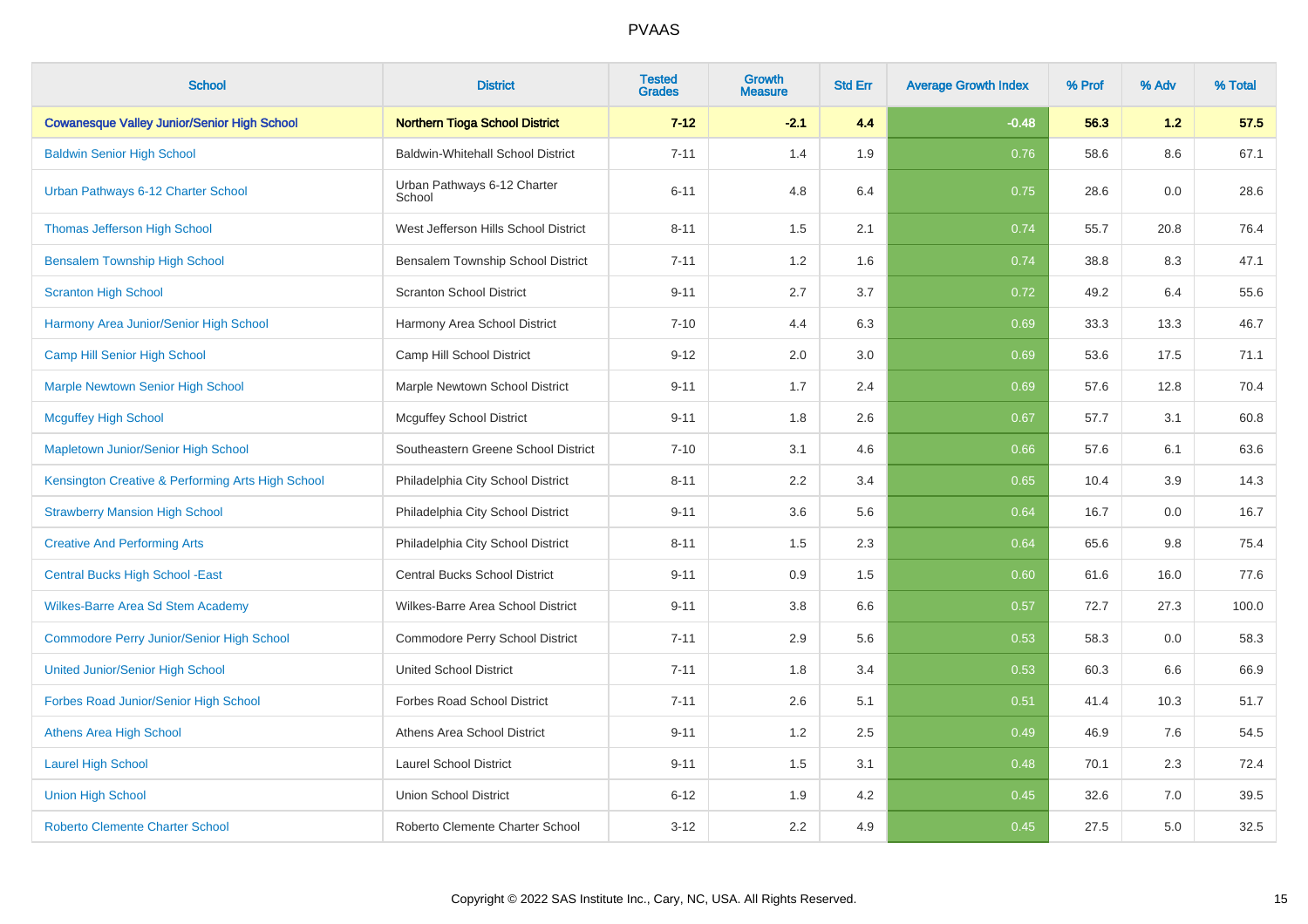| <b>School</b>                                      | <b>District</b>                                         | <b>Tested</b><br><b>Grades</b> | <b>Growth</b><br><b>Measure</b> | <b>Std Err</b> | <b>Average Growth Index</b> | % Prof | % Adv | % Total |
|----------------------------------------------------|---------------------------------------------------------|--------------------------------|---------------------------------|----------------|-----------------------------|--------|-------|---------|
| <b>Cowanesque Valley Junior/Senior High School</b> | <b>Northern Tioga School District</b>                   | $7 - 12$                       | $-2.1$                          | 4.4            | $-0.48$                     | 56.3   | 1.2   | 57.5    |
| <b>Schuylkill Valley High School</b>               | Schuylkill Valley School District                       | $9 - 11$                       | 1.1                             | 2.5            | 0.43                        | 55.1   | 10.2  | 65.3    |
| <b>Mastery Charter High School-Lenfest Campus</b>  | Mastery Charter High School-<br>Lenfest Campus          | $7 - 11$                       | 2.5                             | 5.7            | 0.43                        | 40.0   | 0.0   | 40.0    |
| Hanover Area Junior/Senior High School             | Hanover Area School District                            | $7 - 11$                       | 1.9                             | 4.6            | 0.41                        | 42.9   | 5.7   | 48.6    |
| Pittsburgh Science And Technology Academy 6-12     | Pittsburgh School District                              | $6 - 11$                       | 1.2                             | 3.0            | 0.41                        | 53.8   | 10.6  | 64.4    |
| <b>Radnor Senior High School</b>                   | Radnor Township School District                         | $8 - 12$                       | 0.8                             | 2.1            | 0.39                        | 65.0   | 23.2  | 88.2    |
| <b>Union Area High School</b>                      | Union Area School District                              | $9 - 11$                       | 1.6                             | 4.3            | 0.37                        | 61.5   | 0.0   | 61.5    |
| <b>Galeton Area School</b>                         | Galeton Area School District                            | $3 - 11$                       | 2.0                             | 5.3            | 0.37                        | 41.3   | 4.4   | 45.6    |
| <b>Biglerville High School</b>                     | <b>Upper Adams School District</b>                      | $9 - 11$                       | 1.0                             | 2.9            | 0.35                        | 55.2   | 8.6   | 63.8    |
| Purchase Line Junior/Senior High School            | <b>Purchase Line School District</b>                    | $7 - 12$                       | 1.2                             | 3.5            | 0.35                        | 43.1   | 5.4   | 48.5    |
| <b>Mastery Charter School - Thomas Campus</b>      | Mastery Charter School - Thomas<br>Campus               | $3 - 10$                       | 2.1                             | 6.2            | 0.33                        | 28.6   | 0.0   | 28.6    |
| <b>Newport High School</b>                         | <b>Newport School District</b>                          | $9 - 12$                       | 1.1                             | 3.5            | 0.32                        | 51.5   | 10.3  | 61.8    |
| Lehigh Valley Academy Regional Charter School      | Lehigh Valley Academy Regional<br><b>Charter School</b> | $3 - 11$                       | 0.7                             | 2.3            | 0.32                        | 46.3   | 5.0   | 51.4    |
| Warren Area High School                            | Warren County School District                           | $8 - 11$                       | 0.8                             | 2.4            | 0.32                        | 41.2   | 9.6   | 50.8    |
| West Shamokin Junior/Senior High School            | <b>Armstrong School District</b>                        | $7 - 10$                       | 0.9                             | 2.9            | 0.31                        | 52.4   | 5.7   | 58.1    |
| <b>Tussey Mountain High School</b>                 | <b>Tussey Mountain School District</b>                  | $9 - 12$                       | 1.1                             | 3.7            | 0.29                        | 38.6   | 1.8   | 40.4    |
| <b>Strath Haven High School</b>                    | Wallingford-Swarthmore School<br><b>District</b>        | $9 - 10$                       | 0.7                             | 2.4            | 0.28                        | 64.4   | 22.7  | 87.1    |
| <b>Lakeland Junior/Senior High School</b>          | <b>Lakeland School District</b>                         | $7 - 11$                       | 0.7                             | 2.8            | 0.25                        | 48.6   | 3.7   | 52.3    |
| Kennard-Dale High School                           | South Eastern School District                           | $9 - 11$                       | 0.6                             | 2.4            | 0.24                        | 54.8   | 6.6   | 61.4    |
| Sheffield M/Hs                                     | Warren County School District                           | $6 - 11$                       | 1.1                             | 4.7            | 0.23                        | 42.2   | 0.0   | 42.2    |
| Edison High School/Fareira Skills                  | Philadelphia City School District                       | $8 - 12$                       | 0.7                             | 3.1            | 0.23                        | 11.0   | 0.0   | 11.0    |
| <b>Gateway Senior High School</b>                  | <b>Gateway School District</b>                          | $9 - 11$                       | 0.5                             | 2.2            | 0.22                        | 52.1   | 13.8  | 65.9    |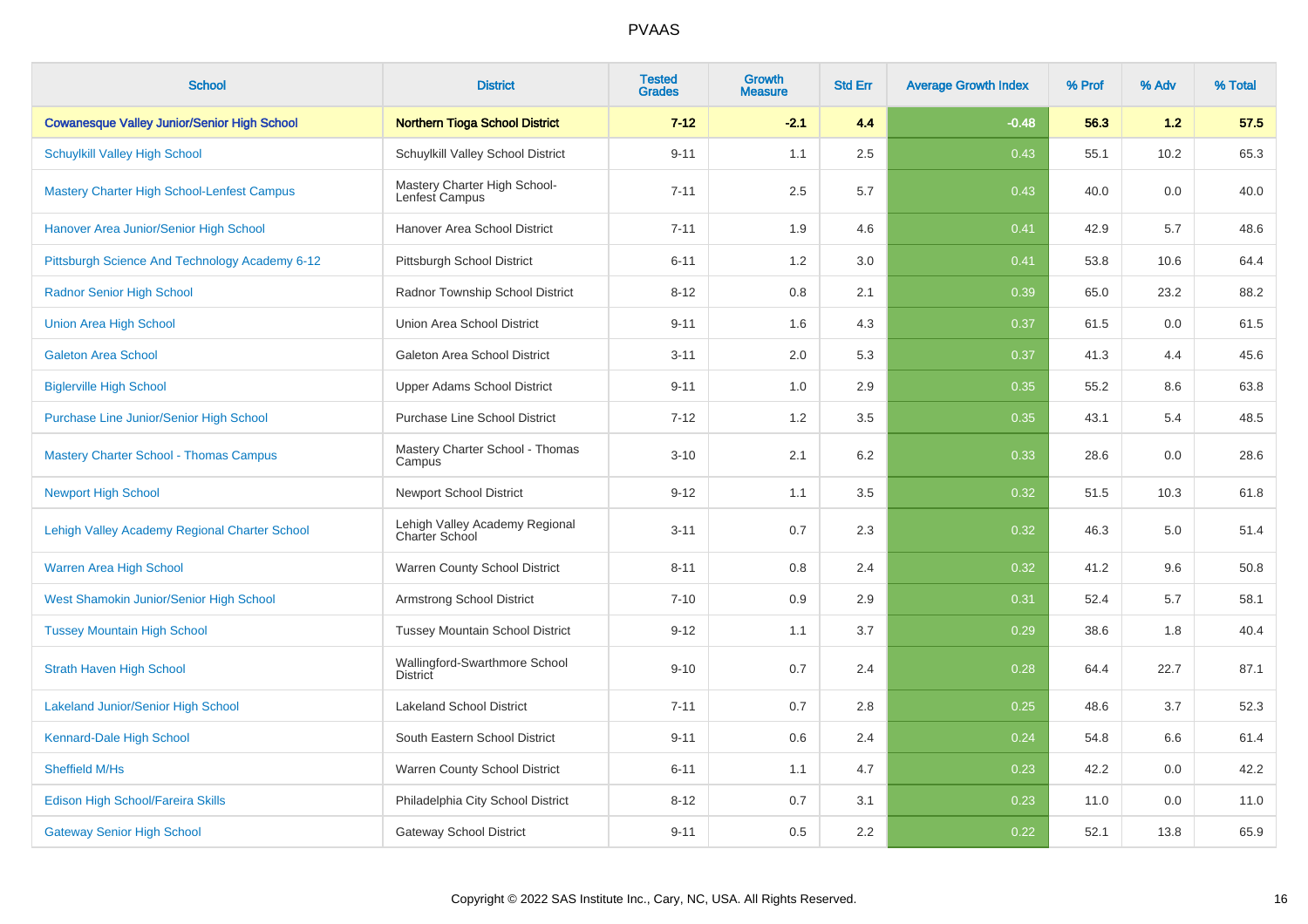| <b>School</b>                                      | <b>District</b>                        | <b>Tested</b><br><b>Grades</b> | <b>Growth</b><br><b>Measure</b> | <b>Std Err</b> | <b>Average Growth Index</b> | % Prof | % Adv | % Total |
|----------------------------------------------------|----------------------------------------|--------------------------------|---------------------------------|----------------|-----------------------------|--------|-------|---------|
| <b>Cowanesque Valley Junior/Senior High School</b> | <b>Northern Tioga School District</b>  | $7 - 12$                       | $-2.1$                          | 4.4            | $-0.48$                     | 56.3   | 1.2   | 57.5    |
| Wyomissing Area Junior/Senior High School          | Wyomissing Area School District        | $7 - 12$                       | 0.5                             | 2.6            | 0.21                        | 55.7   | 17.6  | 73.3    |
| <b>Lower Dauphin High School</b>                   | Lower Dauphin School District          | $9 - 10$                       | 0.3                             | 1.9            | 0.17                        | 49.6   | 12.7  | 62.3    |
| <b>Cougar Academy</b>                              | Harrisburg City School District        | $3 - 10$                       | 0.9                             | 6.2            | 0.15                        | 15.8   | 0.0   | 15.8    |
| Greenville Junior/Senior High School               | Greenville Area School District        | $7 - 11$                       | 0.4                             | 2.9            | 0.15                        | 53.4   | 6.9   | 60.3    |
| <b>Greater Latrobe Senior High School</b>          | <b>Greater Latrobe School District</b> | $9 - 11$                       | 0.3                             | 1.9            | 0.14                        | 55.5   | 14.1  | 69.5    |
| <b>Bloomsburg Area High School</b>                 | Bloomsburg Area School District        | $8 - 10$                       | 0.4                             | 3.0            | 0.12                        | 55.9   | 11.8  | 67.6    |
| Insight PA Cyber Charter School                    | Insight PA Cyber Charter School        | $3 - 11$                       | 0.7                             | 5.7            | 0.12                        | 50.0   | 4.8   | 54.8    |
| <b>Parkway Northwest</b>                           | Philadelphia City School District      | $9 - 10$                       | 0.4                             | 3.8            | 0.09                        | 32.7   | 1.8   | 34.6    |
| Juniata Senior High School                         | Juniata County School District         | $8 - 11$                       | 0.2                             | 2.6            | 0.08                        | 38.2   | 1.5   | 39.7    |
| Smethport Area Junior/Senior High School           | Smethport Area School District         | $7 - 12$                       | 0.2                             | 3.9            | 0.06                        | 37.0   | 1.8   | 38.9    |
| <b>Reynolds Junior/Senior High School</b>          | <b>Reynolds School District</b>        | $7 - 10$                       | 0.2                             | 3.4            | 0.06                        | 52.1   | 7.0   | 59.2    |
| Brockway Area Junior/Senior High School            | Brockway Area School District          | $7 - 11$                       | 0.2                             | 3.6            | 0.06                        | 49.2   | 7.7   | 56.9    |
| Jersey Shore Area Senior High School               | Jersey Shore Area School District      | $9 - 11$                       | 0.1                             | 2.5            | 0.05                        | 47.1   | 9.2   | 56.2    |
| Danville Area Senior High School                   | Danville Area School District          | $9 - 11$                       | 0.1                             | 2.6            | 0.05                        | 57.4   | 18.4  | 75.7    |
| <b>Cedar Cliff High School</b>                     | <b>West Shore School District</b>      | $9 - 12$                       | 0.0                             | 1.9            | 0.01                        | 55.4   | 8.6   | 64.0    |
| Northern Lebanon Senior High School                | Northern Lebanon School District       | $9 - 11$                       | $-0.0$                          | 2.4            | $-0.01$                     | 28.0   | 3.0   | 31.0    |
| West Branch Area High School                       | West Branch Area School District       | $9 - 11$                       | $-0.2$                          | 3.8            | $-0.04$                     | 47.2   | 1.9   | 49.1    |
| South Philadelphia High School                     | Philadelphia City School District      | $9 - 10$                       | $-0.4$                          | 4.3            | $-0.08$                     | 20.0   | 0.0   | 20.0    |
| Avella Area Junior/Senior High School              | Avella Area School District            | $7 - 12$                       | $-0.6$                          | 4.7            | $-0.11$                     | 49.3   | 14.5  | 63.8    |
| Philadelphia Military Acad At Elverson             | Philadelphia City School District      | $9 - 10$                       | $-0.4$                          | 3.7            | $-0.12$                     | 8.5    | 0.0   | 8.5     |
| Penn Cambria High School                           | Penn Cambria School District           | $9 - 11$                       | $-0.3$                          | 2.7            | $-0.12$                     | 61.5   | 7.7   | 69.2    |
| <b>Susquenita High School</b>                      | Susquenita School District             | $9 - 11$                       | $-0.4$                          | 2.8            | $-0.14$                     | 47.7   | 10.1  | 57.8    |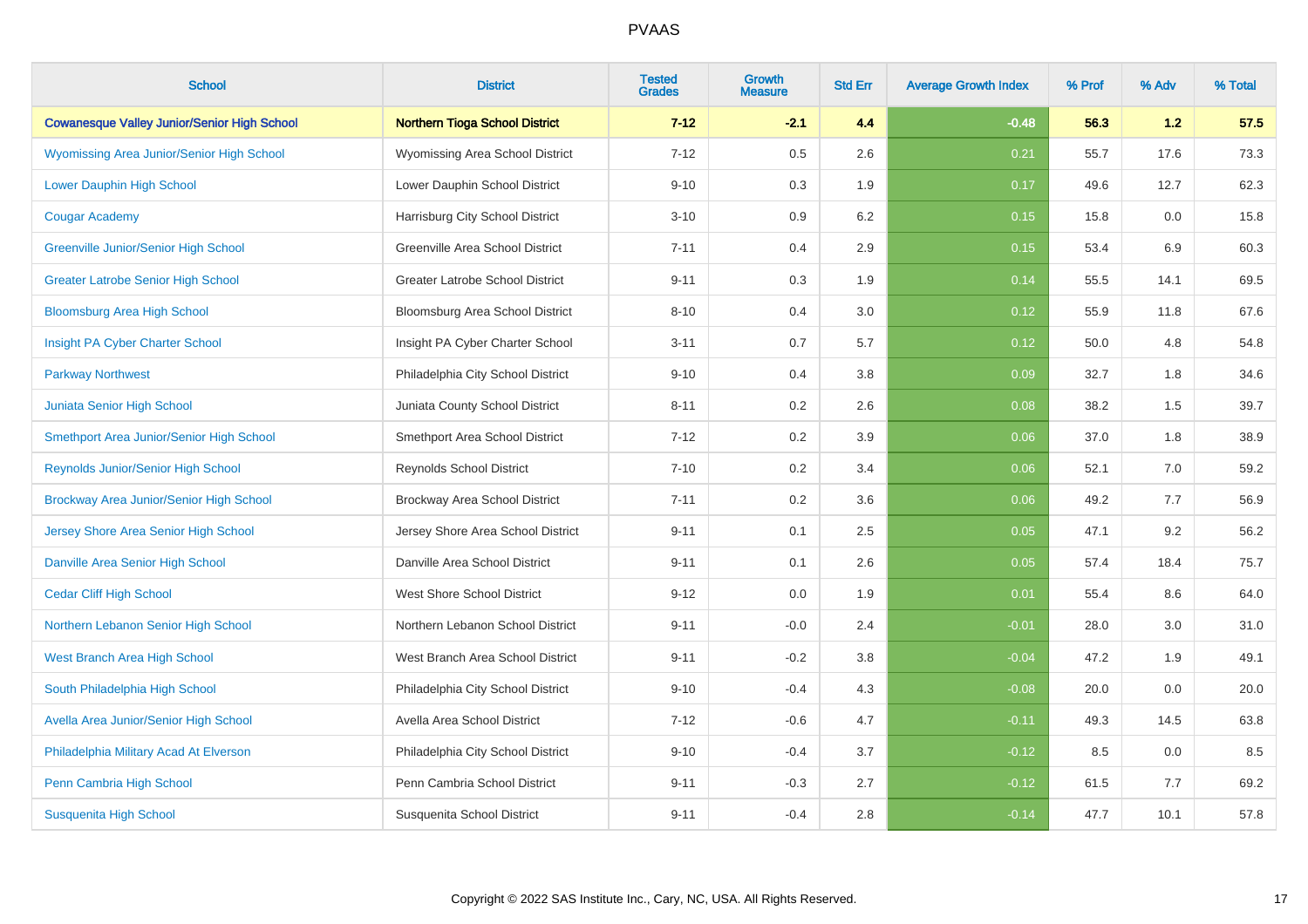| <b>School</b>                                      | <b>District</b>                                       | <b>Tested</b><br><b>Grades</b> | Growth<br><b>Measure</b> | <b>Std Err</b> | <b>Average Growth Index</b> | % Prof | % Adv | % Total |
|----------------------------------------------------|-------------------------------------------------------|--------------------------------|--------------------------|----------------|-----------------------------|--------|-------|---------|
| <b>Cowanesque Valley Junior/Senior High School</b> | <b>Northern Tioga School District</b>                 | $7 - 12$                       | $-2.1$                   | 4.4            | $-0.48$                     | 56.3   | 1.2   | 57.5    |
| <b>Hempfield Senior High School</b>                | <b>Hempfield School District</b>                      | $9 - 11$                       | $-0.2$                   | 1.4            | $-0.15$                     | 58.2   | 9.9   | 68.2    |
| Kutztown Area Senior High School                   | Kutztown Area School District                         | $9 - 12$                       | $-0.5$                   | 3.2            | $-0.15$                     | 55.4   | 13.3  | 68.7    |
| Philadelphia Electrical & Tech Charter High School | Philadelphia Electrical & Tech<br>Charter High School | $10 - 10$                      | $-0.5$                   | 2.9            | $-0.15$                     | 8.8    | 0.0   | 8.8     |
| <b>Achievement House Charter School</b>            | Achievement House Charter School                      | $7 - 11$                       | $-0.7$                   | 4.0            | $-0.17$                     | 32.5   | 2.6   | 35.1    |
| <b>Westinghouse Arts Academy Charter School</b>    | Westinghouse Arts Academy<br>Charter School           | $9 - 10$                       | $-0.7$                   | 3.6            | $-0.19$                     | 59.2   | 8.4   | 67.6    |
| <b>Valley Junior/Senior High School</b>            | New Kensington-Arnold School<br><b>District</b>       | $7 - 11$                       | $-0.8$                   | 3.8            | $-0.22$                     | 40.7   | 3.7   | 44.4    |
| Mcconnellsburg High School                         | <b>Central Fulton School District</b>                 | $9 - 11$                       | $-0.8$                   | 3.5            | $-0.23$                     | 51.4   | 8.6   | 60.0    |
| <b>Blue Ridge High School</b>                      | <b>Blue Ridge School District</b>                     | $9 - 11$                       | $-0.8$                   | 3.6            | $-0.23$                     | 44.6   | 3.1   | 47.7    |
| <b>Otto-Eldred Junior/Senior High School</b>       | <b>Otto-Eldred School District</b>                    | $7 - 11$                       | $-1.0$                   | 4.2            | $-0.23$                     | 56.2   | 6.2   | 62.5    |
| Mercer Area Senior High School                     | Mercer Area School District                           | $8 - 11$                       | $-0.8$                   | 3.3            | $-0.23$                     | 56.8   | 8.1   | 64.9    |
| Millville Area Junior/Senior High School           | Millville Area School District                        | $7 - 12$                       | $-1.1$                   | 4.7            | $-0.24$                     | 51.4   | 5.4   | 56.8    |
| <b>Oley Valley Senior High School</b>              | Oley Valley School District                           | $9 - 11$                       | $-0.8$                   | 2.7            | $-0.29$                     | 43.1   | 12.9  | 56.0    |
| <b>Crestwood Secondary Campus</b>                  | <b>Crestwood School District</b>                      | $7 - 11$                       | $-0.7$                   | 2.3            | $-0.31$                     | 57.4   | 17.0  | 74.4    |
| Southern Lehigh Senior High School                 | Southern Lehigh School District                       | $9 - 11$                       | $-0.7$                   | 2.3            | $-0.31$                     | 66.1   | 11.9  | 78.0    |
| Panther Valley Junior/Senior High School           | Panther Valley School District                        | $7 - 12$                       | $-1.0$                   | 3.3            | $-0.31$                     | 47.9   | 4.3   | 52.1    |
| Mount Carmel Area High School                      | Mount Carmel Area School District                     | $6 - 11$                       | $-1.0$                   | 3.1            | $-0.32$                     | 45.3   | 2.1   | 47.4    |
| Hope For Hyndman Charter School                    | Hope For Hyndman Charter School                       | $3 - 11$                       | $-2.0$                   | 6.1            | $-0.32$                     | 33.3   | 0.0   | 33.3    |
| <b>Bellefonte Area High School</b>                 | <b>Bellefonte Area School District</b>                | $9 - 11$                       | $-0.7$                   | 2.2            | $-0.33$                     | 47.6   | 10.6  | 58.2    |
| <b>Lakeview Middle-High School</b>                 | <b>Lakeview School District</b>                       | $6 - 11$                       | $-1.2$                   | 3.7            | $-0.33$                     | 60.3   | 3.2   | 63.5    |
| <b>Girard High School</b>                          | <b>Girard School District</b>                         | $9 - 11$                       | $-0.9$                   | 2.7            | $-0.33$                     | 53.9   | 15.6  | 69.6    |
| <b>Glendale Junior/Senior High School</b>          | <b>Glendale School District</b>                       | $7 - 10$                       | $-1.3$                   | 3.7            | $-0.34$                     | 50.0   | 5.4   | 55.4    |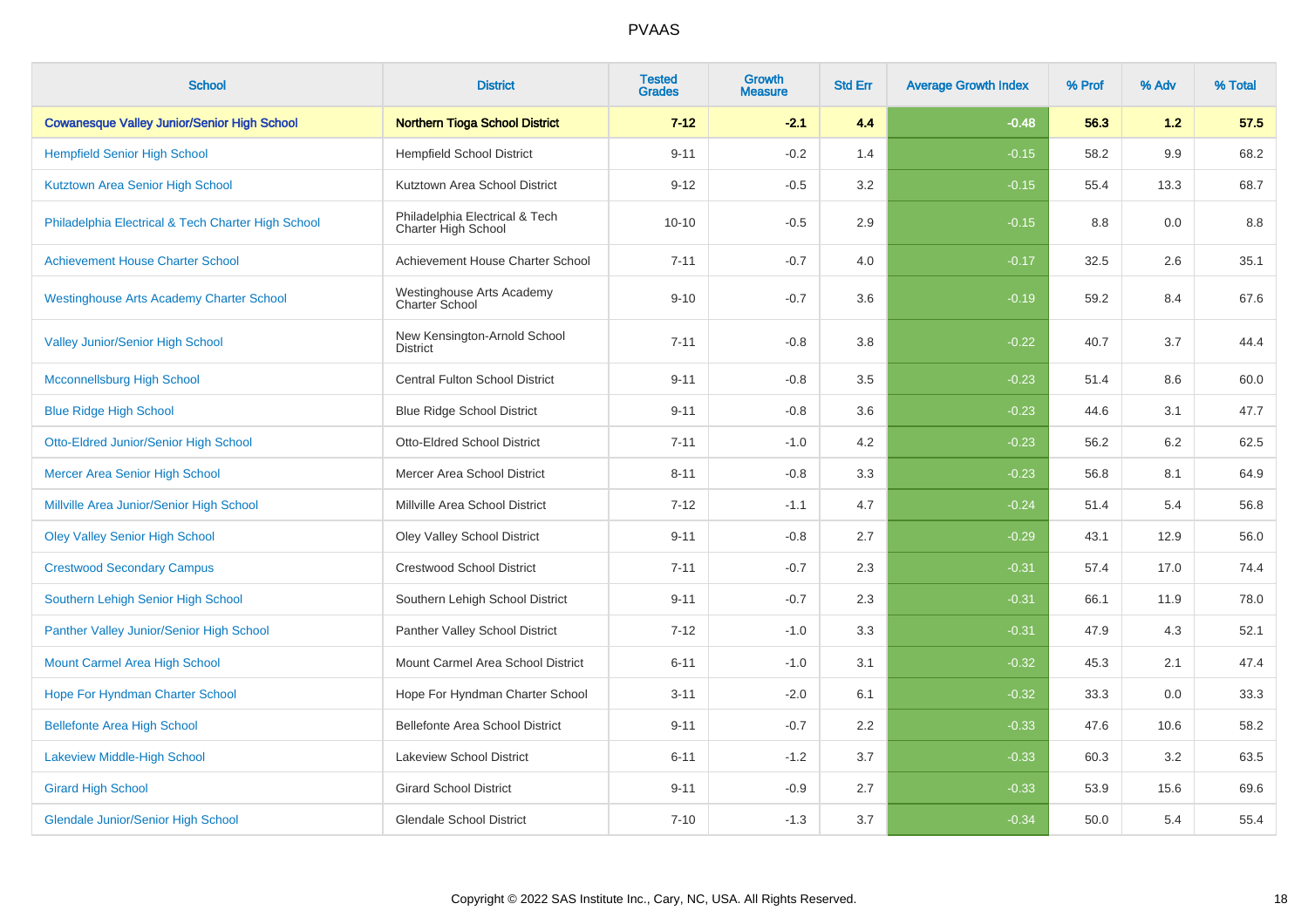| <b>School</b>                                      | <b>District</b>                                            | <b>Tested</b><br><b>Grades</b> | <b>Growth</b><br><b>Measure</b> | <b>Std Err</b> | <b>Average Growth Index</b> | % Prof | % Adv | % Total |
|----------------------------------------------------|------------------------------------------------------------|--------------------------------|---------------------------------|----------------|-----------------------------|--------|-------|---------|
| <b>Cowanesque Valley Junior/Senior High School</b> | <b>Northern Tioga School District</b>                      | $7 - 12$                       | $-2.1$                          | 4.4            | $-0.48$                     | 56.3   | 1.2   | 57.5    |
| <b>Cornell High School</b>                         | <b>Cornell School District</b>                             | $7 - 11$                       | $-2.0$                          | 5.0            | $-0.39$                     | 33.8   | 1.5   | 35.4    |
| James Buchanan High School                         | <b>Tuscarora School District</b>                           | $9 - 11$                       | $-1.0$                          | 2.3            | $-0.43$                     | 45.1   | 8.1   | 53.2    |
| Penn Manor High School                             | Penn Manor School District                                 | $7 - 11$                       | $-0.8$                          | 1.6            | $-0.47$                     | 51.9   | 12.6  | 64.5    |
| Center For Student Lrng Charter School Pennsbury   | Center For Student Learning Charter<br>School At Pennsbury | $6 - 12$                       | $-2.9$                          | 6.1            | $-0.47$                     | 42.9   | 0.0   | 42.9    |
| Albert Gallatin Area Senior High School            | Albert Gallatin Area School District                       | $8 - 11$                       | $-1.1$                          | 2.4            | $-0.47$                     | 54.5   | 10.0  | 64.6    |
| <b>Sharpsville Area Senior High School</b>         | Sharpsville Area School District                           | $7 - 11$                       | $-1.7$                          | 3.5            | $-0.48$                     | 55.2   | 13.4  | 68.7    |
| <b>Cowanesque Valley Junior/Senior High School</b> | <b>Northern Tioga School District</b>                      | $7 - 12$                       | $-2.1$                          | 4.4            | $-0.48$                     | 56.3   | 1.2   | 57.5    |
| <b>Bellwood-Antis High School</b>                  | Bellwood-Antis School District                             | $9 - 10$                       | $-1.6$                          | 3.2            | $-0.50$                     | 55.1   | 10.1  | 65.2    |
| <b>Pittsburgh Allderdice High School</b>           | Pittsburgh School District                                 | $9 - 10$                       | $-1.0$                          | 2.0            | $-0.51$                     | 44.4   | 13.9  | 58.3    |
| Palmerton Area High School                         | Palmerton Area School District                             | $9 - 11$                       | $-1.6$                          | 3.0            | $-0.52$                     | 57.4   | 5.0   | 62.4    |
| North Schuylkill Junior/Senior High School         | North Schuylkill School District                           | $7 - 11$                       | $-1.4$                          | 2.4            | $-0.58$                     | 41.8   | 5.1   | 46.8    |
| South Side High School                             | South Side Area School District                            | $9 - 11$                       | $-2.0$                          | 3.3            | $-0.59$                     | 50.0   | 6.8   | 56.8    |
| <b>Cochranton Junior/Senior High School</b>        | <b>Crawford Central School District</b>                    | $7 - 11$                       | $-2.3$                          | 3.8            | $-0.62$                     | 47.9   | 18.3  | 66.2    |
| <b>New Oxford Senior High School</b>               | Conewago Valley School District                            | $7 - 12$                       | $-1.2$                          | 2.0            | $-0.62$                     | 51.7   | 9.6   | 61.3    |
| <b>Shaler Area High School</b>                     | <b>Shaler Area School District</b>                         | $9 - 11$                       | $-1.2$                          | 1.9            | $-0.63$                     | 49.1   | 9.6   | 58.7    |
| <b>Wyoming Area Sec Center</b>                     | Wyoming Area School District                               | $7 - 10$                       | $-1.7$                          | 2.6            | $-0.64$                     | 53.8   | 10.8  | 64.6    |
| <b>Bangor Area High School</b>                     | <b>Bangor Area School District</b>                         | $9 - 12$                       | $-1.3$                          | 2.0            | $-0.66$                     | 44.3   | 4.7   | 49.0    |
| Maplewood Junior/Senior High School                | <b>Penncrest School District</b>                           | $7 - 11$                       | $-2.4$                          | 3.6            | $-0.66$                     | 46.3   | 5.2   | 51.5    |
| Clarion-Limestone Area Junior/Senior High School   | Clarion-Limestone Area School<br><b>District</b>           | $7 - 12$                       | $-2.8$                          | 4.1            | $-0.67$                     | 56.8   | 6.8   | 63.6    |
| <b>Waynesburg Central High School</b>              | Central Greene School District                             | $9 - 11$                       | $-1.9$                          | 2.8            | $-0.67$                     | 54.2   | 2.8   | 57.0    |
| Elizabethtown Area Senior High School              | Elizabethtown Area School District                         | $9 - 12$                       | $-1.2$                          | 1.8            | $-0.67$                     | 50.0   | 11.2  | 61.2    |
| Sayre William L Middle School                      | Philadelphia City School District                          | $9 - 12$                       | $-2.8$                          | 4.2            | $-0.67$                     | 8.2    | 0.0   | 8.2     |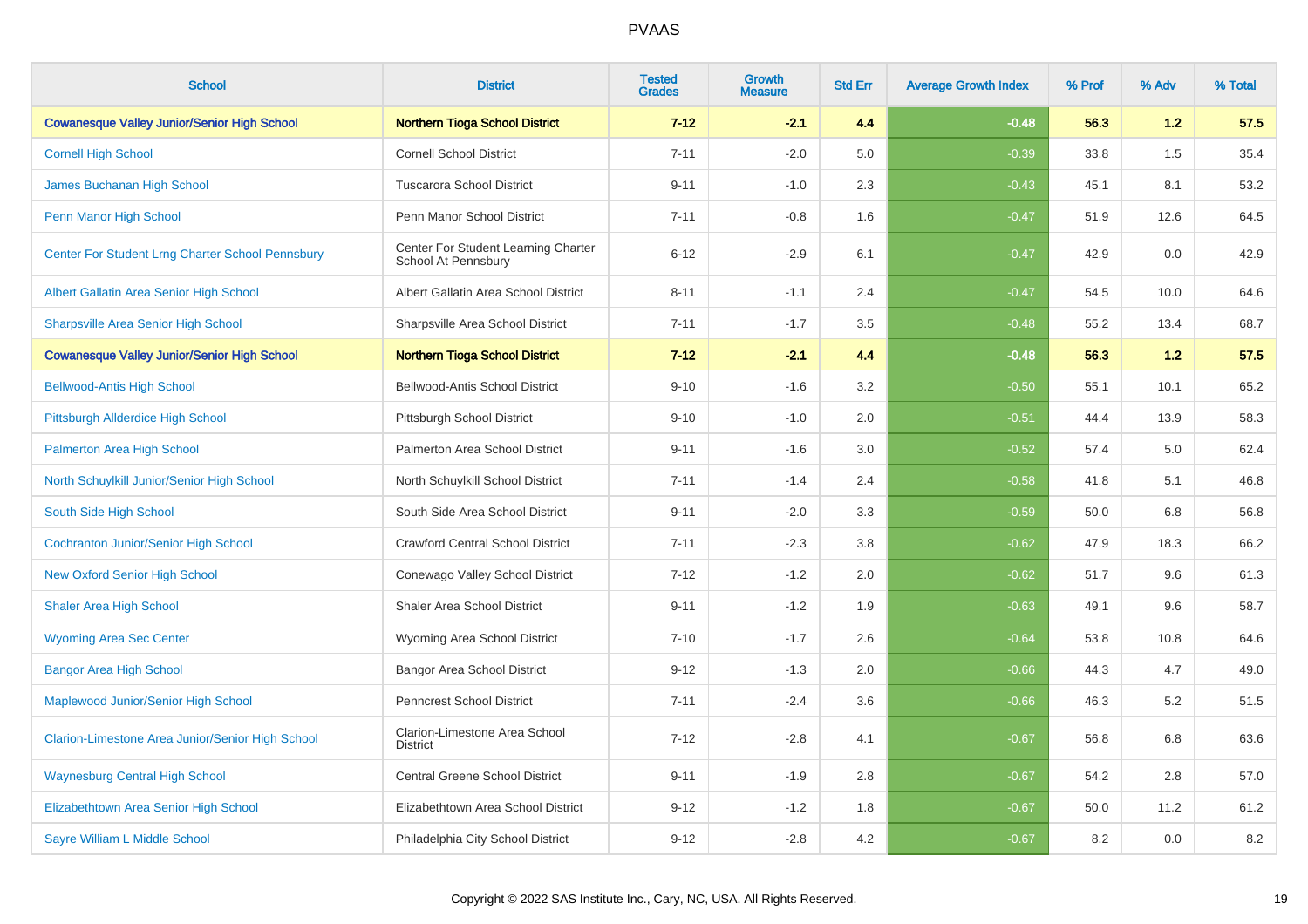| <b>School</b>                                           | <b>District</b>                                  | <b>Tested</b><br><b>Grades</b> | <b>Growth</b><br><b>Measure</b> | <b>Std Err</b> | <b>Average Growth Index</b> | % Prof | % Adv | % Total |
|---------------------------------------------------------|--------------------------------------------------|--------------------------------|---------------------------------|----------------|-----------------------------|--------|-------|---------|
| <b>Cowanesque Valley Junior/Senior High School</b>      | <b>Northern Tioga School District</b>            | $7 - 12$                       | $-2.1$                          | 4.4            | $-0.48$                     | 56.3   | 1.2   | 57.5    |
| <b>Mid Valley Secondary Center</b>                      | Mid Valley School District                       | $7 - 10$                       | $-2.0$                          | 2.9            | $-0.69$                     | 45.1   | 7.8   | 52.9    |
| Canon-Mcmillan Senior High School                       | Canon-Mcmillan School District                   | $9 - 11$                       | $-1.1$                          | 1.6            | $-0.69$                     | 58.7   | 15.9  | 74.6    |
| <b>Burgettstown Middle/High School</b>                  | <b>Burgettstown Area School District</b>         | $6 - 11$                       | $-2.5$                          | 3.4            | $-0.73$                     | 50.0   | 1.4   | 51.4    |
| <b>Fannett-Metal Senior High School</b>                 | Fannett-Metal School District                    | $9 - 11$                       | $-3.8$                          | 5.1            | $-0.73$                     | 38.7   | 8.1   | 46.8    |
| Susquehanna Community Junior/Senior High School         | Susquehanna Community School<br><b>District</b>  | $7 - 11$                       | $-3.1$                          | 4.2            | $-0.74$                     | 49.4   | 6.9   | 56.3    |
| North Pocono High School                                | North Pocono School District                     | $9 - 11$                       | $-2.6$                          | 3.4            | $-0.76$                     | 52.0   | 16.4  | 68.5    |
| King Martin Luther High School                          | Philadelphia City School District                | $9 - 10$                       | $-3.6$                          | 4.7            | $-0.76$                     | 13.3   | 0.0   | 13.3    |
| <b>Manheim Township High School</b>                     | Manheim Township School District                 | $8 - 12$                       | $-1.2$                          | 1.6            | $-0.77$                     | 53.2   | 15.5  | 68.7    |
| <b>Gillingham Charter School</b>                        | Gillingham Charter School                        | $3 - 11$                       | $-4.4$                          | 5.6            | $-0.77$                     | 20.8   | 8.3   | 29.2    |
| <b>Turkeyfoot Valley Area Junior/Senior High School</b> | Turkeyfoot Valley Area School<br><b>District</b> | $7 - 12$                       | $-4.6$                          | 5.6            | $-0.83$                     | 22.0   | 5.1   | 27.1    |
| <b>Cheltenham High School</b>                           | Cheltenham School District                       | $9 - 11$                       | $-1.7$                          | 2.0            | $-0.84$                     | 46.1   | 10.0  | 56.1    |
| Huntingdon Area Senior High School                      | Huntingdon Area School District                  | $9 - 11$                       | $-2.4$                          | 2.7            | $-0.86$                     | 36.8   | 10.3  | 47.0    |
| Conemaugh Valley Junior/Senior High School              | Conemaugh Valley School District                 | $7 - 12$                       | $-3.5$                          | 4.1            | $-0.86$                     | 48.2   | 5.6   | 53.7    |
| Lehighton Area High School                              | Lehighton Area School District                   | $9 - 11$                       | $-2.0$                          | 2.3            | $-0.87$                     | 51.1   | 5.6   | 56.7    |
| Mt Lebanon Senior High School                           | Mt Lebanon School District                       | $8 - 11$                       | $-1.3$                          | 1.5            | $-0.87$                     | 61.9   | 24.0  | 85.9    |
| Northeast Bradford Junior/Senior High School            | Northeast Bradford School District               | $7 - 10$                       | $-3.5$                          | 4.0            | $-0.87$                     | 33.9   | 3.4   | 37.3    |
| West Forest Junior/Senior High School                   | <b>Forest Area School District</b>               | $7 - 11$                       | $-5.5$                          | 6.2            | $-0.88$                     | 22.2   | 3.7   | 25.9    |
| <b>Shenango High School</b>                             | Shenango Area School District                    | $7 - 11$                       | $-2.9$                          | 3.3            | $-0.88$                     | 50.6   | 13.9  | 64.6    |
| <b>Bald Eagle Area Junior/Senior High School</b>        | Bald Eagle Area School District                  | $6 - 11$                       | $-2.4$                          | 2.7            | $-0.88$                     | 48.4   | 9.4   | 57.7    |
| Bartram John - Main                                     | Philadelphia City School District                | $8 - 11$                       | $-2.9$                          | 3.3            | $-0.89$                     | 5.0    | 0.0   | 5.0     |
| <b>G A R Middle School</b>                              | Wilkes-Barre Area School District                | $7 - 11$                       | $-5.1$                          | 5.5            | $-0.92$                     | 25.9   | 0.0   | 25.9    |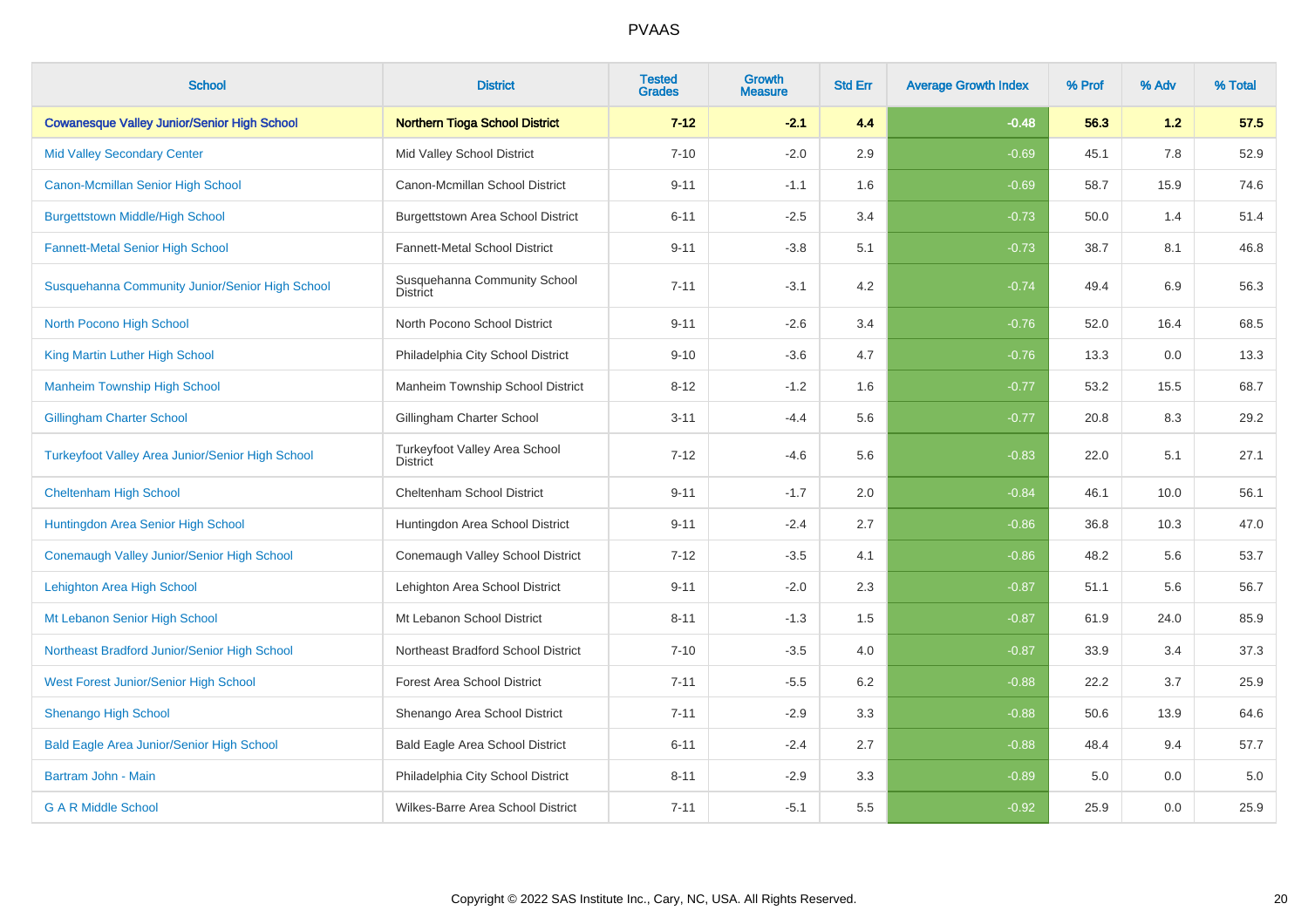| <b>School</b>                                      | <b>District</b>                                   | <b>Tested</b><br><b>Grades</b> | Growth<br><b>Measure</b> | <b>Std Err</b> | <b>Average Growth Index</b> | % Prof | % Adv | % Total |
|----------------------------------------------------|---------------------------------------------------|--------------------------------|--------------------------|----------------|-----------------------------|--------|-------|---------|
| <b>Cowanesque Valley Junior/Senior High School</b> | <b>Northern Tioga School District</b>             | $7 - 12$                       | $-2.1$                   | 4.4            | $-0.48$                     | 56.3   | 1.2   | 57.5    |
| Imhotep Institute Charter High School              | Imhotep Institute Charter High<br>School          | $9 - 11$                       | $-5.3$                   | 5.8            | $-0.92$                     | 25.0   | 0.0   | 25.0    |
| <b>Central Bucks High School - West</b>            | <b>Central Bucks School District</b>              | $10 - 11$                      | $-1.4$                   | 1.5            | $-0.93$                     | 63.9   | 16.1  | 80.0    |
| Austin Area Junior/Senior High School              | Austin Area School District                       | $7 - 11$                       | $-6.0$                   | 6.4            | $-0.93$                     | 33.3   | 5.6   | 38.9    |
| <b>Sullivan County Junior/Senior High School</b>   | <b>Sullivan County School District</b>            | $7 - 10$                       | $-4.3$                   | 4.4            | $-0.97$                     | 66.7   | 2.6   | 69.2    |
| Roxborough High School                             | Philadelphia City School District                 | $9 - 10$                       | $-3.1$                   | 3.2            | $-0.97$                     | 14.1   | 2.2   | 16.3    |
| Elmer L Meyers Junior/Senior High School           | Wilkes-Barre Area School District                 | $7 - 11$                       | $-4.7$                   | 4.8            | $-0.98$                     | 33.3   | 3.0   | 36.4    |
| Phoenixville Area High School                      | Phoenixville Area School District                 | $9 - 11$                       | $-2.0$                   | 2.1            | $-0.98$                     | 59.9   | 10.6  | 70.5    |
| <b>Overbrook High School</b>                       | Philadelphia City School District                 | $9 - 11$                       | $-4.4$                   | 4.4            | $-0.99$                     | 8.7    | 0.0   | 8.7     |
| Charleroi Area High School                         | Charleroi School District                         | $8 - 11$                       | $-2.9$                   | 3.0            | $-0.99$                     | 55.7   | 7.4   | 63.1    |
| <b>Chartiers Valley High School</b>                | <b>Chartiers Valley School District</b>           | $9 - 11$                       | $-2.0$                   | 2.0            | $-1.00$                     | 54.7   | 8.4   | 63.1    |
| Columbia High School                               | Columbia Borough School District                  | $8 - 12$                       | $-3.6$                   | 3.5            | $-1.02$                     | 29.5   | 1.9   | 31.4    |
| <b>Montour High School</b>                         | <b>Montour School District</b>                    | $9 - 11$                       | $-2.1$                   | 2.1            | $-1.03$                     | 61.4   | 15.1  | 76.5    |
| <b>Lebanon Senior High School</b>                  | Lebanon School District                           | $9 - 11$                       | $-2.0$                   | 1.9            | $-1.06$                     | 24.4   | 2.6   | 27.0    |
| <b>Wyoming Valley West Senior High School</b>      | Wyoming Valley West School<br><b>District</b>     | $9 - 11$                       | $-2.6$                   | 2.4            | $-1.08$                     | 49.4   | 3.0   | 52.4    |
| Rocky Grove Junior/Senior High School              | Valley Grove School District                      | $7 - 10$                       | $-4.1$                   | 3.7            | $-1.11$                     | 51.2   | 6.1   | 57.3    |
| West Greene Junior/Senior High School              | West Greene School District                       | $7 - 11$                       | $-4.9$                   | 4.3            | $-1.12$                     | 36.6   | 7.3   | 43.9    |
| <b>Lewisburg High School</b>                       | Lewisburg Area School District                    | $9 - 11$                       | $-2.9$                   | 2.6            | $-1.13$                     | 57.0   | 18.5  | 75.6    |
| North Hills Senior High School                     | North Hills School District                       | $9 - 11$                       | $-2.1$                   | 1.8            | $-1.14$                     | 59.1   | 14.1  | 73.2    |
| <b>Quaker Valley High School</b>                   | Quaker Valley School District                     | $9 - 11$                       | $-3.1$                   | 2.6            | $-1.19$                     | 55.2   | 13.2  | 68.4    |
| Conemaugh Township Area Middle/Senior High School  | Conemaugh Township Area School<br><b>District</b> | $6 - 12$                       | $-4.0$                   | 3.4            | $-1.19$                     | 53.8   | 17.6  | 71.4    |
| Juniata Valley Junior/Senior High School           | Juniata Valley School District                    | $6 - 11$                       | $-4.3$                   | 3.5            | $-1.21$                     | 44.4   | 3.5   | 47.8    |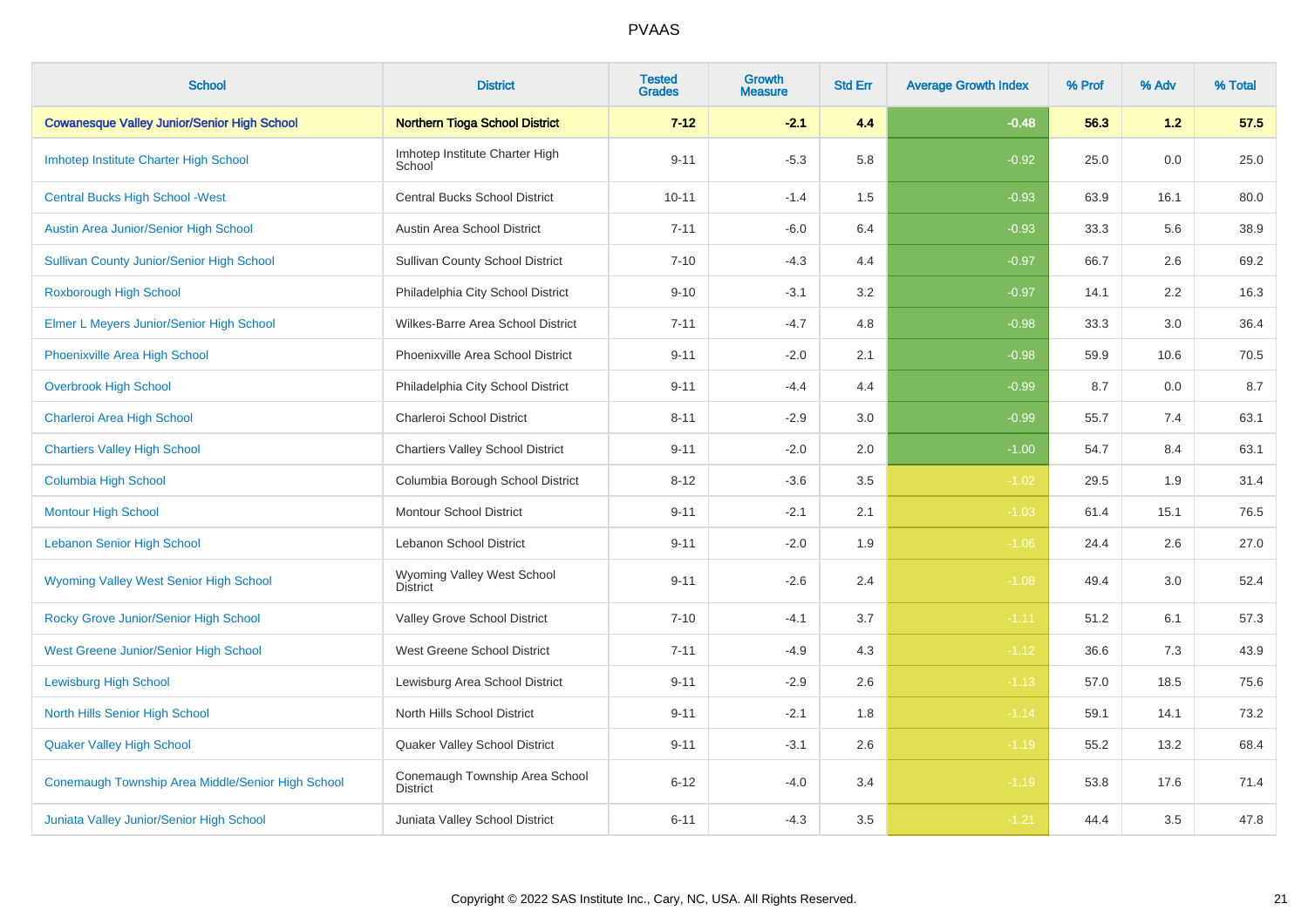| <b>School</b>                                      | <b>District</b>                                 | <b>Tested</b><br><b>Grades</b> | <b>Growth</b><br><b>Measure</b> | <b>Std Err</b> | <b>Average Growth Index</b> | % Prof | % Adv | % Total |
|----------------------------------------------------|-------------------------------------------------|--------------------------------|---------------------------------|----------------|-----------------------------|--------|-------|---------|
| <b>Cowanesque Valley Junior/Senior High School</b> | <b>Northern Tioga School District</b>           | $7 - 12$                       | $-2.1$                          | 4.4            | $-0.48$                     | 56.3   | 1.2   | 57.5    |
| Riverside Junior/Senior High School                | <b>Riverside School District</b>                | $7 - 11$                       | $-3.6$                          | 2.9            | $-1.22$                     | 43.0   | 9.0   | 52.0    |
| <b>Antietam Middle/High School</b>                 | Antietam School District                        | $7 - 10$                       | $-4.7$                          | 3.8            | $-1.23$                     | 36.4   | 5.4   | 41.8    |
| <b>Seneca Valley High School</b>                   | Seneca Valley School District                   | $7 - 11$                       | $-1.7$                          | 1.4            | $-1.23$                     | 57.2   | 11.4  | 68.6    |
| Oil City Senior High School                        | Oil City Area School District                   | $9 - 11$                       | $-3.3$                          | 2.6            | $-1.24$                     | 44.4   | 5.8   | 50.2    |
| Jeannette High School                              | Jeannette City School District                  | $7 - 11$                       | $-4.8$                          | 3.8            | $-1.24$                     | 46.7   | 7.5   | 54.2    |
| <b>Dallas Senior High School</b>                   | <b>Dallas School District</b>                   | $9 - 11$                       | $-2.9$                          | 2.2            | $-1.28$                     | 54.9   | 7.6   | 62.4    |
| <b>Riverview Junior/Senior High School</b>         | <b>Riverview School District</b>                | $7 - 11$                       | $-4.8$                          | 3.8            | $-1.28$                     | 57.9   | 15.8  | 73.7    |
| Kane Area High School                              | Kane Area School District                       | $9 - 10$                       | $-4.1$                          | 3.1            | $-1.29$                     | 39.5   | 9.9   | 49.4    |
| North Penn-Mansfield Junior/Senior High School     | Southern Tioga School District                  | $7 - 10$                       | $-4.3$                          | 3.4            | $-1.29$                     | 53.2   | 7.2   | 60.4    |
| <b>Chestnut Ridge Senior High School</b>           | Chestnut Ridge School District                  | $8 - 12$                       | $-3.8$                          | 2.9            | $-1.29$                     | 46.6   | 5.8   | 52.4    |
| Beaver Falls Area Senior High School               | Big Beaver Falls Area School District           | $9 - 11$                       | $-4.3$                          | 3.3            | $-1.30$                     | 34.1   | 3.5   | 37.6    |
| <b>Apollo-Ridge High School</b>                    | Apollo-Ridge School District                    | $9 - 12$                       | $-5.0$                          | 3.7            | $-1.32$                     | 50.0   | 10.0  | 60.0    |
| <b>Chichester Senior High School</b>               | <b>Chichester School District</b>               | $9 - 11$                       | $-3.1$                          | 2.3            | $-1.33$                     | 44.6   | 6.6   | 51.2    |
| Shade Junior/Senior High School                    | Shade-Central City School District              | $7 - 11$                       | $-6.3$                          | 4.6            | $-1.36$                     | 27.8   | 0.0   | 27.8    |
| Elk Lake Junior/Senior High School                 | Elk Lake School District                        | $7 - 11$                       | $-4.5$                          | 3.2            | $-1.37$                     | 46.2   | 3.3   | 49.4    |
| Troy Area Junior/Senior High School                | Troy Area School District                       | $7 - 10$                       | $-4.7$                          | 3.4            | $-1.38$                     | 43.2   | 5.7   | 48.9    |
| <b>Bristol High School</b>                         | <b>Bristol Borough School District</b>          | $9 - 12$                       | $-4.7$                          | 3.4            | $-1.39$                     | 39.7   | 1.3   | 41.0    |
| <b>Lincoln Junior/Senior High School</b>           | Ellwood City Area School District               | $7 - 11$                       | $-4.5$                          | 3.2            | $-1.39$                     | 54.1   | 14.1  | 68.2    |
| <b>Greater Johnstown Senior High School</b>        | Greater Johnstown School District               | $8 - 11$                       | $-3.6$                          | 2.6            | $-1.40$                     | 26.1   | 0.0   | 26.1    |
| East Stroudsburg Senior High School North          | East Stroudsburg Area School<br><b>District</b> | $9 - 11$                       | $-3.3$                          | $2.3\,$        | $-1.41$                     | 41.8   | 7.9   | 49.7    |
| Ferndale Area Junior/Senior High School            | Ferndale Area School District                   | $7 - 10$                       | $-6.1$                          | 4.3            | $-1.42$                     | 40.0   | 0.0   | 40.0    |
| <b>Cambria Heights Senior High School</b>          | Cambria Heights School District                 | $9 - 10$                       | $-4.5$                          | 3.1            | $-1.44$                     | 51.0   | 6.0   | 57.0    |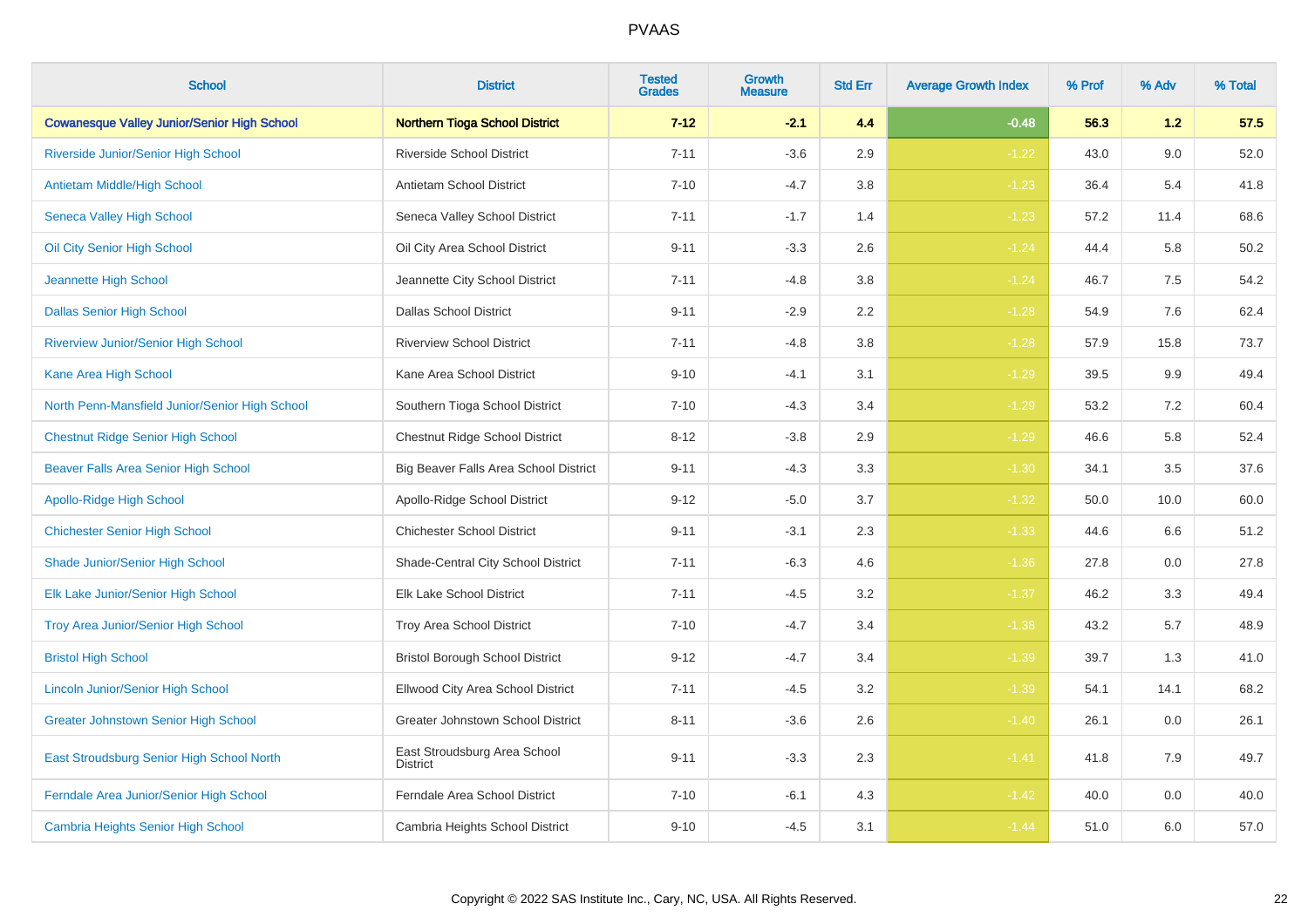| <b>School</b>                                                                   | <b>District</b>                                                             | <b>Tested</b><br><b>Grades</b> | Growth<br>Measure | <b>Std Err</b> | <b>Average Growth Index</b> | % Prof | % Adv | % Total |
|---------------------------------------------------------------------------------|-----------------------------------------------------------------------------|--------------------------------|-------------------|----------------|-----------------------------|--------|-------|---------|
| <b>Cowanesque Valley Junior/Senior High School</b>                              | <b>Northern Tioga School District</b>                                       | $7 - 12$                       | $-2.1$            | 4.4            | $-0.48$                     | 56.3   | 1.2   | 57.5    |
| Greencastle-Antrim Senior High School                                           | Greencastle-Antrim School District                                          | $9 - 11$                       | $-3.3$            | 2.2            | $-1.51$                     | 62.4   | 9.9   | 72.3    |
| Westmont Hilltop Junior/Senior High School                                      | Westmont Hilltop School District                                            | $7 - 11$                       | $-4.3$            | 2.8            | $-1.52$                     | 36.3   | 13.3  | 49.6    |
| Claysburg-Kimmel High School                                                    | Claysburg-Kimmel School District                                            | $7 - 11$                       | $-6.0$            | 4.0            | $-1.52$                     | 42.9   | 8.2   | 51.0    |
| <b>MaST Community Charter School</b>                                            | <b>MaST Community Charter School</b>                                        | $3 - 10$                       | $-4.1$            | 2.7            | $-1.52$                     | 44.0   | 9.5   | 53.4    |
| Preparatory Charter School Of Mathematics, Science,<br><b>Tech, And Careers</b> | Preparatory Charter School Of<br>Mathematics, Science, Tech, And<br>Careers | $9 - 10$                       | $-4.0$            | 2.5            | $-1.59$                     | 15.0   | 0.0   | 15.0    |
| <b>Carbon Career &amp; Technical Institute</b>                                  | Carbon Career & Technical Institute                                         | $9 - 11$                       | $-5.7$            | 3.6            | $-1.59$                     | 34.5   | 1.2   | 35.7    |
| Pittsburgh Carrick High School                                                  | Pittsburgh School District                                                  | $9 - 10$                       | $-4.8$            | 3.0            | $-1.60$                     | 22.3   | 3.2   | 25.5    |
| Fort Cherry Junior/Senior High School                                           | Fort Cherry School District                                                 | $7 - 10$                       | $-6.3$            | 3.8            | $-1.66$                     | 55.2   | 5.2   | 60.3    |
| <b>Shamokin Area High School</b>                                                | Shamokin Area School District                                               | $8 - 11$                       | $-8.0$            | 4.8            | $-1.66$                     | 38.1   | 3.2   | 41.3    |
| The U School: Innovative Lab                                                    | Philadelphia City School District                                           | $9 - 11$                       | $-7.1$            | 4.2            | $-1.67$                     | 2.2    | 0.0   | $2.2\,$ |
| <b>Tri-Valley Junior/Senior High School</b>                                     | <b>Tri-Valley School District</b>                                           | $7 - 10$                       | $-6.8$            | 4.1            | $-1.67$                     | 37.0   | 4.4   | 41.3    |
| Perseus House Charter School Of Excellence                                      | Perseus House Charter School Of<br>Excellence                               | $6 - 11$                       | $-5.2$            | 3.0            | $-1.72$                     | 16.5   | 0.0   | 16.5    |
| Saltsburg Middle/High School                                                    | Blairsville-Saltsburg School District                                       | $6 - 11$                       | $-7.6$            | 4.3            | $-1.76$                     | 36.7   | 8.9   | 45.6    |
| <b>Fairfield Area High School</b>                                               | Fairfield Area School District                                              | $8 - 11$                       | $-6.0$            | 3.4            | $-1.76$                     | 57.9   | 4.0   | 61.8    |
| <b>Chester High School</b>                                                      | <b>Chester-Upland School District</b>                                       | $9 - 11$                       | $-8.2$            | 4.5            | $-1.84$                     | 2.4    | 0.0   | 2.4     |
| <b>Brentwood Senior High School</b>                                             | Brentwood Borough School District                                           | $9 - 11$                       | $-5.6$            | $3.0\,$        | $-1.84$                     | 52.0   | 6.1   | 58.2    |
| <b>Pittston Area Senior High School</b>                                         | Pittston Area School District                                               | $9 - 11$                       | $-10.3$           | 5.6            | $-1.85$                     | 38.1   | 9.5   | 47.6    |
| Old Forge Junior/Senior High School                                             | Old Forge School District                                                   | $7 - 12$                       | $-6.3$            | 3.4            | $-1.85$                     | 52.9   | 7.1   | 60.0    |
| East Pennsboro Area Senior High School                                          | East Pennsboro Area School District                                         | $9 - 11$                       | $-4.5$            | 2.4            | $-1.85$                     | 60.8   | 8.5   | 69.3    |
| <b>Twin Valley High School</b>                                                  | Twin Valley School District                                                 | $9 - 12$                       | $-4.0$            | 2.1            | $-1.86$                     | 49.6   | 7.1   | 56.8    |
| <b>Pottstown Senior High School</b>                                             | <b>Pottstown School District</b>                                            | $9 - 12$                       | $-4.5$            | 2.4            | $-1.87$                     | 29.8   | 1.2   | 31.0    |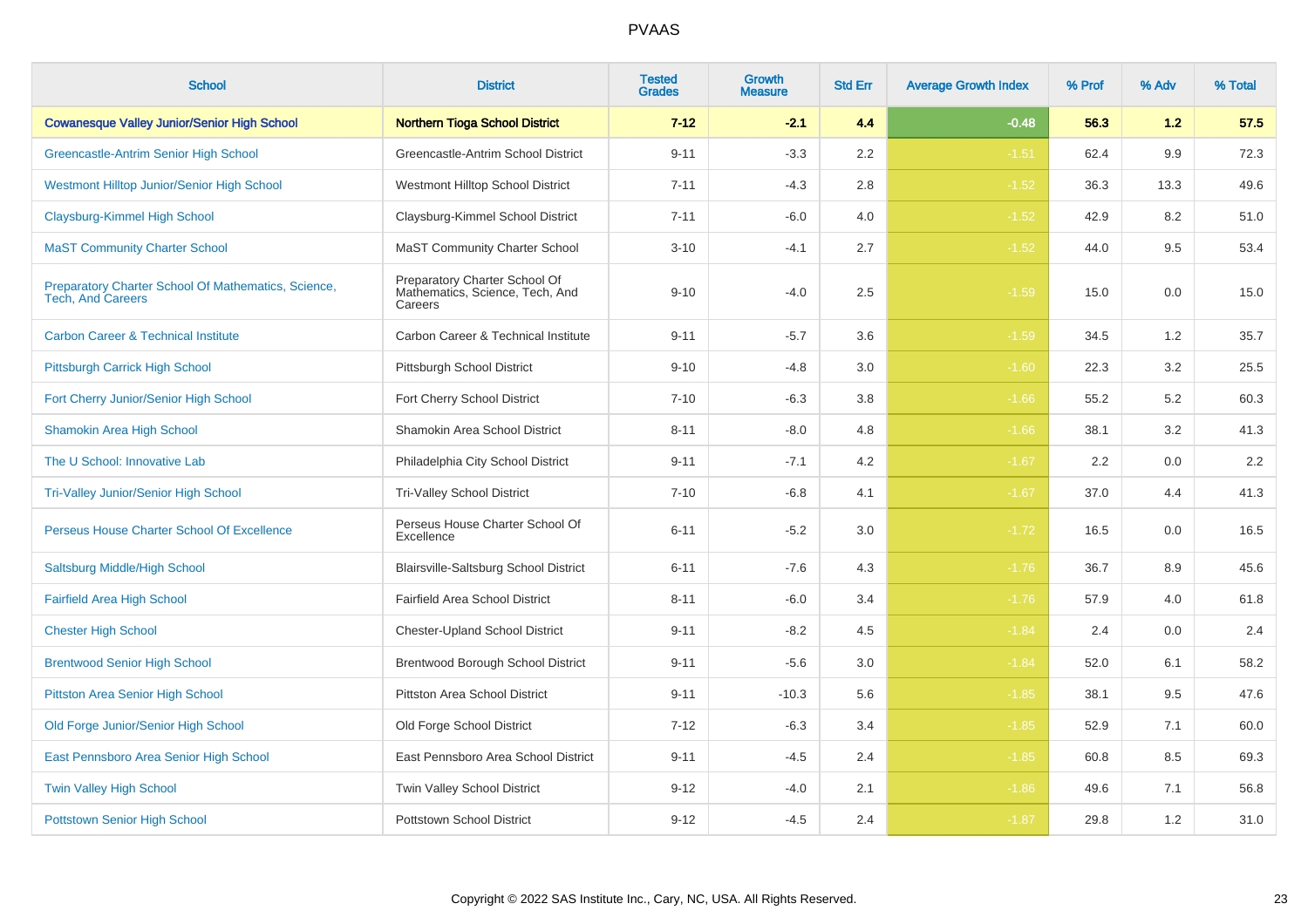| <b>School</b>                                      | <b>District</b>                                             | <b>Tested</b><br><b>Grades</b> | Growth<br><b>Measure</b> | <b>Std Err</b> | <b>Average Growth Index</b> | % Prof | % Adv | % Total |
|----------------------------------------------------|-------------------------------------------------------------|--------------------------------|--------------------------|----------------|-----------------------------|--------|-------|---------|
| <b>Cowanesque Valley Junior/Senior High School</b> | <b>Northern Tioga School District</b>                       | $7 - 12$                       | $-2.1$                   | 4.4            | $-0.48$                     | 56.3   | 1.2   | 57.5    |
| <b>Canton Junior/Senior High School</b>            | <b>Canton Area School District</b>                          | $7 - 11$                       | $-6.0$                   | 3.2            | $-1.88$                     | 40.7   | 2.3   | 43.0    |
| Pequea Valley High School                          | Pequea Valley School District                               | $9 - 11$                       | $-6.1$                   | 3.2            | $-1.90$                     | 39.8   | 9.1   | 48.9    |
| <b>Washington High School</b>                      | Washington School District                                  | $9 - 11$                       | $-5.3$                   | 2.8            | $-1.92$                     | 30.1   | 2.4   | 32.5    |
| <b>Brownsville Area High School</b>                | <b>Brownsville Area School District</b>                     | $7 - 12$                       | $-7.6$                   | 3.9            | $-1.93$                     | 34.4   | 6.1   | 40.5    |
| Montrose Area Junior/Senior High School            | Montrose Area School District                               | $7 - 10$                       | $-5.9$                   | 3.0            | $-1.95$                     | 46.7   | 5.4   | 52.2    |
| Western Beaver County Junior/Senior High School    | Western Beaver County School<br><b>District</b>             | $6 - 11$                       | $-8.1$                   | 4.2            | $-1.95$                     | 56.5   | 6.5   | 63.0    |
| <b>Brandywine Heights High School</b>              | Brandywine Heights Area School<br><b>District</b>           | $9 - 11$                       | $-5.3$                   | 2.7            | $-1.96$                     | 49.2   | 8.2   | 57.4    |
| Harrisburg High School - SciTech Cmp               | Harrisburg City School District                             | $9 - 11$                       | $-6.1$                   | 3.1            | $-1.97$                     | 32.2   | 1.1   | 33.3    |
| <b>Central Columbia Senior High School</b>         | Central Columbia School District                            | $9 - 12$                       | $-5.1$                   | 2.6            | $-1.97$                     | 53.7   | 14.8  | 68.5    |
| East Allegheny Junior/Senior High School           | East Allegheny School District                              | $7 - 11$                       | $-6.7$                   | 3.3            | $-1.99$                     | 31.9   | 9.7   | 41.7    |
| The New Academy Charter School                     | The New Academy Charter School                              | $8 - 11$                       | $-10.4$                  | 5.2            | $-2.00$                     | 0.0    | 0.0   | 0.0     |
| <b>Blairsville Senior High School</b>              | Blairsville-Saltsburg School District                       | $9 - 11$                       | $-7.7$                   | 3.8            | $-2.03$                     | 37.8   | 5.4   | 43.2    |
| Kiski Area High School                             | Kiski Area School District                                  | $8 - 11$                       | $-4.0$                   | 2.0            | $-2.03$                     | 57.4   | 10.4  | 67.8    |
| Greensburg-Salem High School                       | Greensburg Salem School District                            | $9 - 11$                       | $-4.8$                   | 2.3            | $-2.03$                     | 47.6   | 4.9   | 52.4    |
| Gettysburg Area High School                        | Gettysburg Area School District                             | $9 - 11$                       | $-4.3$                   | 2.1            | $-2.05$                     | 45.3   | 14.0  | 59.3    |
| <b>Bermudian Springs High School</b>               | Bermudian Springs School District                           | $9 - 11$                       | $-5.9$                   | 2.8            | $-2.06$                     | 56.4   | 6.8   | 63.2    |
| <b>Executive Education Academy Charter School</b>  | <b>Executive Education Academy</b><br><b>Charter School</b> | $3 - 10$                       | $-6.5$                   | 3.1            | $-2.08$                     | 23.7   | 2.2   | 25.8    |
| Mount Pleasant Area High School                    | Mount Pleasant Area School District                         | $9 - 11$                       | $-5.4$                   | 2.6            | $-2.09$                     | 52.6   | 0.0   | 52.6    |
| Somerset Area Jr-Sr High School                    | Somerset Area School District                               | $6 - 11$                       | $-4.8$                   | 2.3            | $-2.09$                     | 44.4   | 14.9  | 59.3    |
| <b>Forest City Regional High School</b>            | Forest City Regional School District                        | $7 - 12$                       | $-6.4$                   | 3.0            | $-2.10$                     | 44.1   | 0.0   | 44.1    |
| Upper Dauphin Area High School                     | Upper Dauphin Area School District                          | $9 - 11$                       | $-6.7$                   | 3.2            | $-2.11$                     | 37.4   | 4.8   | 42.2    |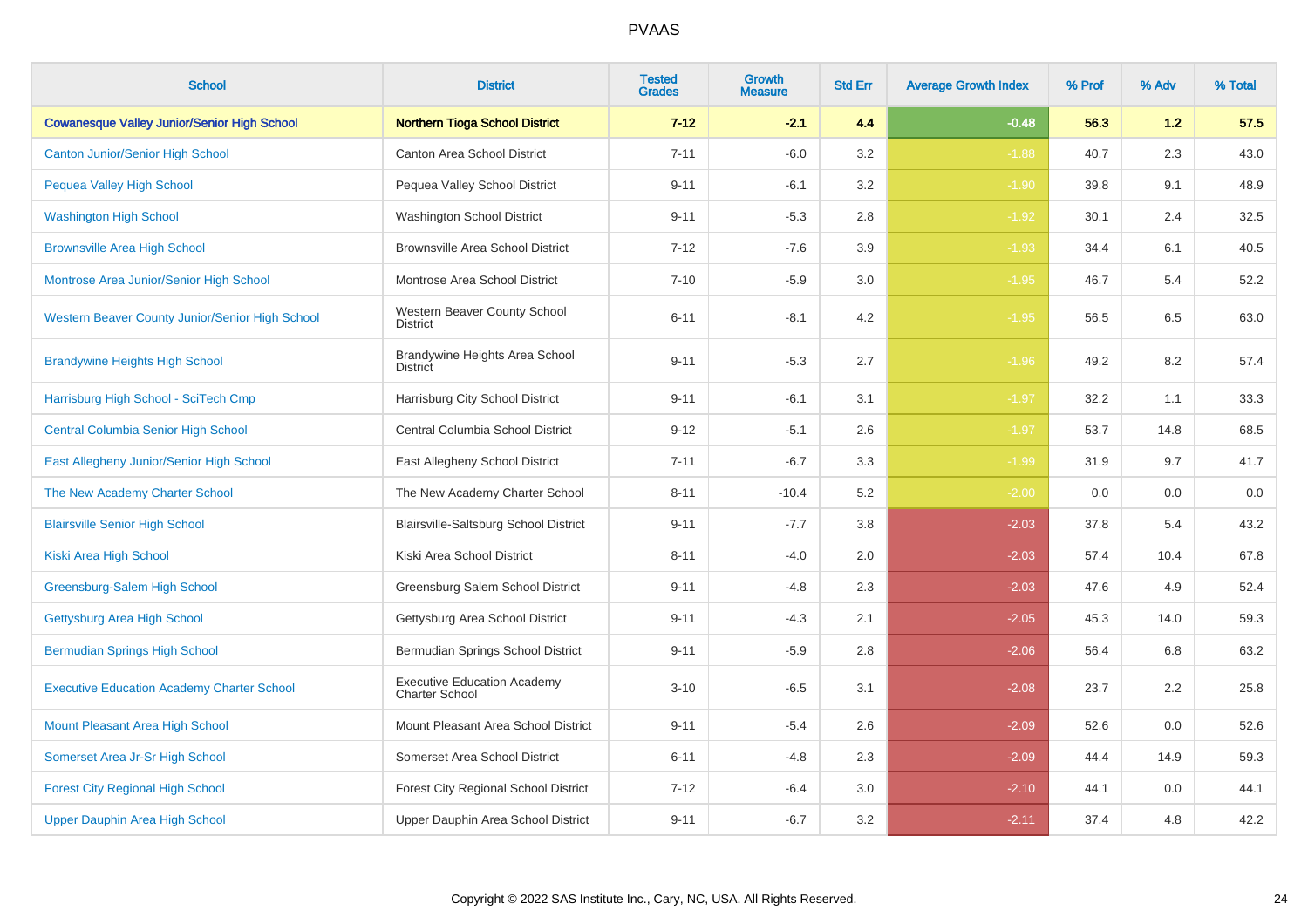| <b>School</b>                                       | <b>District</b>                                | <b>Tested</b><br><b>Grades</b> | <b>Growth</b><br><b>Measure</b> | <b>Std Err</b> | <b>Average Growth Index</b> | % Prof | % Adv | % Total |
|-----------------------------------------------------|------------------------------------------------|--------------------------------|---------------------------------|----------------|-----------------------------|--------|-------|---------|
| <b>Cowanesque Valley Junior/Senior High School</b>  | <b>Northern Tioga School District</b>          | $7 - 12$                       | $-2.1$                          | 4.4            | $-0.48$                     | 56.3   | 1.2   | 57.5    |
| Mount Union Area Senior High School                 | Mount Union Area School District               | $9 - 10$                       | $-6.5$                          | 3.1            | $-2.11$                     | 32.2   | 3.4   | 35.6    |
| Corry Area High School                              | Corry Area School District                     | $9 - 11$                       | $-5.6$                          | 2.6            | $-2.12$                     | 38.1   | 6.0   | 44.1    |
| California Area Senior High School                  | California Area School District                | $9 - 10$                       | $-7.7$                          | 3.6            | $-2.12$                     | 42.6   | 9.8   | 52.5    |
| Moshannon Valley Junior/Senior High School          | Moshannon Valley School District               | $7 - 10$                       | $-7.4$                          | 3.4            | $-2.14$                     | 48.5   | 0.0   | 48.5    |
| Karns City High School                              | Karns City Area School District                | $7 - 11$                       | $-6.3$                          | 2.9            | $-2.15$                     | 53.1   | 8.3   | 61.5    |
| Philadelphia Learning Academy - South               | Philadelphia City School District              | $9 - 11$                       | $-13.8$                         | 6.4            | $-2.15$                     | 0.0    | 0.0   | $0.0\,$ |
| Academy at Westinghouse                             | Pittsburgh School District                     | $5 - 11$                       | $-8.8$                          | 4.0            | $-2.18$                     | 9.4    | 1.0   | 10.4    |
| <b>Keystone Education Center Charter School</b>     | Keystone Education Center Charter<br>School    | $3 - 12$                       | $-12.9$                         | 5.9            | $-2.19$                     | 28.0   | 0.0   | 28.0    |
| Middletown Area High School                         | Middletown Area School District                | $9 - 11$                       | $-5.7$                          | 2.6            | $-2.20$                     | 46.4   | 5.3   | 51.7    |
| <b>York County School Of Technology</b>             | York Co School Of Technology                   | $9 - 12$                       | $-3.8$                          | 1.7            | $-2.22$                     | 39.1   | 5.6   | 44.7    |
| Roosevelt Campus of the Norristown Area High School | Norristown Area School District                | $9 - 12$                       | $-12.8$                         | 5.8            | $-2.22$                     | 6.4    | 0.0   | 6.4     |
| West Philadelphia High School                       | Philadelphia City School District              | $9 - 11$                       | $-9.3$                          | 4.1            | $-2.24$                     | 6.0    | 0.0   | $6.0\,$ |
| Aliquippa Junior/Senior High School                 | Aliquippa School District                      | $7 - 11$                       | $-9.4$                          | 4.2            | $-2.25$                     | 11.0   | 0.0   | 11.0    |
| <b>Benton Area High School</b>                      | Benton Area School District                    | $9 - 10$                       | $-10.1$                         | 4.5            | $-2.25$                     | 43.2   | 5.4   | 48.6    |
| Pittsburgh Milliones 6-12                           | Pittsburgh School District                     | $6 - 11$                       | $-10.8$                         | 4.8            | $-2.25$                     | 9.7    | 0.0   | 9.7     |
| Williams Valley Junior/Senior High School           | Williams Valley School District                | $7 - 11$                       | $-7.8$                          | 3.4            | $-2.26$                     | 23.2   | 0.0   | 23.2    |
| <b>West Scranton High School</b>                    | <b>Scranton School District</b>                | $9 - 12$                       | $-6.5$                          | 2.9            | $-2.27$                     | 43.4   | 1.9   | 45.3    |
| Muncy Junior/Senior High School                     | Muncy School District                          | $7 - 11$                       | $-8.4$                          | 3.7            | $-2.30$                     | 42.0   | 3.8   | 45.8    |
| West Middlesex Area Junior/Senior High School       | West Middlesex Area School District            | $7 - 10$                       | $-8.8$                          | 3.8            | $-2.31$                     | 34.9   | 2.8   | 37.6    |
| Susquehanna Township High School                    | Susquehanna Township School<br><b>District</b> | $9 - 12$                       | $-6.2$                          | 2.7            | $-2.32$                     | 36.0   | 5.6   | 41.6    |
| <b>Coatesville Area Senior High School</b>          | Coatesville Area School District               | $10 - 11$                      | $-4.0$                          | 1.7            | $-2.33$                     | 37.2   | 4.5   | 41.7    |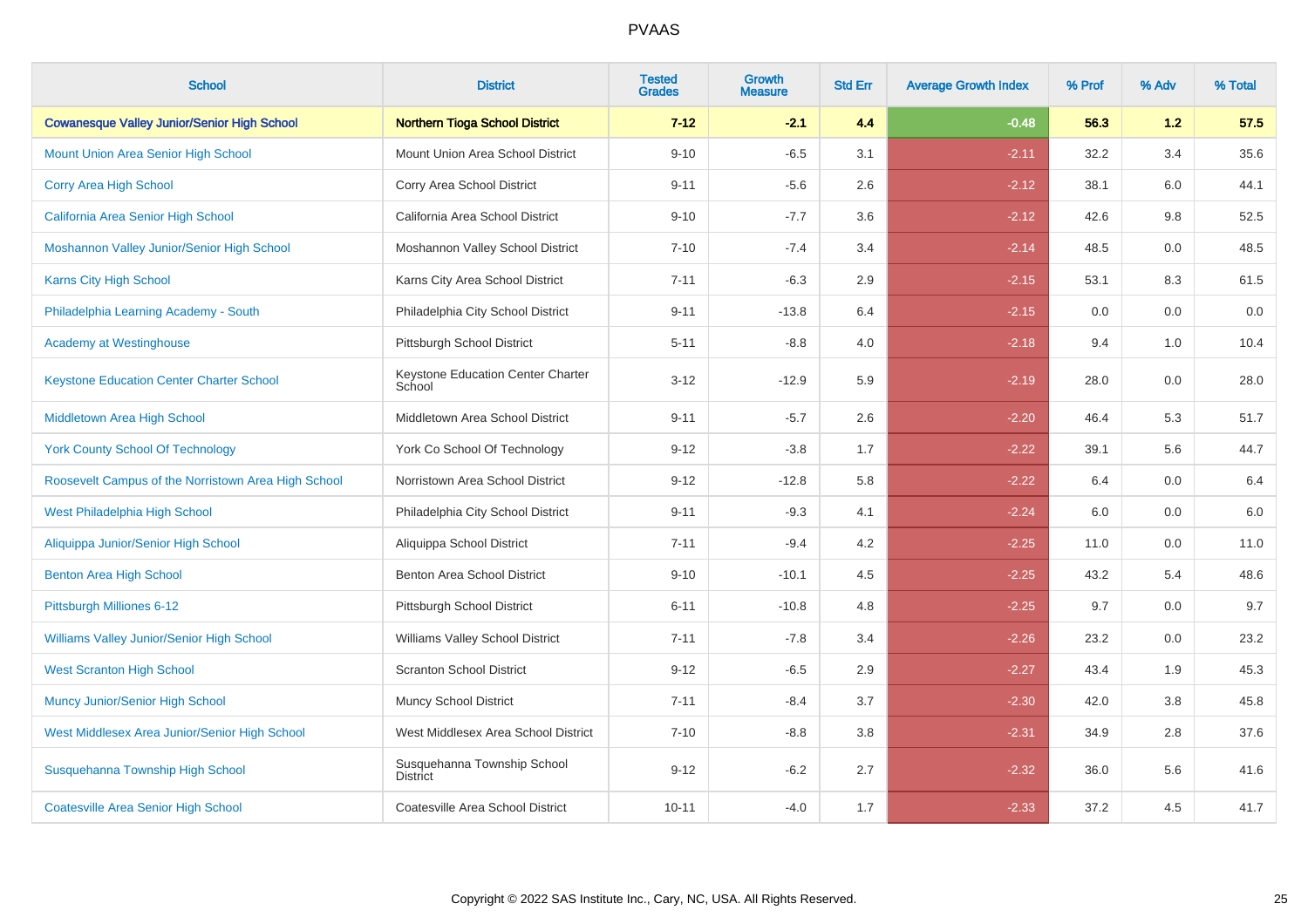| <b>School</b>                                         | <b>District</b>                                   | <b>Tested</b><br><b>Grades</b> | Growth<br><b>Measure</b> | <b>Std Err</b> | <b>Average Growth Index</b> | % Prof | % Adv   | % Total |
|-------------------------------------------------------|---------------------------------------------------|--------------------------------|--------------------------|----------------|-----------------------------|--------|---------|---------|
| <b>Cowanesque Valley Junior/Senior High School</b>    | <b>Northern Tioga School District</b>             | $7 - 12$                       | $-2.1$                   | 4.4            | $-0.48$                     | 56.3   | 1.2     | 57.5    |
| La Academia Partnership Charter School                | La Academia Partnership Charter<br>School         | $6 - 11$                       | $-11.0$                  | 4.7            | $-2.34$                     | 6.8    | 0.0     | 6.8     |
| <b>Windber Area High School</b>                       | Windber Area School District                      | $9 - 11$                       | $-7.5$                   | 3.2            | $-2.35$                     | 55.4   | 7.2     | 62.6    |
| Jim Thorpe Area High School                           | Jim Thorpe Area School District                   | $9 - 11$                       | $-6.2$                   | 2.7            | $-2.35$                     | 33.3   | 7.4     | 40.7    |
| <b>Meadville Area Senior High School</b>              | <b>Crawford Central School District</b>           | $9 - 11$                       | $-5.9$                   | 2.5            | $-2.35$                     | 37.2   | 6.8     | 43.9    |
| Portage Area Junior/Senior High School                | Portage Area School District                      | $7 - 10$                       | $-8.4$                   | 3.6            | $-2.36$                     | 40.6   | 9.4     | 50.0    |
| <b>Hughesville Junior/Senior High School</b>          | East Lycoming School District                     | $7 - 11$                       | $-6.4$                   | 2.7            | $-2.37$                     | 48.3   | 4.2     | 52.5    |
| Salisbury-Elk Lick Junior/Senior High School          | Salisbury-Elk Lick School District                | $7 - 11$                       | $-13.9$                  | 5.9            | $-2.37$                     | 27.8   | 0.0     | 27.8    |
| Perkiomen Valley High School                          | Perkiomen Valley School District                  | $9 - 11$                       | $-3.8$                   | 1.6            | $-2.40$                     | 53.8   | 13.4    | 67.2    |
| Southmoreland Senior High School                      | Southmoreland School District                     | $9 - 11$                       | $-8.6$                   | 3.6            | $-2.40$                     | 56.8   | 7.2     | 64.0    |
| <b>Universal Audenried Charter School</b>             | Universal Audenried Charter School                | $9 - 11$                       | $-5.8$                   | 2.4            | $-2.40$                     | 14.6   | 0.0     | 14.6    |
| Indiana Area Senior High School                       | Indiana Area School District                      | $9 - 11$                       | $-5.6$                   | 2.3            | $-2.42$                     | 47.6   | 18.4    | 66.1    |
| <b>Innovative Arts Academy Charter School</b>         | Innovative Arts Academy Charter<br>School         | $6 - 11$                       | $-9.1$                   | 3.7            | $-2.44$                     | 9.5    | 0.0     | 9.5     |
| Jefferson-Morgan Middle/High School                   | Jefferson-Morgan School District                  | $7 - 10$                       | $-10.2$                  | 4.2            | $-2.44$                     | 43.8   | 4.2     | 47.9    |
| <b>Sugar Valley Rural Charter School</b>              | Sugar Valley Rural Charter School                 | $3 - 11$                       | $-11.0$                  | 4.5            | $-2.46$                     | 14.9   | 0.0     | 14.9    |
| South Williamsport Area Junior/Senior High School     | South Williamsport Area School<br><b>District</b> | $7 - 10$                       | $-6.0$                   | 2.4            | $-2.47$                     | 45.5   | 4.5     | 50.0    |
| <b>Coatesville Area School District Cyber Academy</b> | Coatesville Area School District                  | $3 - 11$                       | $-16.3$                  | 6.6            | $-2.47$                     | 23.8   | $0.0\,$ | 23.8    |
| <b>Oxford Area High School</b>                        | Oxford Area School District                       | $9 - 11$                       | $-4.7$                   | 1.9            | $-2.47$                     | 41.3   | 8.0     | 49.3    |
| <b>Upper Moreland High School</b>                     | Upper Moreland Township School<br><b>District</b> | $9 - 11$                       | $-5.4$                   | 2.2            | $-2.48$                     | 57.9   | 4.0     | 61.9    |
| Chartiers-Houston Junior/Senior High School           | <b>Chartiers-Houston School District</b>          | $7 - 10$                       | $-8.9$                   | 3.5            | $-2.50$                     | 59.7   | 4.5     | 64.2    |
| <b>School Of The Future</b>                           | Philadelphia City School District                 | $9 - 10$                       | $-6.8$                   | 2.7            | $-2.50$                     | 16.1   | 0.0     | 16.1    |
| Freedom Area Senior High School                       | Freedom Area School District                      | $9 - 11$                       | $-7.5$                   | 3.0            | $-2.51$                     | 43.8   | 4.2     | 47.9    |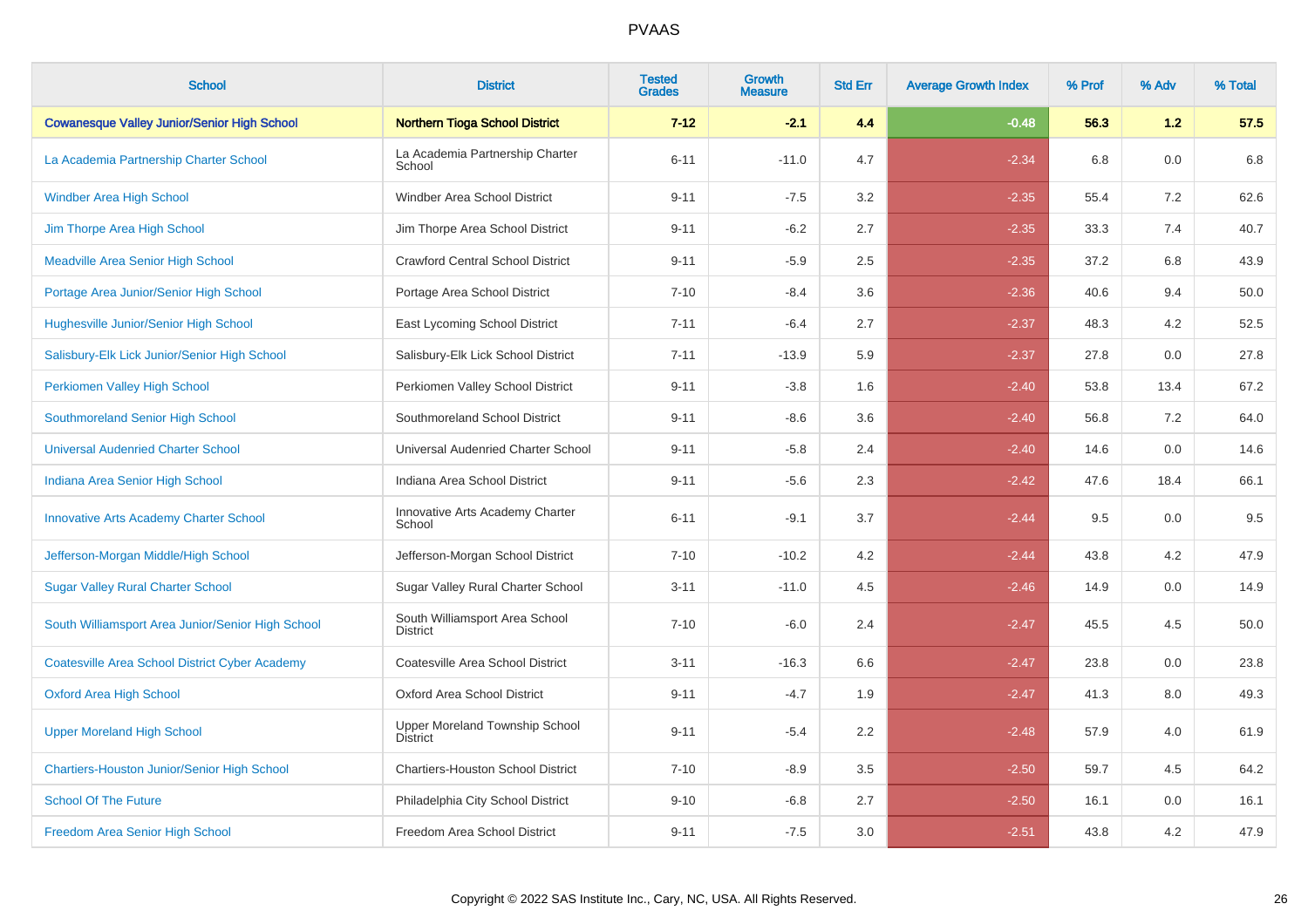| <b>School</b>                                      | <b>District</b>                                | <b>Tested</b><br><b>Grades</b> | <b>Growth</b><br><b>Measure</b> | <b>Std Err</b> | <b>Average Growth Index</b> | % Prof | % Adv | % Total |
|----------------------------------------------------|------------------------------------------------|--------------------------------|---------------------------------|----------------|-----------------------------|--------|-------|---------|
| <b>Cowanesque Valley Junior/Senior High School</b> | <b>Northern Tioga School District</b>          | $7 - 12$                       | $-2.1$                          | 4.4            | $-0.48$                     | 56.3   | 1.2   | 57.5    |
| Farrell Area High School/Upper Middle School       | <b>Farrell Area School District</b>            | $7 - 11$                       | $-10.9$                         | 4.3            | $-2.52$                     | 19.0   | 0.0   | 19.0    |
| <b>Mohawk Senior High School</b>                   | Mohawk Area School District                    | $9 - 11$                       | $-7.8$                          | 3.1            | $-2.57$                     | 49.4   | 11.0  | 60.4    |
| <b>Yough Senior High School</b>                    | Yough School District                          | $9 - 10$                       | $-7.0$                          | 2.7            | $-2.59$                     | 50.8   | 4.0   | 54.8    |
| North Star High School                             | North Star School District                     | $9 - 11$                       | $-9.1$                          | 3.5            | $-2.61$                     | 47.8   | 6.0   | 53.7    |
| Mahanoy Area Junior/Senior High School             | Mahanoy Area School District                   | $7 - 10$                       | $-9.4$                          | 3.6            | $-2.61$                     | 26.2   | 1.6   | 27.9    |
| <b>Slippery Rock Area High School</b>              | Slippery Rock Area School District             | $9 - 11$                       | $-6.7$                          | 2.5            | $-2.65$                     | 56.2   | 9.5   | 65.7    |
| <b>Northwest Area High School</b>                  | Northwest Area School District                 | $7 - 10$                       | $-10.4$                         | 3.8            | $-2.70$                     | 34.6   | 7.3   | 41.8    |
| <b>Propel Charter School-Montour</b>               | Propel Charter School-Montour                  | $3 - 10$                       | $-10.7$                         | 3.9            | $-2.71$                     | 13.7   | 0.0   | 13.7    |
| <b>Blue Mountain High School</b>                   | <b>Blue Mountain School District</b>           | $9 - 10$                       | $-6.2$                          | 2.3            | $-2.73$                     | 46.6   | 8.5   | 55.1    |
| Dunmore Junior/Senior High School                  | <b>Dunmore School District</b>                 | $7 - 11$                       | $-8.1$                          | 2.9            | $-2.76$                     | 34.0   | 7.2   | 41.2    |
| <b>Pine Grove Area High School</b>                 | Pine Grove Area School District                | $9 - 11$                       | $-8.1$                          | 2.9            | $-2.79$                     | 42.3   | 7.7   | 50.0    |
| <b>Harbor Creek Senior High School</b>             | <b>Harbor Creek School District</b>            | $8 - 11$                       | $-7.4$                          | 2.6            | $-2.80$                     | 48.8   | 15.2  | 64.0    |
| South Allegheny High School                        | South Allegheny School District                | $8 - 11$                       | $-9.1$                          | 3.2            | $-2.83$                     | 40.5   | 0.0   | 40.5    |
| <b>Propel Charter School-Homestead</b>             | Propel Charter School-Homestead                | $3 - 11$                       | $-11.7$                         | 4.1            | $-2.84$                     | 15.9   | 0.0   | 15.9    |
| <b>New Castle Senior High School</b>               | New Castle Area School District                | $7 - 12$                       | $-6.9$                          | 2.4            | $-2.84$                     | 32.5   | 4.3   | 36.8    |
| <b>Trinity Senior High School</b>                  | <b>Trinity Area School District</b>            | $9 - 11$                       | $-5.8$                          | 2.0            | $-2.89$                     | 48.3   | 11.8  | 60.1    |
| Forest Hills Junior/Senior High School             | <b>Forest Hills School District</b>            | $7 - 11$                       | $-7.7$                          | 2.6            | $-2.89$                     | 41.1   | 13.7  | 54.8    |
| <b>Redbank Valley High School</b>                  | Redbank Valley School District                 | $6 - 11$                       | $-9.9$                          | 3.4            | $-2.90$                     | 31.5   | 4.9   | 36.4    |
| Franklin Benjamin High School                      | Philadelphia City School District              | $9 - 11$                       | $-10.4$                         | 3.6            | $-2.91$                     | 3.7    | 0.0   | 3.7     |
| <b>Highlands Senior High School</b>                | <b>Highlands School District</b>               | $9 - 11$                       | $-7.8$                          | 2.7            | $-2.92$                     | 44.4   | 3.7   | 48.2    |
| <b>Quakertown Community High School</b>            | Quakertown Community School<br><b>District</b> | $9 - 12$                       | $-4.8$                          | 1.6            | $-2.93$                     | 56.5   | 10.0  | 66.6    |
| Northern Potter Junior/Senior High School          | Northern Potter School District                | $7 - 12$                       | $-13.5$                         | 4.6            | $-2.94$                     | 37.5   | 0.0   | 37.5    |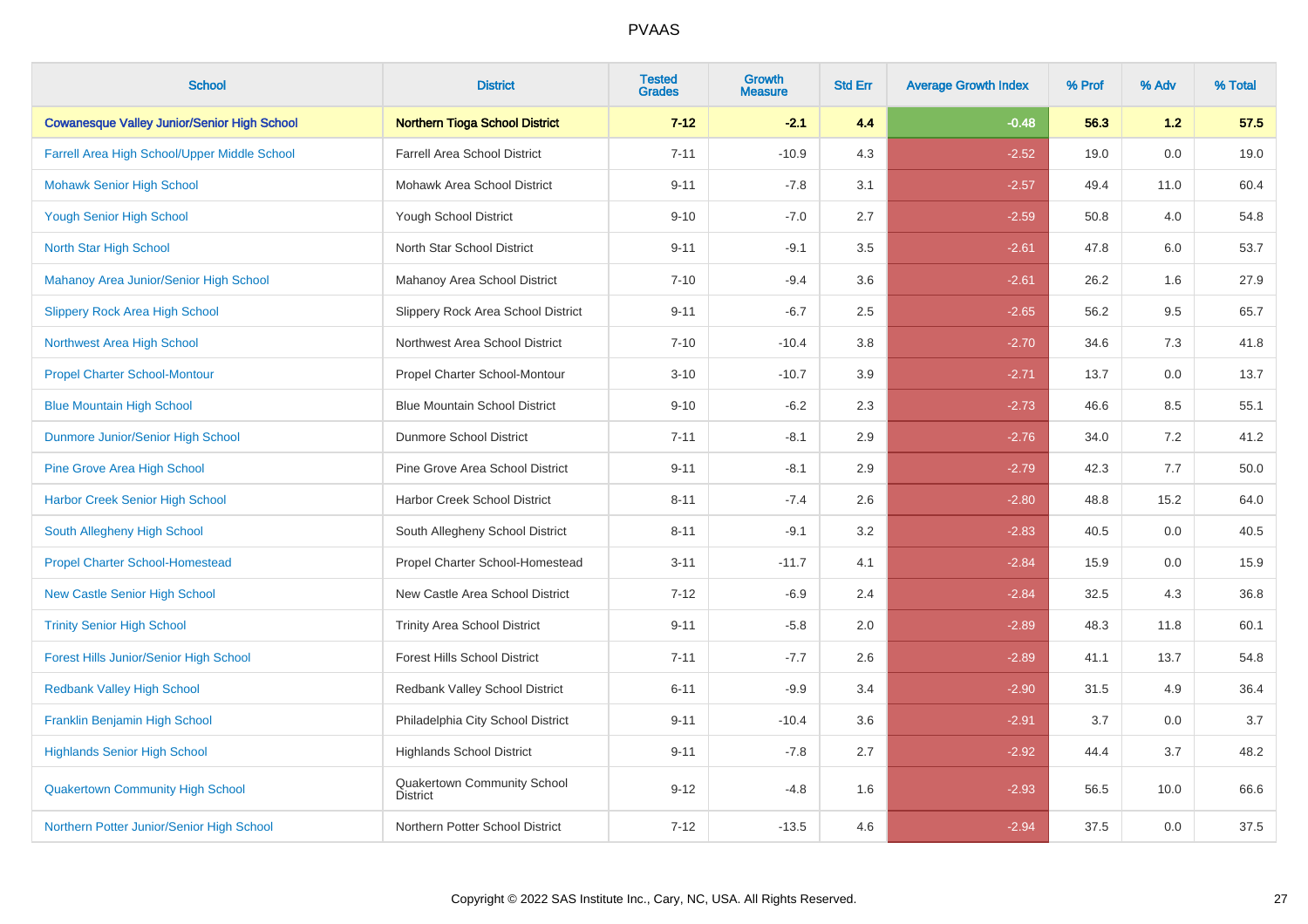| <b>School</b>                                      | <b>District</b>                               | <b>Tested</b><br><b>Grades</b> | <b>Growth</b><br><b>Measure</b> | <b>Std Err</b> | <b>Average Growth Index</b> | % Prof | % Adv | % Total |
|----------------------------------------------------|-----------------------------------------------|--------------------------------|---------------------------------|----------------|-----------------------------|--------|-------|---------|
| <b>Cowanesque Valley Junior/Senior High School</b> | <b>Northern Tioga School District</b>         | $7-12$                         | $-2.1$                          | 4.4            | $-0.48$                     | 56.3   | 1.2   | 57.5    |
| <b>Carmichaels Area High School</b>                | Carmichaels Area School District              | $9 - 10$                       | $-9.7$                          | 3.3            | $-2.94$                     | 35.1   | 1.4   | 36.5    |
| <b>Rochester High School</b>                       | Rochester Area School District                | $9 - 11$                       | $-13.6$                         | 4.6            | $-2.98$                     | 19.5   | 1.3   | 20.8    |
| <b>Union City High School</b>                      | Union City Area School District               | $9 - 12$                       | $-10.8$                         | 3.6            | $-3.00$                     | 43.3   | 3.3   | 46.7    |
| <b>Carlisle Area High School</b>                   | Carlisle Area School District                 | $9 - 11$                       | $-5.7$                          | 1.9            | $-3.00$                     | 54.0   | 6.3   | 60.3    |
| Pittsburgh Perry High School                       | Pittsburgh School District                    | $8 - 11$                       | $-11.9$                         | 3.9            | $-3.02$                     | 16.1   | 0.0   | 16.1    |
| <b>Williamson Senior High School</b>               | Northern Tioga School District                | $7 - 10$                       | $-10.4$                         | 3.4            | $-3.03$                     | 51.3   | 1.3   | 52.6    |
| Nazareth Area High School                          | Nazareth Area School District                 | $9 - 11$                       | $-5.0$                          | 1.7            | $-3.04$                     | 59.2   | 9.9   | 69.0    |
| Philadelphia Academy Charter School                | Philadelphia Academy Charter<br>School        | $3 - 11$                       | $-8.9$                          | 2.9            | $-3.04$                     | 50.5   | 2.9   | 53.4    |
| <b>Conneaut Area Senior High</b>                   | <b>Conneaut School District</b>               | $9 - 12$                       | $-7.9$                          | 2.6            | $-3.07$                     | 38.4   | 7.4   | 45.8    |
| North East High School                             | North East School District                    | $9 - 11$                       | $-9.6$                          | 3.0            | $-3.13$                     | 62.6   | 14.4  | 77.0    |
| Penn Hills Senior High School                      | Penn Hills School District                    | $9 - 11$                       | $-8.0$                          | 2.6            | $-3.13$                     | 33.1   | 0.7   | 33.8    |
| Vaux High School: A Big Picture School             | Philadelphia City School District             | $9 - 12$                       | $-10.2$                         | 3.2            | $-3.16$                     | 3.4    | 0.0   | 3.4     |
| <b>Palisades High School</b>                       | Palisades School District                     | $9 - 11$                       | $-9.0$                          | 2.8            | $-3.18$                     | 53.8   | 6.7   | 60.5    |
| <b>Easton Area High School</b>                     | Easton Area School District                   | $9 - 12$                       | $-4.5$                          | 1.4            | $-3.22$                     | 39.9   | 4.0   | 43.9    |
| <b>Central Mountain High School</b>                | Keystone Central School District              | $9 - 11$                       | $-6.9$                          | 2.1            | $-3.25$                     | 42.9   | 5.1   | 47.9    |
| <b>Wallenpaupack Area High School</b>              | Wallenpaupack Area School District            | $8 - 11$                       | $-7.5$                          | $2.3\,$        | $-3.26$                     | 40.8   | 2.4   | 43.1    |
| Dubois Area Senior High School                     | Dubois Area School District                   | $8 - 11$                       | $-6.6$                          | 2.0            | $-3.26$                     | 50.9   | 13.4  | 64.3    |
| <b>Maritime Academy Charter School</b>             | Maritime Academy Charter School               | $3 - 10$                       | $-11.4$                         | 3.5            | $-3.29$                     | 15.2   | 0.0   | 15.2    |
| Waynesboro Area Senior High School                 | Waynesboro Area School District               | $9 - 12$                       | $-6.4$                          | 1.9            | $-3.40$                     | 50.0   | 6.8   | 56.8    |
| <b>Boyertown Area Senior High School</b>           | Boyertown Area School District                | $9 - 11$                       | $-5.0$                          | 1.5            | $-3.41$                     | 55.2   | 11.3  | 66.5    |
| <b>Tamaqua Area Senior High School</b>             | Tamaqua Area School District                  | $9 - 12$                       | $-8.6$                          | 2.5            | $-3.42$                     | 44.5   | 1.9   | 46.4    |
| Neshannock Junior/Senior High School               | Neshannock Township School<br><b>District</b> | $7 - 10$                       | $-10.1$                         | 2.9            | $-3.47$                     | 62.4   | 5.6   | 67.9    |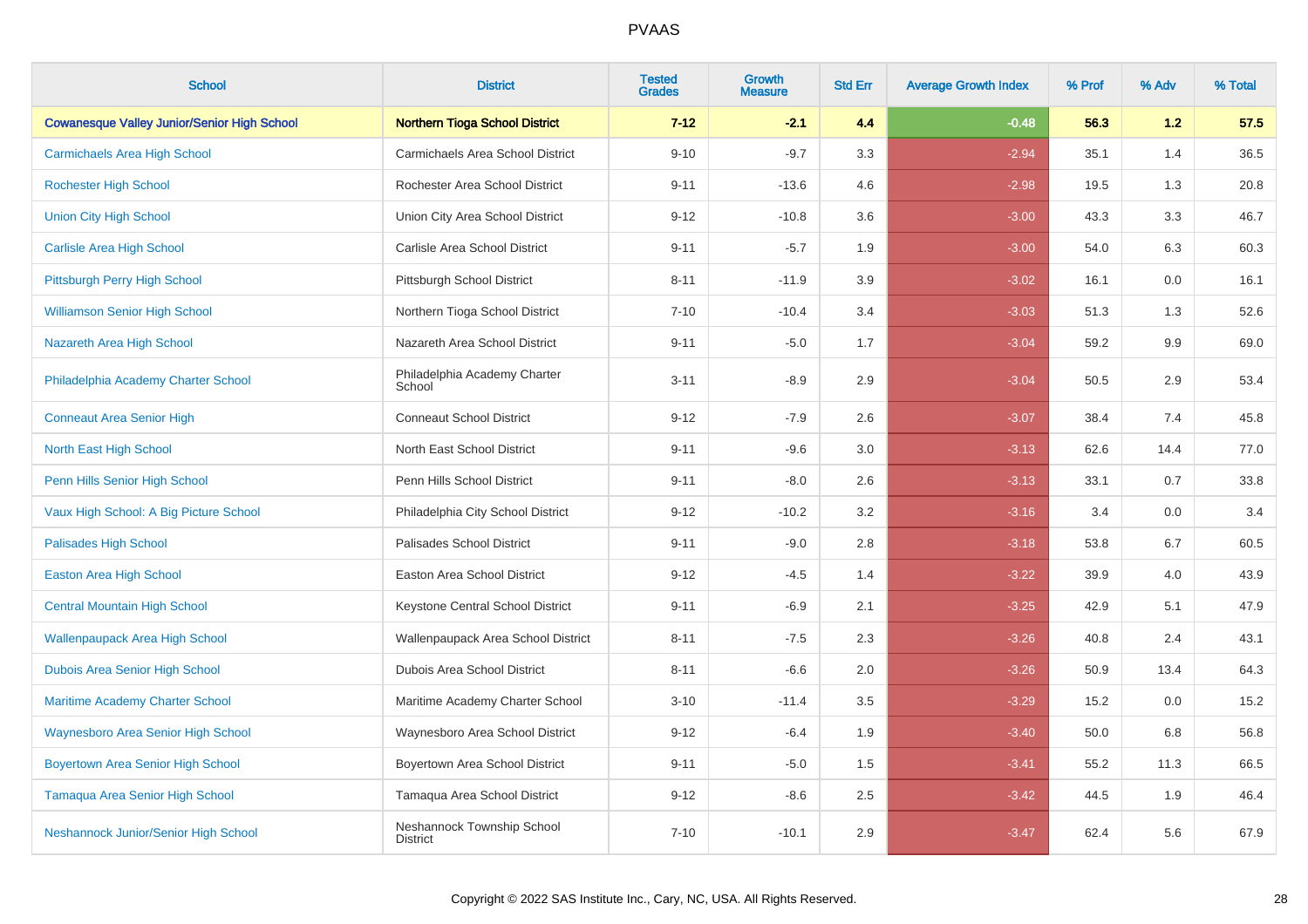| <b>School</b>                                           | <b>District</b>                                      | <b>Tested</b><br><b>Grades</b> | <b>Growth</b><br><b>Measure</b> | <b>Std Err</b> | <b>Average Growth Index</b> | % Prof | % Adv | % Total |
|---------------------------------------------------------|------------------------------------------------------|--------------------------------|---------------------------------|----------------|-----------------------------|--------|-------|---------|
| <b>Cowanesque Valley Junior/Senior High School</b>      | <b>Northern Tioga School District</b>                | $7 - 12$                       | $-2.1$                          | 4.4            | $-0.48$                     | 56.3   | 1.2   | 57.5    |
| <b>Steelton-Highspire High School</b>                   | Steelton-Highspire School District                   | $7 - 11$                       | $-12.3$                         | 3.5            | $-3.55$                     | 14.5   | 0.0   | 14.5    |
| <b>Elizabeth Forward Senior High School</b>             | <b>Elizabeth Forward School District</b>             | $9 - 11$                       | $-8.7$                          | 2.4            | $-3.57$                     | 51.7   | 4.0   | 55.7    |
| <b>Williamsburg Community Junior/Senior High School</b> | Williamsburg Community School<br><b>District</b>     | $7 - 11$                       | $-14.8$                         | 4.1            | $-3.59$                     | 28.3   | 0.0   | 28.3    |
| <b>Interboro Senior High School</b>                     | Interboro School District                            | $7 - 12$                       | $-7.7$                          | 2.1            | $-3.63$                     | 46.6   | 4.8   | 51.4    |
| <b>Ridgway Area High School</b>                         | Ridgway Area School District                         | $9 - 11$                       | $-14.8$                         | 4.1            | $-3.64$                     | 49.0   | 9.8   | 58.8    |
| Moniteau Junior/Senior High School                      | Moniteau School District                             | $7 - 11$                       | $-12.2$                         | 3.3            | $-3.68$                     | 50.0   | 6.3   | 56.3    |
| <b>Clearfield Area Junior/Senior High School</b>        | Clearfield Area School District                      | $7 - 10$                       | $-9.7$                          | 2.6            | $-3.71$                     | 43.0   | 3.1   | 46.1    |
| <b>Sun Valley High School</b>                           | Penn-Delco School District                           | $9 - 11$                       | $-7.2$                          | 1.9            | $-3.72$                     | 46.6   | 3.2   | 49.8    |
| Johnsonburg Area High School                            | Johnsonburg Area School District                     | $7 - 11$                       | $-14.5$                         | 3.9            | $-3.73$                     | 54.0   | 4.6   | 58.6    |
| <b>Berwick Area High School</b>                         | <b>Berwick Area School District</b>                  | $9 - 11$                       | $-9.6$                          | 2.6            | $-3.75$                     | 42.1   | 5.5   | 47.6    |
| <b>Milton High School</b>                               | Milton Area School District                          | $8 - 11$                       | $-9.4$                          | 2.5            | $-3.79$                     | 45.4   | 7.2   | 52.7    |
| <b>Propel Charter School-Braddock Hills</b>             | Propel Charter School - Braddock<br><b>Hills</b>     | $3 - 11$                       | $-13.6$                         | 3.6            | $-3.81$                     | 9.7    | 1.6   | 11.3    |
| Youngsville Middle/High School                          | Warren County School District                        | $6 - 11$                       | $-14.8$                         | 3.9            | $-3.82$                     | 23.3   | 0.8   | 24.1    |
| Northern Lehigh Senior High School                      | Northern Lehigh School District                      | $9 - 12$                       | $-10.9$                         | 2.7            | $-3.98$                     | 28.0   | 9.3   | 37.3    |
| Marion Center Area Jr/Sr High School                    | Marion Center Area School District                   | $7 - 10$                       | $-12.4$                         | 3.1            | $-4.01$                     | 33.7   | 1.1   | 34.8    |
| Minersville Area Junior/Senior High School              | Minersville Area School District                     | $7 - 11$                       | $-14.8$                         | 3.7            | $-4.02$                     | 39.3   | 3.3   | 42.6    |
| <b>Bradford Area High School</b>                        | <b>Bradford Area School District</b>                 | $9 - 12$                       | $-9.6$                          | 2.4            | $-4.02$                     | 45.8   | 8.3   | 54.2    |
| East Juniata Junior/Senior High School                  | Juniata County School District                       | $7 - 12$                       | $-13.9$                         | 3.4            | $-4.08$                     | 39.0   | 5.2   | 44.2    |
| Northwest PA Collegiate Academy                         | Erie City School District                            | $6 - 11$                       | $-10.1$                         | 2.5            | $-4.11$                     | 62.7   | 8.6   | 71.4    |
| Southern Huntingdon County HS/MS                        | Southern Huntingdon County School<br><b>District</b> | $6 - 11$                       | $-13.4$                         | 3.2            | $-4.12$                     | 32.5   | 2.5   | 35.0    |
| <b>Avonworth High School</b>                            | Avonworth School District                            | $9 - 10$                       | $-12.9$                         | 3.1            | $-4.13$                     | 59.8   | 4.6   | 64.4    |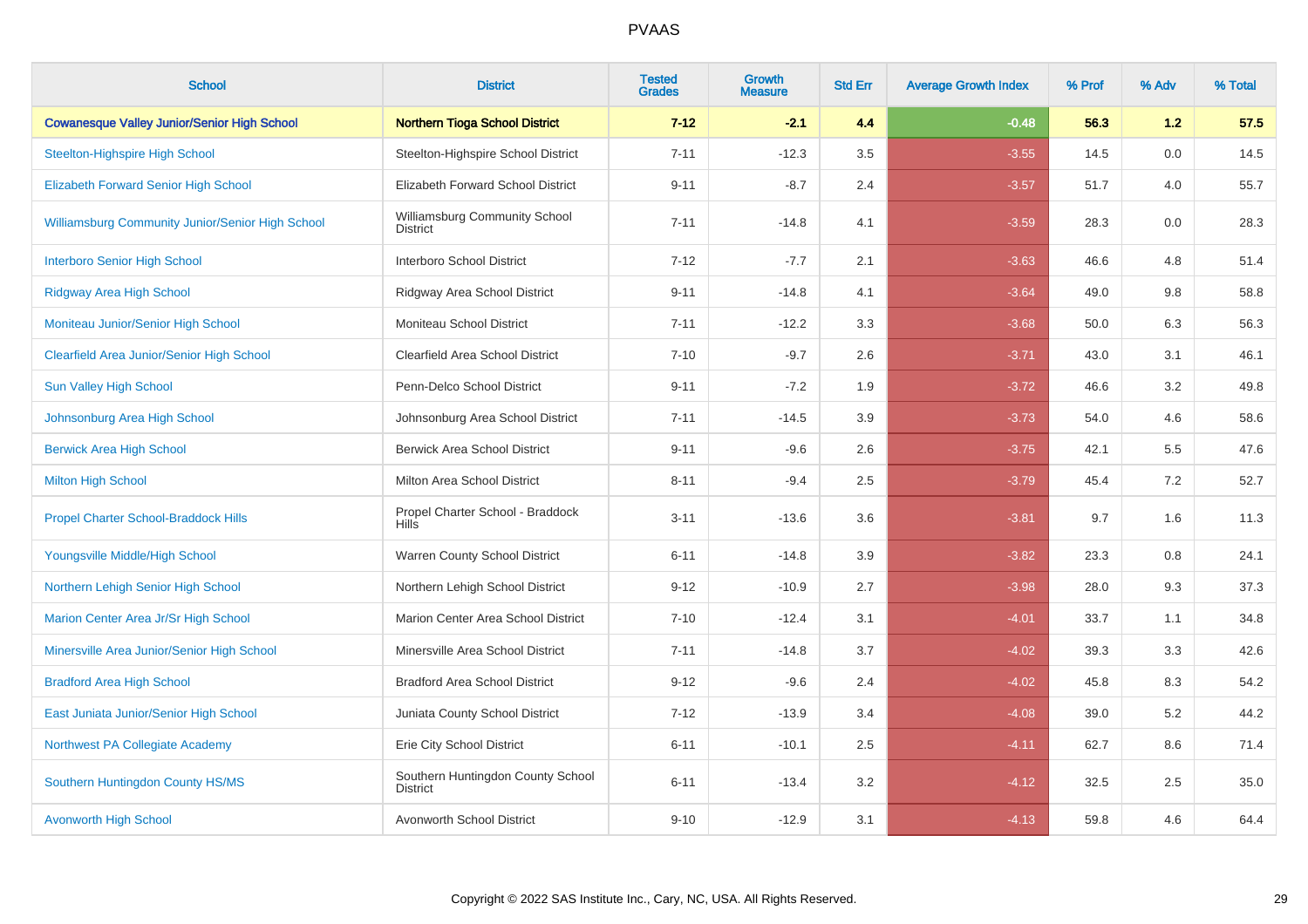| <b>School</b>                                      | <b>District</b>                                   | <b>Tested</b><br><b>Grades</b> | <b>Growth</b><br><b>Measure</b> | <b>Std Err</b> | <b>Average Growth Index</b> | % Prof | % Adv   | % Total |
|----------------------------------------------------|---------------------------------------------------|--------------------------------|---------------------------------|----------------|-----------------------------|--------|---------|---------|
| <b>Cowanesque Valley Junior/Senior High School</b> | <b>Northern Tioga School District</b>             | $7 - 12$                       | $-2.1$                          | 4.4            | $-0.48$                     | 56.3   | 1.2     | 57.5    |
| Catasauqua Senior High School                      | Catasauqua Area School District                   | $9 - 12$                       | $-12.4$                         | 3.0            | $-4.14$                     | 36.8   | 7.6     | 44.3    |
| <b>Columbia-Montour AVTS</b>                       | Columbia-Montour AVTS                             | $9 - 10$                       | $-12.5$                         | 3.0            | $-4.16$                     | 22.3   | 0.6     | 22.9    |
| Jefferson County-Dubois AVTS                       | Jefferson County-Dubois AVTS                      | $9 - 11$                       | $-16.2$                         | 3.9            | $-4.16$                     | 23.0   | $0.0\,$ | 23.0    |
| <b>Big Spring High School</b>                      | <b>Big Spring School District</b>                 | $9 - 11$                       | $-10.2$                         | 2.4            | $-4.17$                     | 38.6   | 8.9     | 47.5    |
| <b>Wellsboro Area High School</b>                  | Wellsboro Area School District                    | $8 - 11$                       | $-12.7$                         | 3.0            | $-4.24$                     | 49.2   | 11.9    | 61.1    |
| Chambersburg Area Senior High School               | Chambersburg Area School District                 | $9 - 11$                       | $-6.8$                          | 1.6            | $-4.36$                     | 40.8   | 10.1    | 50.9    |
| South Park Senior High School                      | South Park School District                        | $7 - 11$                       | $-11.6$                         | 2.7            | $-4.37$                     | 53.5   | 13.7    | 67.3    |
| <b>West Mifflin Area High School</b>               | West Mifflin Area School District                 | $8 - 12$                       | $-12.7$                         | 2.9            | $-4.38$                     | 38.8   | 9.6     | 48.3    |
| Lampeter-Strasburg Senior High School              | Lampeter-Strasburg School District                | $9 - 12$                       | $-8.9$                          | 2.0            | $-4.52$                     | 55.1   | 9.8     | 64.8    |
| <b>Butler Area Senior High School</b>              | <b>Butler Area School District</b>                | $10 - 11$                      | $-6.9$                          | 1.5            | $-4.54$                     | 42.5   | 9.4     | 51.9    |
| <b>Annville Cleona High School</b>                 | Annville-Cleona School District                   | $9 - 12$                       | $-12.5$                         | 2.7            | $-4.61$                     | 34.9   | 7.8     | 42.6    |
| Penns Manor Area Junior/Senior High School         | Penns Manor Area School District                  | $6 - 12$                       | $-17.4$                         | 3.7            | $-4.63$                     | 29.7   | 3.1     | 32.8    |
| Pittsburgh Brashear High School                    | Pittsburgh School District                        | $9 - 11$                       | $-10.6$                         | 2.3            | $-4.68$                     | 17.6   | 0.0     | 17.6    |
| <b>Riverside High School</b>                       | Riverside Beaver County School<br><b>District</b> | $9 - 11$                       | $-14.4$                         | 3.0            | $-4.77$                     | 49.4   | 8.8     | 58.2    |
| <b>Phoenix Academy</b>                             | <b>Lancaster School District</b>                  | $7 - 12$                       | $-16.1$                         | 3.4            | $-4.80$                     | 6.8    | 0.0     | 6.8     |
| <b>Frazier High School</b>                         | <b>Frazier School District</b>                    | $9 - 11$                       | $-17.6$                         | 3.6            | $-4.82$                     | 37.1   | 1.6     | 38.7    |
| <b>Tacony Academy Charter School</b>               | Tacony Academy Charter School                     | $3 - 11$                       | $-14.7$                         | 3.0            | $-4.82$                     | 22.4   | 1.8     | 24.1    |
| <b>Bucks County Technical High School</b>          | <b>Bucks County Technical High</b><br>School      | $9 - 10$                       | $-12.0$                         | 2.5            | $-4.84$                     | 35.9   | 3.2     | 39.2    |
| Tulpehocken Junior/Senior High School              | Tulpehocken Area School District                  | $7 - 12$                       | $-14.1$                         | $2.8\,$        | $-4.96$                     | 36.7   | 2.8     | 39.4    |
| Schuylkill Haven Senior High School                | Schuylkill Haven Area School<br><b>District</b>   | $8 - 11$                       | $-15.6$                         | 3.1            | $-5.00$                     | 49.7   | 2.4     | 52.1    |
| Southern Columbia High School                      | Southern Columbia Area School<br><b>District</b>  | $9 - 11$                       | $-15.0$                         | 3.0            | $-5.06$                     | 55.0   | 4.0     | 59.0    |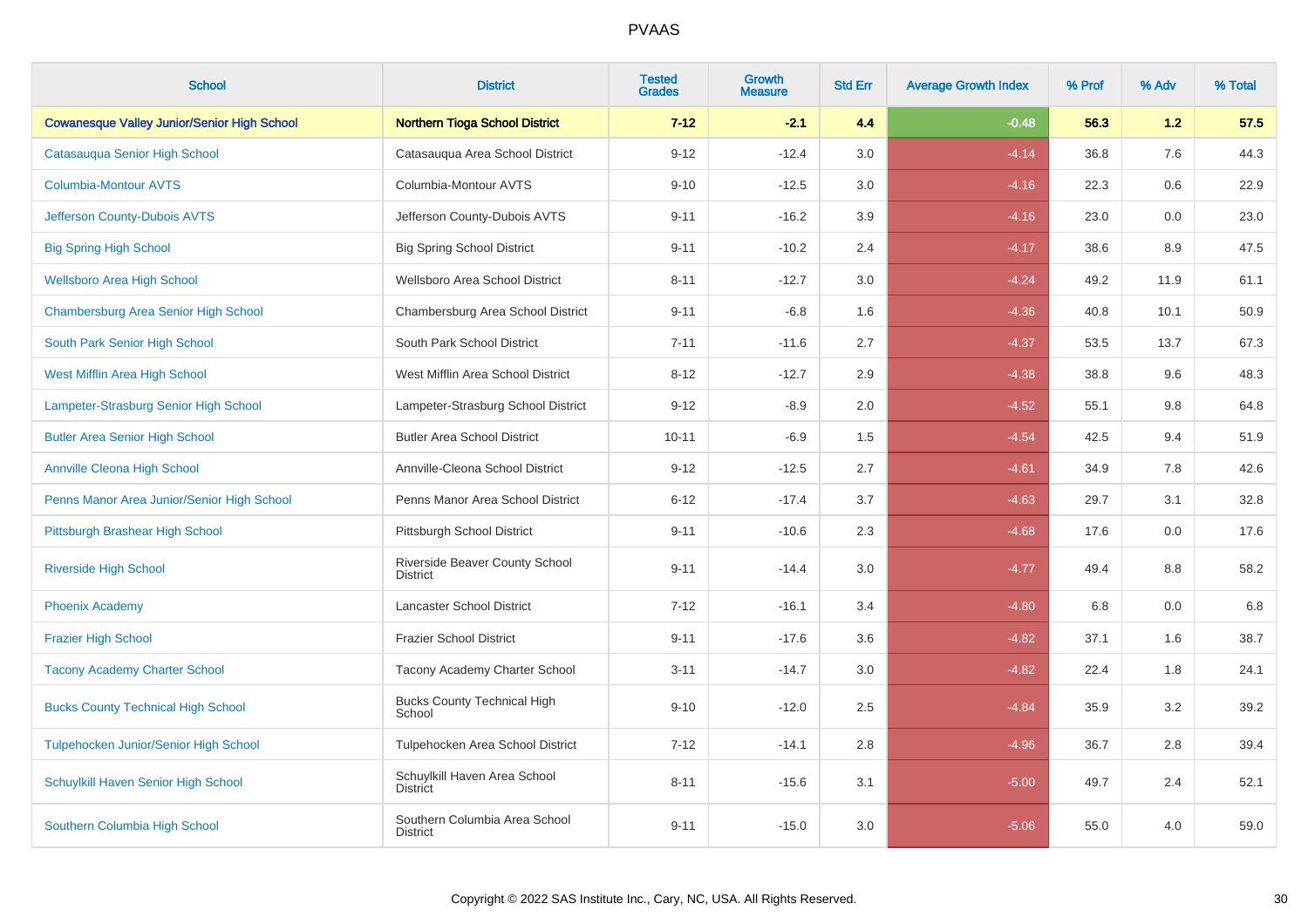| <b>School</b>                                      | <b>District</b>                                    | <b>Tested</b><br><b>Grades</b> | <b>Growth</b><br><b>Measure</b> | <b>Std Err</b> | <b>Average Growth Index</b> | % Prof | % Adv | % Total |
|----------------------------------------------------|----------------------------------------------------|--------------------------------|---------------------------------|----------------|-----------------------------|--------|-------|---------|
| <b>Cowanesque Valley Junior/Senior High School</b> | <b>Northern Tioga School District</b>              | $7 - 12$                       | $-2.1$                          | 4.4            | $-0.48$                     | 56.3   | 1.2   | 57.5    |
| North Penn-Liberty Junior/Senior High School       | Southern Tioga School District                     | $7 - 11$                       | $-20.4$                         | 4.0            | $-5.10$                     | 40.0   | 5.3   | 45.3    |
| <b>Titusville Senior High School</b>               | <b>Titusville Area School District</b>             | $9 - 11$                       | $-13.6$                         | 2.6            | $-5.15$                     | 43.2   | 4.8   | 48.0    |
| <b>Mastery Charter School-Gratz Campus</b>         | Mastery Charter School - Gratz<br>Campus           | $7 - 10$                       | $-23.9$                         | 4.5            | $-5.29$                     | 2.9    | 0.0   | 2.9     |
| <b>Plum Senior High School</b>                     | Plum Borough School District                       | $9 - 11$                       | $-11.7$                         | 2.2            | $-5.37$                     | 51.1   | 9.0   | 60.1    |
| Southern Fulton Junior/Senior High School          | Southern Fulton School District                    | $7 - 11$                       | $-24.1$                         | 4.4            | $-5.45$                     | 34.2   | 10.5  | 44.7    |
| <b>Exeter Township Senior High School</b>          | <b>Exeter Township School District</b>             | $9 - 11$                       | $-10.8$                         | 1.9            | $-5.67$                     | 50.6   | 2.7   | 53.3    |
| <b>Solanco High School</b>                         | Solanco School District                            | $9 - 11$                       | $-11.3$                         | 2.0            | $-5.77$                     | 41.6   | 4.5   | 46.1    |
| <b>Springfield Township High School</b>            | Springfield Township School District               | $9 - 11$                       | $-19.2$                         | 3.2            | $-5.98$                     | 62.6   | 3.6   | 66.3    |
| <b>Lawrence County CTC</b>                         | Lawrence County CTC                                | $10 - 11$                      | $-21.7$                         | 3.6            | $-6.05$                     | 19.8   | 0.0   | 19.8    |
| Abington Senior High School                        | Abington School District                           | $10 - 10$                      | $-11.8$                         | 1.9            | $-6.18$                     | 56.2   | 11.6  | 67.8    |
| <b>Ringgold Senior High School</b>                 | <b>Ringgold School District</b>                    | $9 - 11$                       | $-15.1$                         | 2.4            | $-6.22$                     | 41.5   | 7.9   | 49.4    |
| Lackawanna Trail Junior/Senior High School         | Lackawanna Trail School District                   | $7 - 10$                       | $-22.0$                         | 3.5            | $-6.32$                     | 38.5   | 1.5   | 40.0    |
| Mifflinburg Area Senior High School                | Mifflinburg Area School District                   | $9 - 11$                       | $-16.2$                         | 2.5            | $-6.47$                     | 42.4   | 4.0   | 46.4    |
| Curwensville Area Junior/Senior High School        | <b>Curwensville Area School District</b>           | $7 - 11$                       | $-28.3$                         | 4.1            | $-6.83$                     | 42.5   | 4.1   | 46.6    |
| <b>Chambersburg Area Career Magnet School</b>      | Chambersburg Area School District                  | $9 - 11$                       | $-15.5$                         | 2.2            | $-7.12$                     | 46.7   | 5.5   | 52.3    |
| Northwestern Senior High School                    | Northwestern School District                       | $9 - 11$                       | $-25.3$                         | 3.5            | $-7.24$                     | 42.6   | 2.9   | 45.6    |
| <b>Truman Senior High School</b>                   | <b>Bristol Township School District</b>            | $9 - 11$                       | $-14.3$                         | 2.0            | $-7.31$                     | 31.0   | 3.7   | 34.7    |
| Philipsburg-Osceola Area High School               | Philipsburg-Osceola Area School<br><b>District</b> | $9 - 11$                       | $-25.2$                         | 3.3            | $-7.58$                     | 19.7   | 2.6   | 22.4    |
| Hatboro-Horsham Senior High School                 | Hatboro-Horsham School District                    | $9 - 11$                       | $-13.2$                         | 1.7            | $-7.72$                     | 45.6   | 7.2   | 52.8    |
| Owen J Roberts High School                         | Owen J Roberts School District                     | $9 - 11$                       | $-12.6$                         | 1.6            | $-7.84$                     | 57.0   | 11.9  | 69.0    |
| Norristown Area High School                        | Norristown Area School District                    | $9 - 12$                       | $-12.9$                         | 1.6            | $-7.92$                     | 24.8   | 2.4   | 27.2    |
| <b>West Side CTC</b>                               | West Side CTC                                      | $9 - 10$                       | $-37.4$                         | 4.3            | $-8.64$                     | 8.8    | 0.0   | 8.8     |